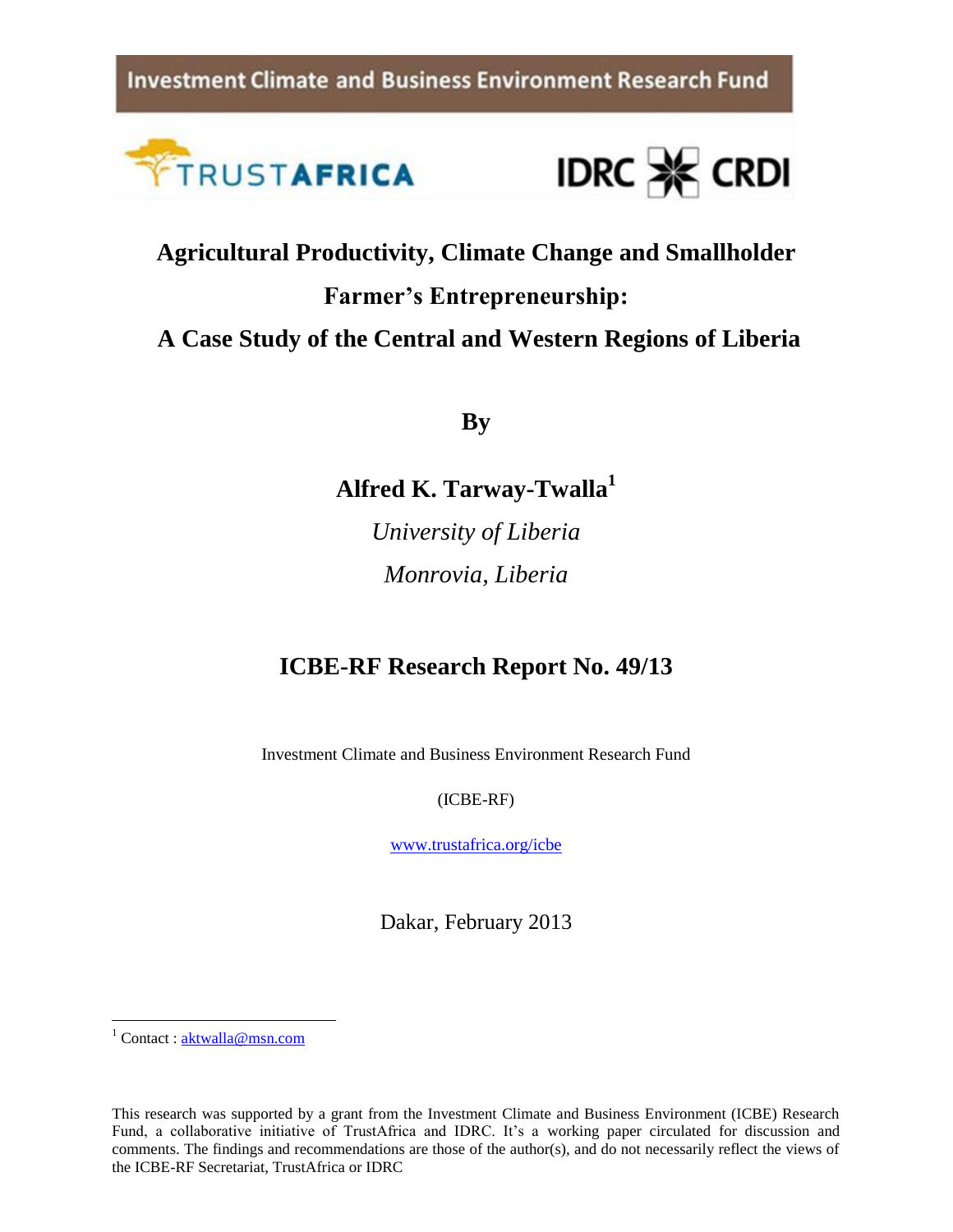# <span id="page-1-0"></span>**Abbreviations/Acronyms**

| ADP           | <b>Agriculture Development Project</b>                       |
|---------------|--------------------------------------------------------------|
| <b>AEDE</b>   | Agency for Economic Development and Empowerment              |
| <b>ASRP</b>   | <b>Agriculture Sector Rehabilitation Project</b>             |
| AfDB          | <b>African Development Bank</b>                              |
| <b>CAADP</b>  | Comprehensive African Agriculture Development Program        |
| <b>CARI</b>   | Central Agriculture Research Institute                       |
| C&WRsL        | Central & Western Regions of Liberia                         |
| <b>CRL</b>    | Central Region lof Liberia                                   |
| <b>CBL</b>    | Central Bank of Liberia                                      |
| <b>CPA</b>    | Comprehensive Peace Accord                                   |
| C&WRsL        | Central and Western Regions of Liberia                       |
| EAs           | <b>Enumeration Areas</b>                                     |
| EU            | European Union                                               |
| <b>FAO</b>    | Food and Agricultural Organization                           |
| FGDs          | Focus group discussions                                      |
| <b>GDP</b>    | Gross domestic product                                       |
| GOL           | Government of Liberia                                        |
| <b>HHs</b>    | Households                                                   |
|               |                                                              |
| <b>IFAD</b>   | International Organization for Agricultural Development      |
| <b>IPPM</b>   | Integrated pest and plant management                         |
| KП            | Key informant interview                                      |
| <b>LASIP</b>  | Liberia Agriculture Investment Programme                     |
| <b>LBDI</b>   | Liberia Bank for Development and Investment                  |
| <b>LDHS</b>   | Liberia Demographic and Health Surveys                       |
| <b>LISGIS</b> | Liberia Institute of Statistics and Geo-Information Services |
| <b>LMA</b>    | Liberia Marketing Association                                |
| <b>MCI</b>    | Ministry of Commerce & Industry                              |
| <b>MDGs</b>   | Millennium Development Goals (MDGs)                          |
| <b>MGD</b>    | Ministry of Gender and Development                           |
| <b>MIA</b>    | Ministry of Internal Affairs                                 |
| <b>MOA</b>    | Ministry of Agriculture                                      |
| <b>MOL</b>    | Ministry of Labor                                            |
| <b>MPEA</b>   | Ministry of Planning and Economic Affairs                    |
| <b>NAPA</b>   | National Adaptation Programme of Action                      |
| <b>NGOs</b>   | Non-government organizations                                 |
| <b>PPS</b>    | Probability Proportional to Size                             |
| <b>PRS</b>    | Poverty reduction strategy                                   |
| <b>PSD</b>    | Private sector development                                   |
| <b>ShFs</b>   | <b>Smallholder Farmers</b>                                   |
| <b>SMAM</b>   | Singulate mean age at marriage                               |
| <b>SPA</b>    | <b>Simple Correlation Analysis</b>                           |
| <b>SPSS</b>   | <b>Statistical Package for Social Sciences</b>               |
| UL            | University of Liberia                                        |
| <b>UN</b>     | <b>United Nations</b>                                        |
| <b>UNDCF</b>  | United Nations Capital Development Fund                      |
| <b>UNDP</b>   | United nations Development Programme                         |
| <b>WAAPP</b>  | West Africa Agriculture Productivity Programme               |
| <b>WB</b>     | World Bank                                                   |
| <b>WATSAN</b> | Water and sanitation                                         |
| <b>WFP</b>    | World Food Programme                                         |
| WRL           |                                                              |
|               | Western Region of Liberia                                    |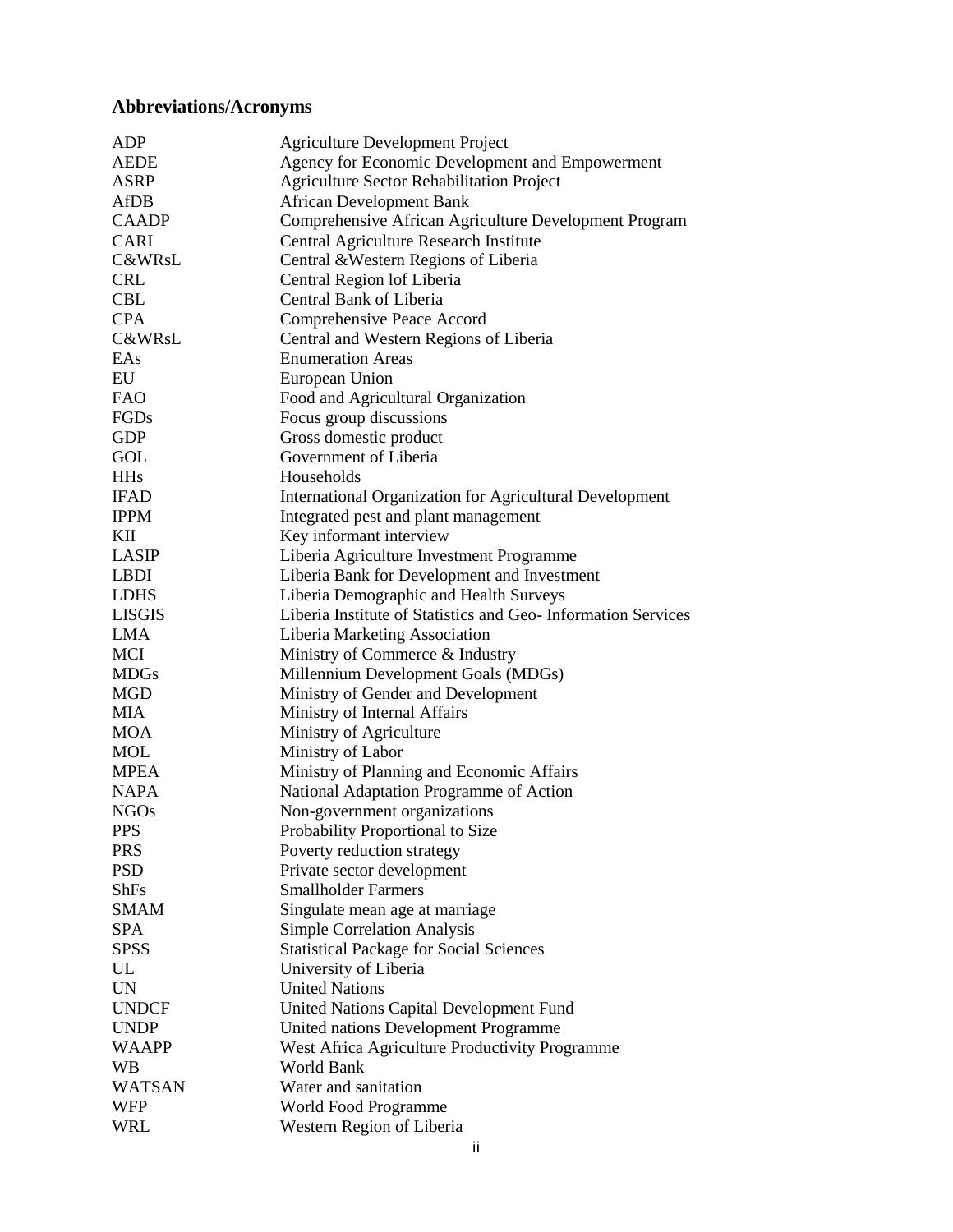# <span id="page-2-0"></span>**Table of Contents**

| 1.   |  |
|------|--|
| 1.1  |  |
| 1.2  |  |
| 1.3  |  |
| 1.4  |  |
| 1.5  |  |
| 1.6  |  |
| 1.7  |  |
| 1.8  |  |
| 1.9  |  |
| 1.10 |  |
| 2.   |  |
| 2.1  |  |
| 2.2  |  |
| 2.3  |  |
| 2.4  |  |
| 2.5  |  |
| 2.6  |  |
| 2.7  |  |
| 2.8  |  |
| 3.   |  |
| 3.1  |  |
| 3.2  |  |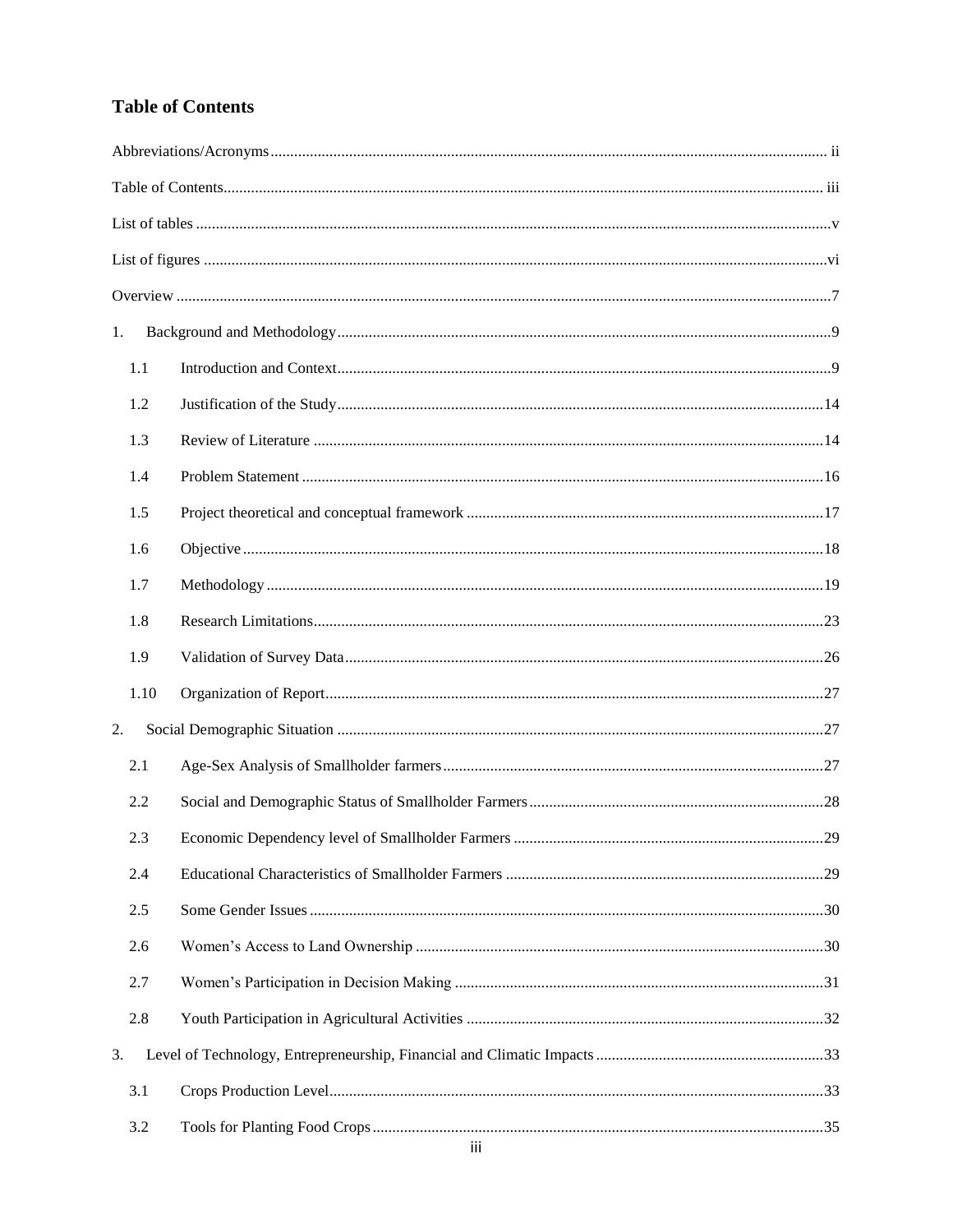| 3.3  |  |
|------|--|
| 3.4  |  |
| 3.5  |  |
| 3.6  |  |
| 3.7  |  |
| 3.8  |  |
| 3.9  |  |
| 3.10 |  |
| 3.11 |  |
| 3.12 |  |
| 3.13 |  |
| 3.14 |  |
| 3.15 |  |
| 3.16 |  |
| 3.17 |  |
| 3.18 |  |
| 3.19 |  |
| 3.20 |  |
| 3.21 |  |
| 3.22 |  |
| 3.23 |  |
| 3.24 |  |
| 4.   |  |
| 4.1  |  |
| 4.2  |  |
|      |  |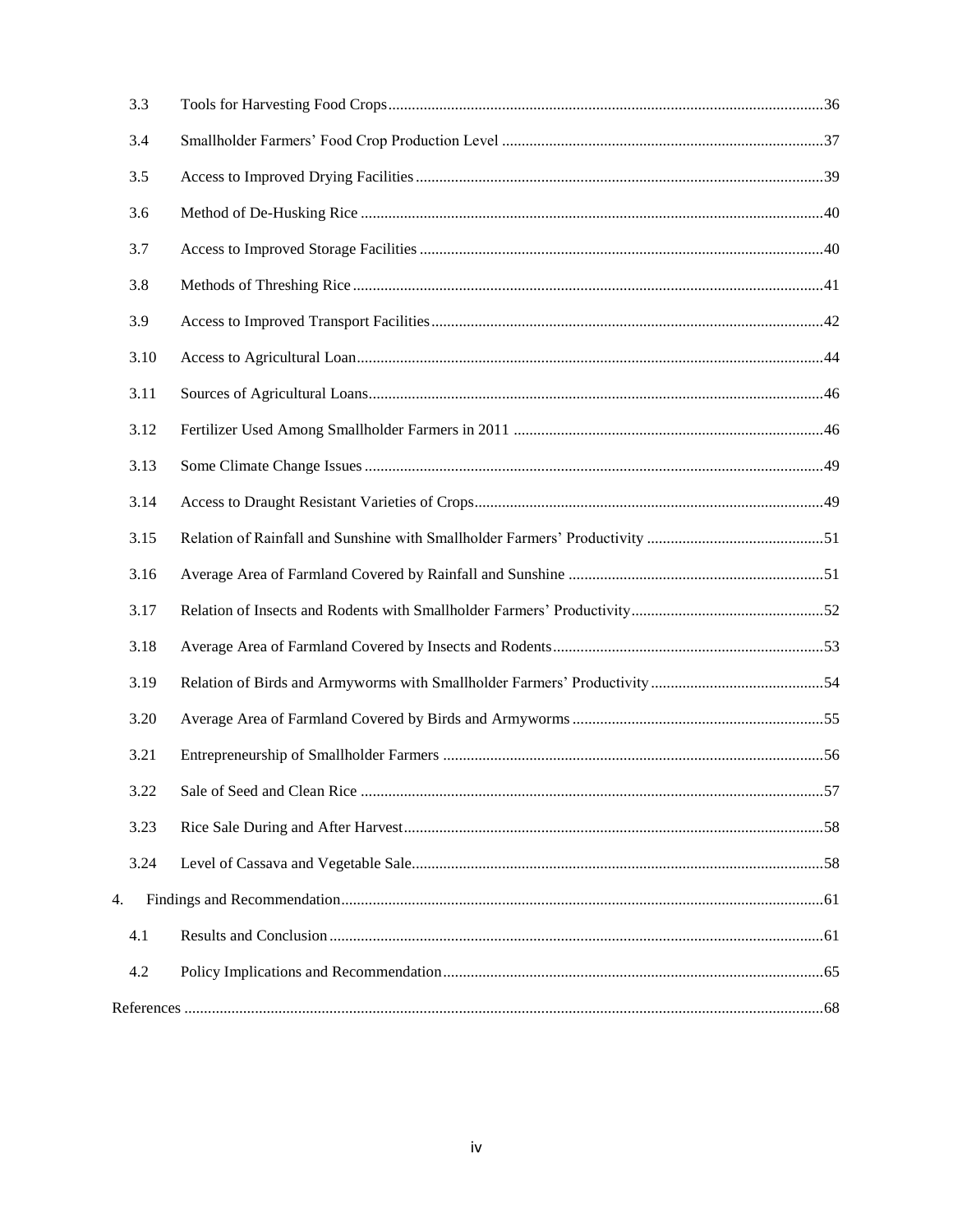# <span id="page-4-0"></span>**List of tables**

| Table 2-3: Mean number of dependents per Smallholder Farmer's Household, SShFs 2012 29                    |  |
|-----------------------------------------------------------------------------------------------------------|--|
| Table 2-4: Percentage of Smallholder Farmers by Educational Level Completed, SShFs 2012 30                |  |
|                                                                                                           |  |
|                                                                                                           |  |
|                                                                                                           |  |
|                                                                                                           |  |
| Table 3- 3: Status of New Farming Techniques in Increase Productivity Among Farmers, SShFs 2012 36        |  |
|                                                                                                           |  |
|                                                                                                           |  |
|                                                                                                           |  |
|                                                                                                           |  |
| Table 3- 8: Distribution of Farmers by Rice Storing Facilities Available in 2011, SShFs 2012  41          |  |
|                                                                                                           |  |
|                                                                                                           |  |
|                                                                                                           |  |
| Table 3-12: Farmers by means of transporting farm produce from the farm to town for storage, SShFs 201243 |  |
|                                                                                                           |  |
| Table 3-14: Famers by whether non-motorized transport means affect entrepreneurship, SShFs 201244         |  |
|                                                                                                           |  |
| Table 3-16: Sources of Agricultural Loan Received in Last farming Season (2011), SShFs 2012 46            |  |
|                                                                                                           |  |
|                                                                                                           |  |
| Table 3-19: Types of Draught Resistant Crops and average area of farmland covered in 2011, SShFs 201250   |  |
| Table 3-20: Average Farm Area (in hectares) Affected by Excessive Rainfall and Sunshine, SShFs 201152     |  |
| Table 3-21: Average Number of Farms Area (in %) Affected by Insects and Rodents, SShFs 201154             |  |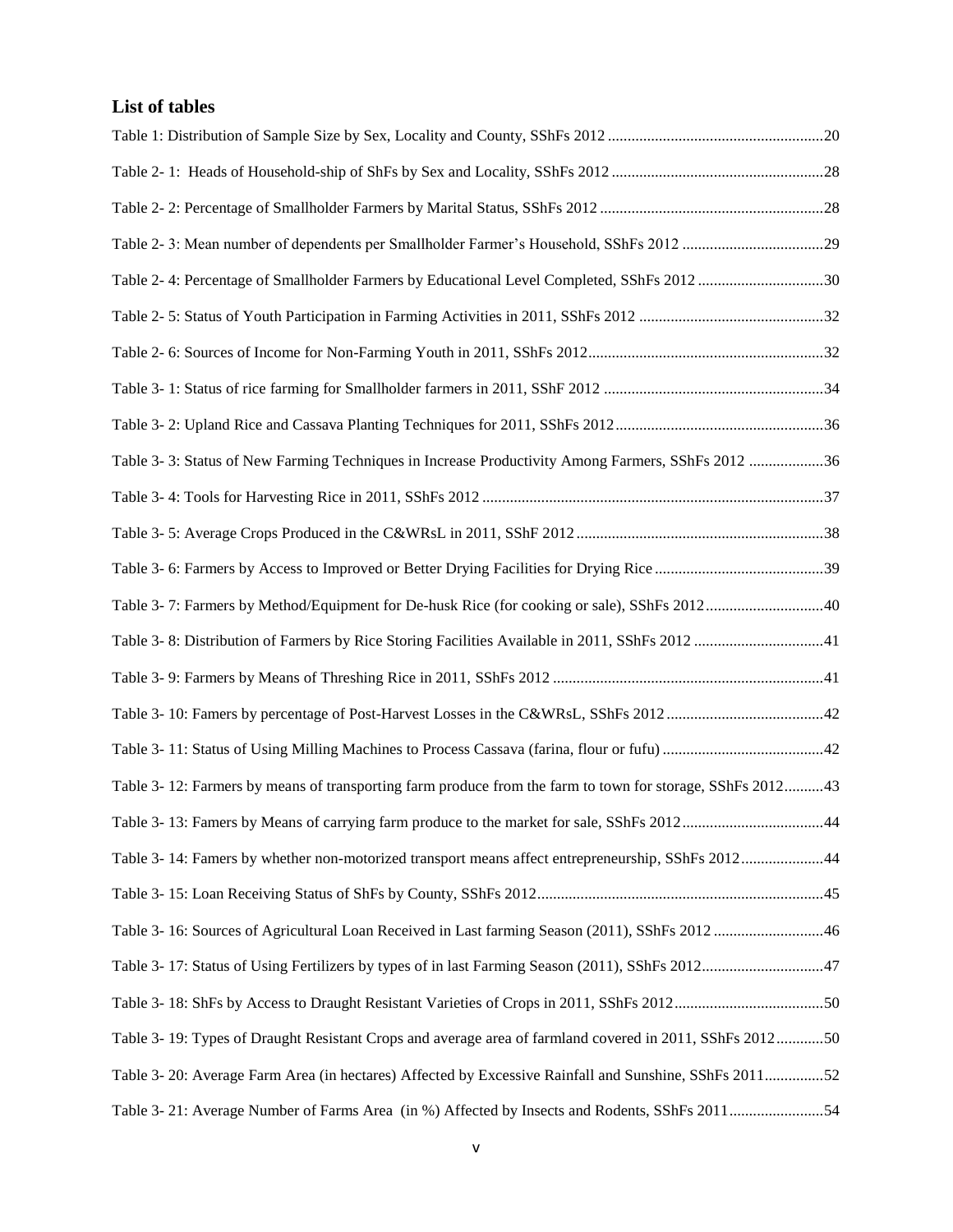| Table 3-23: Famers by Whether Climate Change Impact Affect Productivity and Entrepreneurship, SShFs 201256  |  |
|-------------------------------------------------------------------------------------------------------------|--|
| Table 3- 24: Rice Selling Status for Upland and Undeveloped Lowland in 2011, SShFs 201257                   |  |
| Table 3-25: Sale of Clean and Seed Rice by Upland and undeveloped lowland Rice in 2011 57                   |  |
| Table 3-26: Average Cost of Seed and Clean Rice Sold by Types of Farmland in 2011, SShFs 2012 58            |  |
|                                                                                                             |  |
|                                                                                                             |  |
| Table 3-29: Distribution of Farmers Who Never Sold Cassava by Other use of the Product, SShFs 201259        |  |
|                                                                                                             |  |
| Table 3-31: Average amount money received from Cassava, Vegetable and Rice Sold by ShFs in 2011, SShFs 2012 |  |

# <span id="page-5-0"></span>**List of figures**

| Figure 1: Effects of inadequate inputs, climate change and productivity on smallholder farmers' entrepreneurship .18 |
|----------------------------------------------------------------------------------------------------------------------|
|                                                                                                                      |
|                                                                                                                      |
|                                                                                                                      |
| Figure 5: Fertilizer Use and Crops Productivity among Smallholder Farmers in 2011, SShFs 201248                      |
| Figure 6: Status of the Effect of Rainfall, Sunshine and Insects on Smallholder Farmers' Farm in 2011, SShFs, 2012   |
| Figure 7: Effect of Rodents, Birds and Armyworms on Smallholder Farmers' Farm in 2011, SShFs 2012 55                 |
|                                                                                                                      |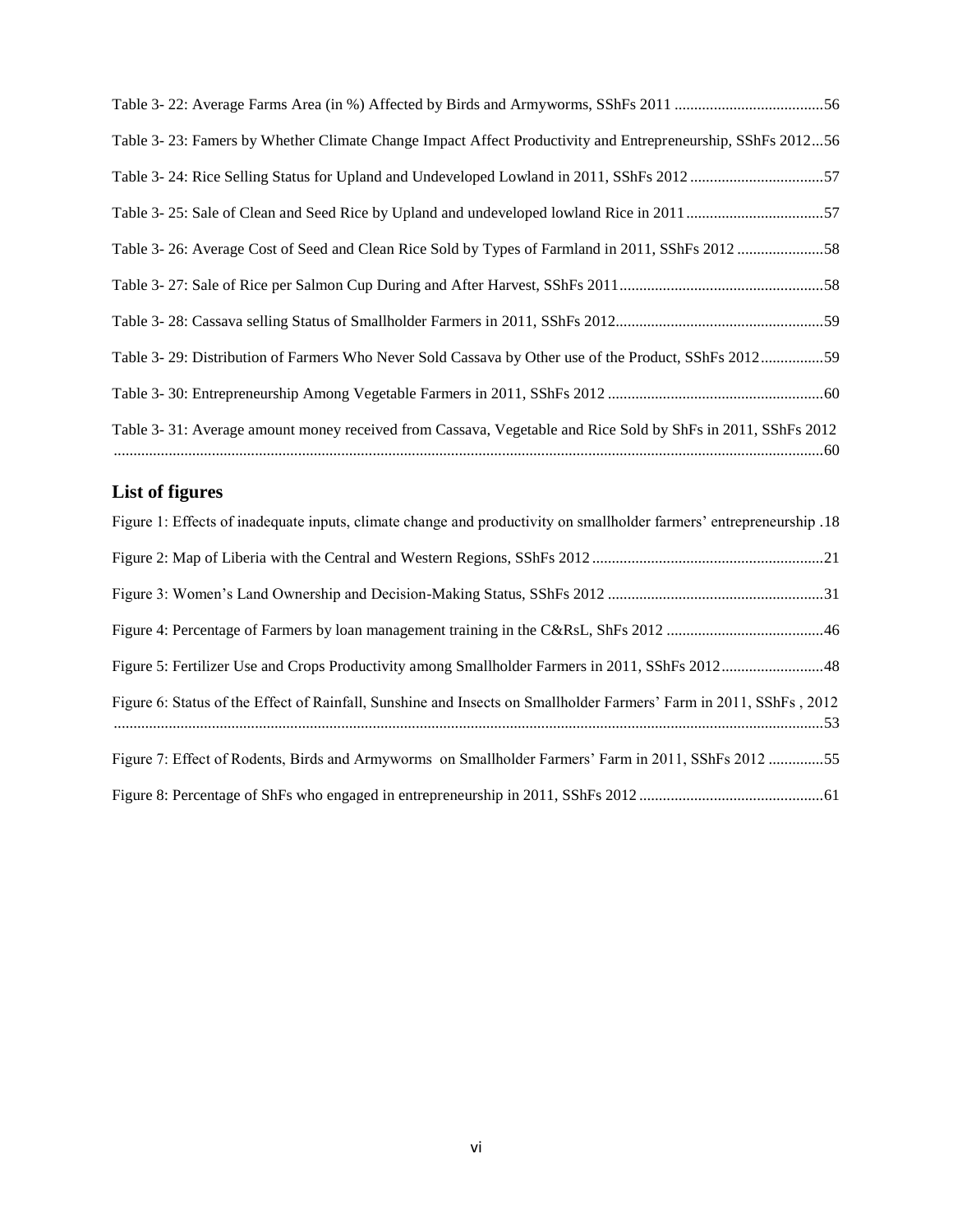## <span id="page-6-0"></span>**Overview**

Liberia was making frantic efforts towards achieving some level of food security through improvement in smallholder farmers' productivity. But the 1989-2003 civil conflict adversely reversed all positive gains towards food security. This situation resulted to near collapse of the Liberian economy and undermined the growth of smallholder farmers' entrepreneurship in postconflict Liberia. In order to reduce post-war food insecurity, government and its partners have been rehabilitating the agriculture sector. The research is to assess the impact of climate change and agricultural inputs on production of major food crops; and to analyze access to credit and the types of post-harvest technology in the two regions. The research was mainly based on primary data, using structured questionnaires to interview 864 ShFs and 48 persons focus group discussions (FGDs) and key informant interview (KII). A Statistical Package for Social Sciences (SPSS) was used to process data from structured questionnaire while information from KIIs and FGDs were processed manually.

Eighty-one percent of the 864 farmers were engaged in rice farming, with counties along the Atlantic Ocean (Margibi and Cape Mount) making inadequate rice farm as compared to Bong and Gbarpolu that are located in the hinterlands. The tools for clearing land for the planting of food crops (rice, cassava and vegetables) were mainly traditional (cutlasses, axes and hoes). The planting methods for rice and cassava were 95% and 92% traditional respectively, which does not add value to productivity. Ninety-five (95) percent of the 864 ShFs believed that the use of new techniques of farming would increase their productivity. It was found that 85% of farmers never used traditional tools for harvesting of rice. The average crops produced for rice and cassava was 276 and 535 kg bags respectively. In addition, an average 344 kg bag of vegetables was also produced. All of the 864 farmers revealed that the use of new planting techniques would increase production. Moreover, all 48 participants from the FGDs and KIIs believed that traditional methods and techniques of production affect the crop yields of ShFs.

Ninety-six (96) percent of ShFs revealed that climate change impact affected productivity & the length of entrepreneurship. The study shows that a lesser number of farmers sold rice after harvest as compared with harvesting seasons. In realty, the entrepreneurship among ShFs was limited to few months during and after harvest, which is attributed to the low level of production. The entrepreneurship of food crops among ShFs was 93% for vegetables; 67% for cassava; and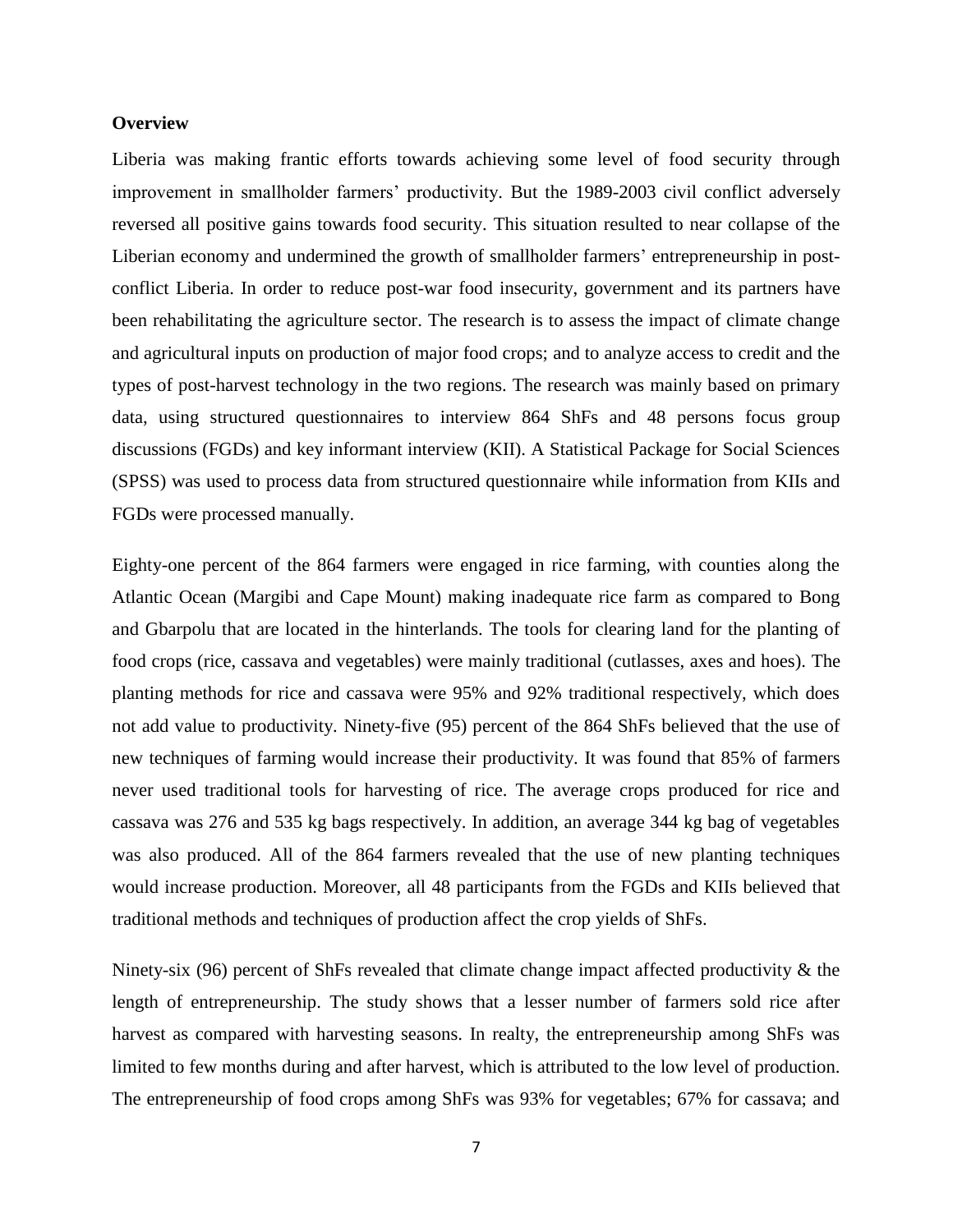47% for rice. The cost of upland 100 kg bag of seed rice was US\$77.09 while that of upland clean rice was US\$51.54. Moreover, undeveloped lowland kg bag of seed rice was sold for US\$89.53 while clean rice was sold for US\$48.41. The overall average annual income of ShFs from the sale of food crops was US\$66.64 from sale of rice; US\$83.30 from vegetables sale; and 56.96 from the sale of cassava. Accordingly, 67% of 698 smallholder farmers dried rice using unsafe methods and materials while all rice farmers de-husk rice using traditional methods. Seventy-five percent of rice farmers used bush-tank (rice kitchen) as post-harvest storage facilities. As a consequence of rice threshers farmers used traditional methods. Rice harvested was carried to town physically by 97.9% of farmers while 77% of farmers carried produce to the market in non-motorized modes due to lack of access to motor roads.

As a result of the lack of access to milling machine, 85% of farmers processed cassava using traditional methods; 76% did not use fertilizers while 78% of the 864 farmers never received loan. Ninety-seven (97) percent of women owned farmland while 98% each made household decision and participate in community development. The research shows that 44% of youth did not participate in farming activities but were mainly engaged in gold/diamond mining. It was found that 98% of farmers had no draught resistant varieties of crops while 38 of farms were affected by sunshine; 85% by rodents; and 71% by birds. There is a need to ensure capacity building support to increase productivity, reduce climate change impact and ensure sustained entrepreneurship of smallholder farmers.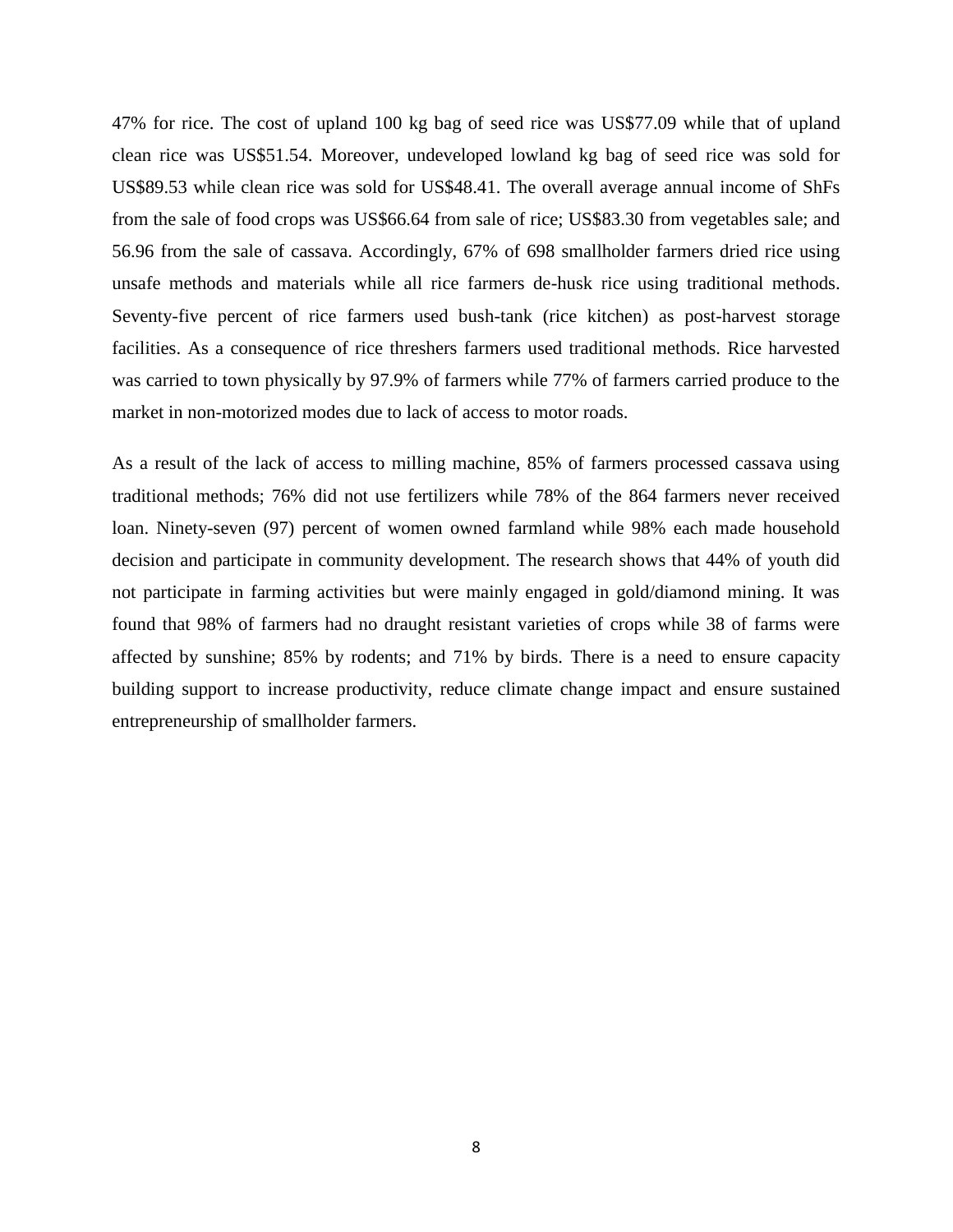#### <span id="page-8-0"></span>**1. Background and Methodology**

#### <span id="page-8-1"></span>**1.1 Introduction and Context**

Liberia gained independence in 1847, thereby making it Africa's first internationally recognized independent country. The country later suffered many years of poor governance, political and economic exclusion, and grew without development (Clower et al, 1966). Growth without development means high GDP growth without the correspondent social economic development to account for the huge billions of US Dollars. As a result of these conditions, political militancy increased to a peak that influenced the 1980 military coup, and a 14-year civil war (1989-2003). Prior to the war, average per capita income was US\$750 and the annual GDP growth rate was 5.7% (GOL, 1975-1986). The estimated per capita GDP in 2007 was US\$500. But owing to the civil war, the current socio-economic situation of Liberians is deplorable, with all development sectors of the country destroyed. But since the signing of the Accra Peace Accord (CPA) and the election of a democratic government in 2005, the government and its partners have been working assiduously to reconstruct the war-affected country. One of the principal focal points of the reconstruction processes of the country is the agriculture sector. It is part of the pillar three of the development platform of Liberia – the Interim Poverty Reduction Strategy or PRS (MPEA, 2006) and Poverty Reduction Strategy (MPEA, 2008).

In the late 1980s, Liberia was making frantic efforts towards achieving some level of food security. But the civil conflict of 1989-2003, which adversely destroyed the economic life block of the country, reversed the positive move towards food security. This situation resulted to near collapse of the Liberian economy. It also has the propensity of undermining the growth entrepreneurship of smallholder farmers in post-conflict Liberia. In an effort to reduce the impact of the food insecurity created by the war, the Government of Liberia, donors, and nongovernmental organizations have been making efforts to rehabilitate the agriculture sector. It is in light of this situation that the research wants to assess the impact of agricultural productivity and climate change on the enterpreneurship of smallholder farmers, using the Western and Central Regions of Liberia as a case study. Prior to and after the civil war, the Western Region of Liberia (WRL) has always been a food insecured region as compared with the Central Region.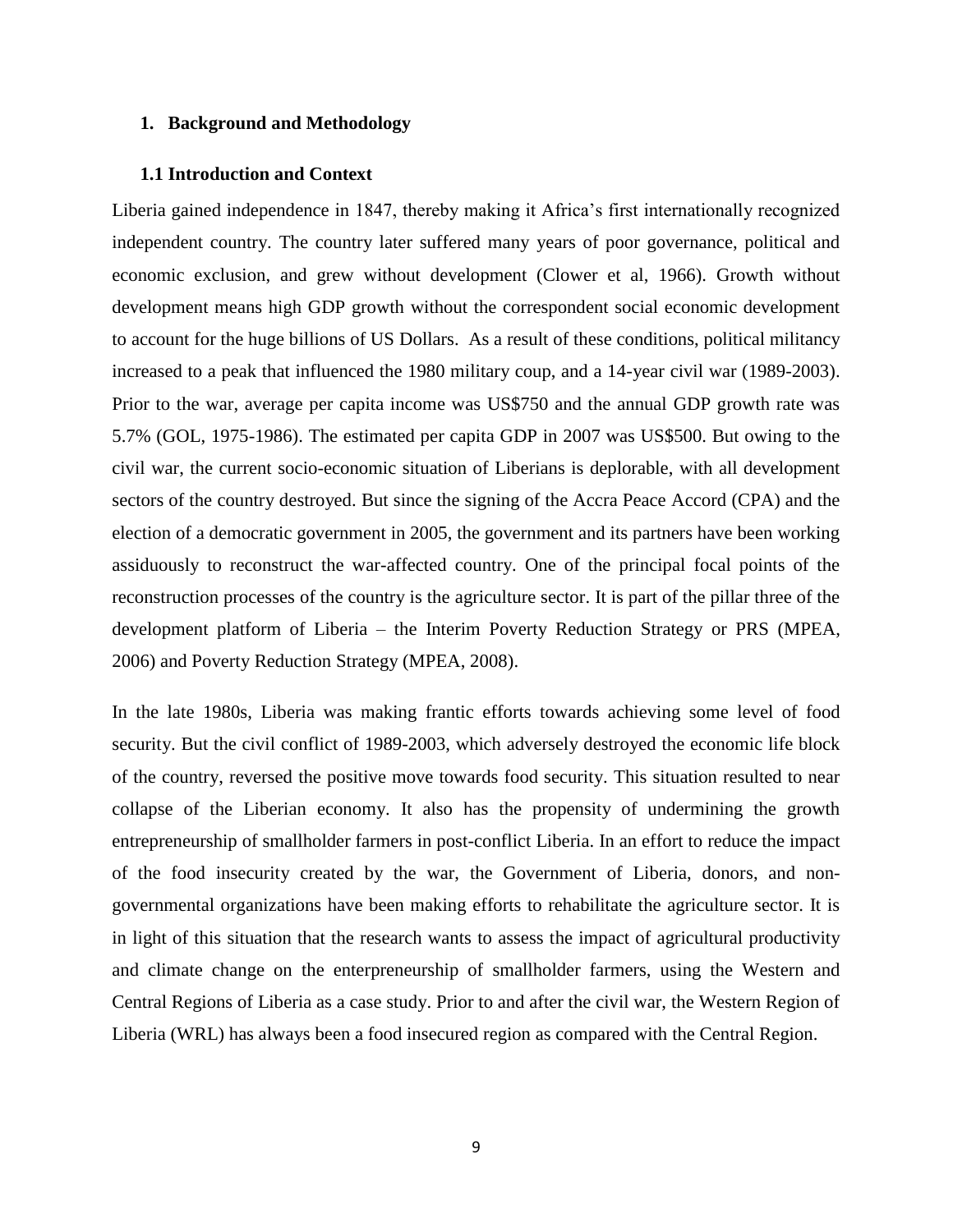This study is relevant because it will provide policy recommendations for governments' huge agriculture sector reform programmes such as the West Africa Agriculture Productivity Programme or WAAPP (MOA, 2006), the Liberia Agriculture Sector Investment Programme (LASIP), the Comprehensive African Agriculture Development Program or CAADP (MOA, 2009), and other agriculture sector rehabilitation interventions . This is so because the results of the research will influence decisions of Government and its development partners in achieving Liberia's food security dream. The achievement of LASIP is one of the key objectives of the Ministry of Agriculture and its partners because it will sustain the food security programme, which has positive implications for reinforcing the implementation processes of the country's overall development paradigm – the poverty reduction strategy (PRS).

Through proactive awareness creation, the research findings will be used to rejuvenate the process of private sector growth among smallholders' farmers, following a protracted period of the destruction of formal sector social economic development infrastructure. Employing proactive awareness creation techniques through dissemination and post-dissemination workshops, meetings and other forms of engagements, the research findings will be used to influence donors to identify and source funds for Liberia's agricultural investment programme (LASIP). This will further enhance a sustainable entrepreneurship that will increase food security and eventually improve the livelihood of smallholder farmers. The results of the study will also be used to create sensitization on good agricultural practices that could reduce climate change impact on agricultural productivity. Such climate change mitigation measures will include but not limited to the use of lowland farming to reduce deforestation from upland farming.

The high level of food insecurity in the Western and Central Regions of the country did not exist prior to the civil conflict (December 1989), when the average annual growth rate of gross domestic product or GDP was 5.7%; and the average per capita income was US\$750 (MPEA/GOL, 1975-1986), and later dropped to less than US\$500 between 1980 and 1989. Furthermore, Gross Domestic product was 9.8% of the 1988 level in 1995, and increased to 35% of the same level in 1999. During this period, GDP per capital was US\$40.4 and US\$169 in 1995 and 1999 respectively, as compared to US\$471.6 in 1988 (MPEA/GOL, 1989). Gross Domestic Product (GDP) at 1992 constant is 380.9 (MPEA/LISGIS, 2004); real GDP percentage change was 9.6 while GDP per capital was 191.5 ((MPEA/LISGIS, 2005). Currently, formal sector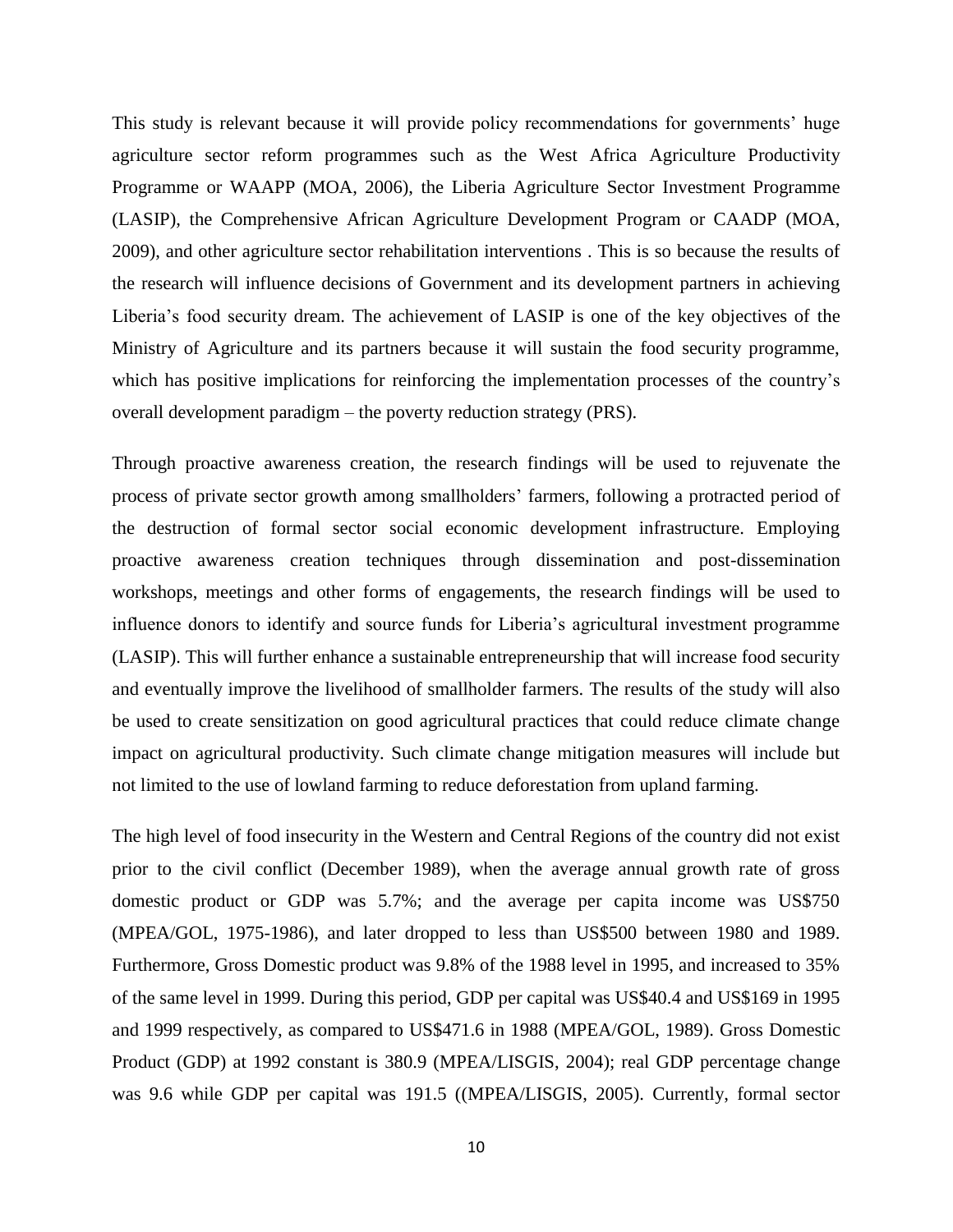unemployment is 78 percent (MPEA/ GOL, 2006). Also, of the employed 78% are in the public sector and are in the informal economy (in low productivity and meager income work), and in trading petty production (MPEA/ GOL, 2006). In essence, prior to the war, the prevalence of food insecurity was minimal, particularly in the Central Region of Liberia (CRL). Also, although there were food insecurity problem in the Western counties of Gbarpolu and Grand Cape Mount, the degree of farming activities were high. Hence, it minimized the effect of food insecurity of the population. The decreased level of smallholder farming activities during and after the war seems to draw a relationship between the impact of the war and food insecurity in the country, with specific reference to CRL (Margibi and Bong Counties) and the Western Region of Liberia or WRL (Gbarpolu and Grand Cape Mount Counties).

The research is to determine factors that influence smallholder farmers' productivity in relation to Liberia's major food crops during and after the war. The research is investigating farmers' access to key economic opportunities and value chain equipment and technology in Liberia. This situation has been referenced by the two recent baseline survey reports of the Liberia Agriculture Sector Rehabilitation Project (ASRP) supported by the African Development Bank or AfDB (AfDB/MOA, 2011) and the International Organization for Agricultural Development or IFAD (IFAD/MOA, 2010). According to these reports, Liberia's Agriculture Sector, as a consequence of the 14-year war, is faced with the problem of lack of tools; new farming methods / technology; new varieties of rice, cassava and vegetable (key food crops), and other crops that could enhance the food security issues in Liberia.

These reports also point to how environmental issues, such as irregularity of the dry and wet seasons, are impacting on the farming calendar, and hence affect productivity of smallholder farmers. Moreover, there seem to be a high level of infiltration of rodents, insects and other animals in the farms of small holder farmers for the three food crops of the country. There are no adequate integrated pest and plant management (IPPM) systems in the country's agricultural Programme prior to, during and after the civil war to remedy the environmental situation affecting smallholder famers' productivity. The gradual movement of desertification along the western, southwest, central and southeastern parts of Liberia (Atlantic Ocean side) is a potential threat of rapid climate that hinders progress of smallholder farmers (by reducing their productivity and affecting their ability to trade). In effect, climate change situation reduces the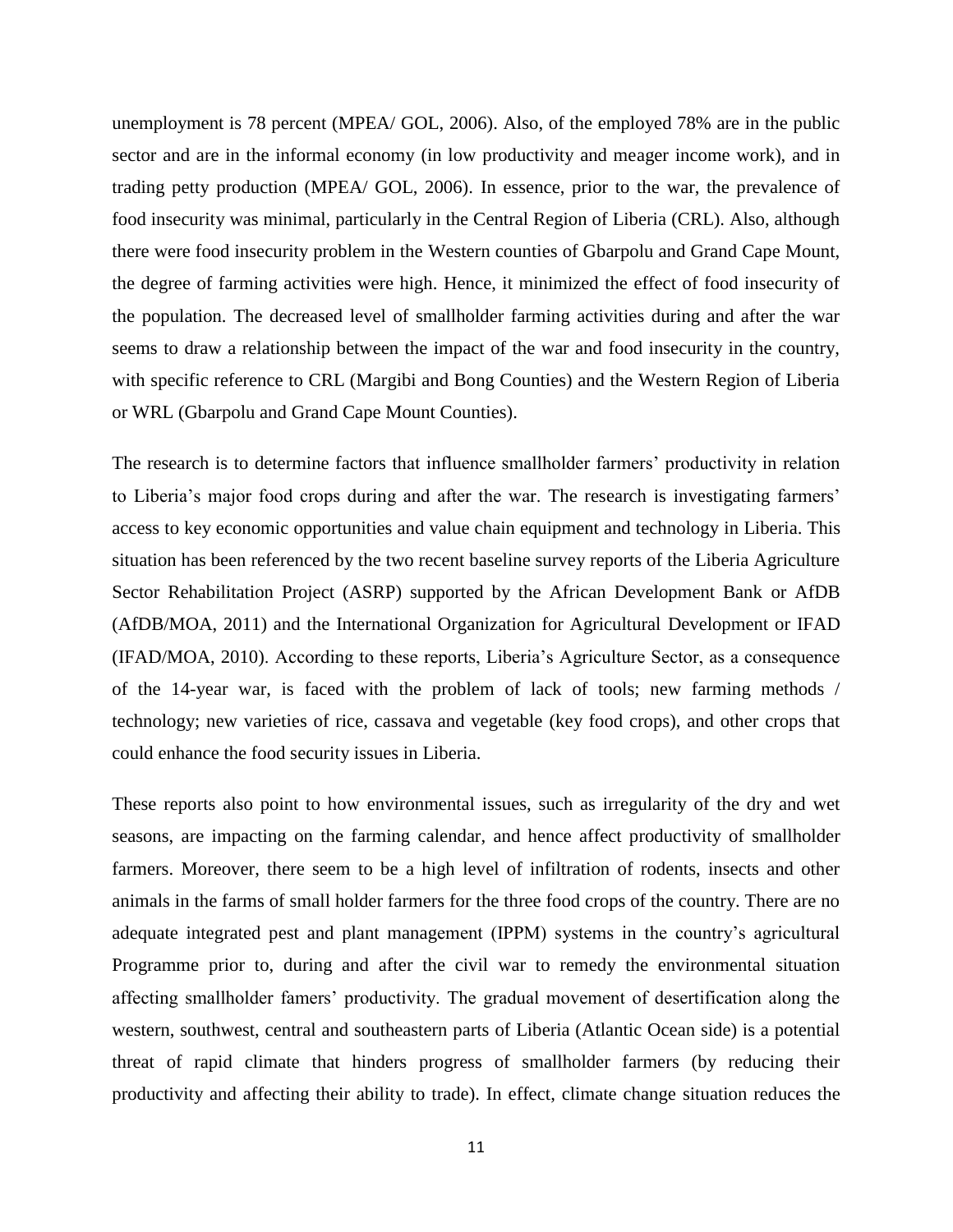opportunity for adequate production of the three key food crops to the extent that their produce partially meets household consumption needs. In reality, the production level of smallholder farmers is so subsistent that it compromises any commercialization of their produce.

This situation is exacerbated by the one-time per annum harvest system among smallholder farmers. In addition, the factors of environmental degradation affecting the productivity of smallholder farmers are stimulated by the enormous climate change situation. Hence, they (farmers) are unable to engage in any substantial and consistent sale of their agricultural produce to ensure a sustained entrepreneurship. Reports show that 69.7% and 70.3% of farmers never sold lowland rice in 2009 and 2010. Similarly for upland rice the proportion of smallholder farmers that never sold the commodity was 50.5% in 2009 and 52.3% in 2010. The commodity (rice) was sold in order to avoid starvation in Southeastern Liberia (AfDB/MoA, 2010). This situation was due to low productivity influenced by lack of capacity (tools, value chain processes, etc.) and climate change impact (through flood, soil infertility, rodents, pest, etc.).

The smallholder farmers in Liberia do not have access to value chain processes such as processing machines, driers, storage and other post-harvest facilities. This affects farming output and encourages high level of post-harvest losses. The lack of post-harvest processing facilities also impacts serious on the ability of farmers to engage in business as their goods rot after harvest. The production experience for rice and cassava in many parts of Liberia (where these good spoiled because of the lack of post-harvest processing equipment) is a good example of how the lack of access by smallholder farmers affects their productivity and entrepreneurship. There are also no value chain facilities to process and package food crops for sale or storage, which affects progress to promote food security and farmers' entrepreneurship. In most parts of the country, smallholder farmers have no access to transportation facilities in areas with motor roads or farm-to-market roads. There is also a lack of access to credit while most farmers in Liberia are not organized into cooperatives that could solicit assistance from donors. These multiple factors make it important for smallholder farmers in Liberia to assess access to key economic opportunities.

In addition to knowing the level of farmers' inaccessibility to key inputs, the research will also assess as to whether climate change is affecting farmers productivity and entrepreneurial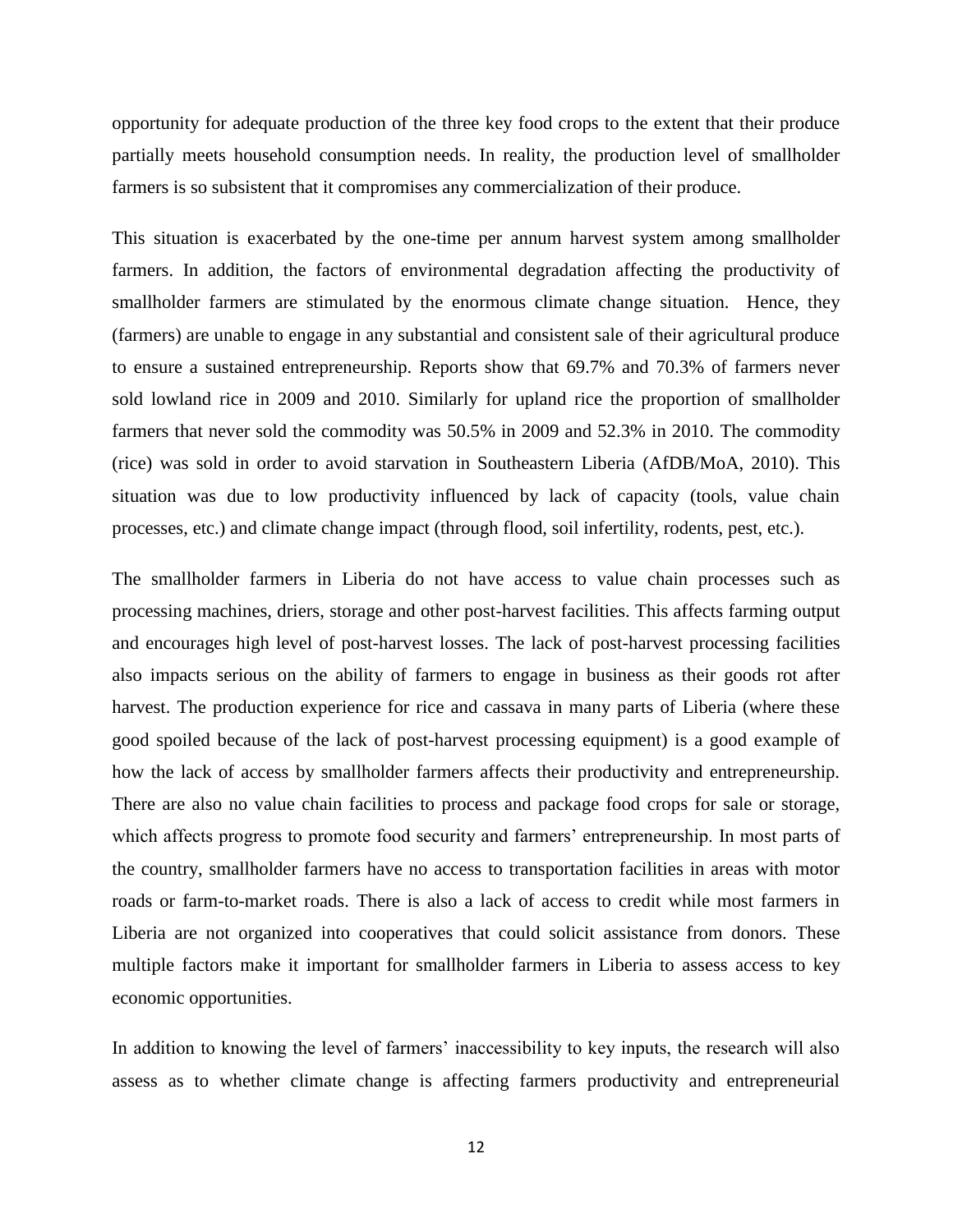potential or progress. Before the war, there was a gradual growth in the entrepreneurship of smallholder farmers, although the emphasis was on tree crops as compared with food crops. The availability of food crops projects in Central and Northern Regions through the European Union (EU) and World Bank (WB) supported Agriculture Development Project or ADPs (MPEA/GOL, 1988), gave impetus to establishment of small skill wealth creation business among smallholder farmers. This scenario, which suggests a logical relationship between war on the one hand and food insecurity and the entrepreneurship of smallholder farmers on the other hand, requires scientific investigation.

Hence, assessing the problems, prospects, impact and other factors associated with the productivity and entrepreneurship of small scale and traditional farmers in the CRL and WRL is important, since it will be used to improve the agriculture sector and concomitantly make farmers small and medium level business people in Liberia. The study will be used to make informed decision on access to donor funds to enhance the activities of small holder farmers. Few farmers have high productivity and are engaged in small scale wealth creation, particularly in the informal business sector. However, sourcing funds to mitigate the impact of climate change and other negative impediments in order to improve productivity and stimulate entrepreneurship is a challenge that requires informed decisions and strategies. Many farmers do not have access to credit while those who have the opportunity do so through local credit clubs such as susu, which give marginal interest rate loans to customers, particularly disadvantaged women (Harshbarger, 2010). This research is not aware of any study that determines the productivity of smallholder farmers and their entrepreneurship in Liberia. Hence, its results and recommendations will be relevant in informing policy decisions on how entrepreneurship can be used to improve agricultural productivity. It will also inform policy decisions on how agricultural inputs and climate change factors can be used to enhance agricultural productivity. In addition, the Government of Liberia (GOL) is currently utilizing available data to seek donor support for its post-conflict economic reconstruction programme (including awareness creation for support to the agricultural sector, including support for the enhancement of smallholder farmers' agricultural and entrepreneurship activities.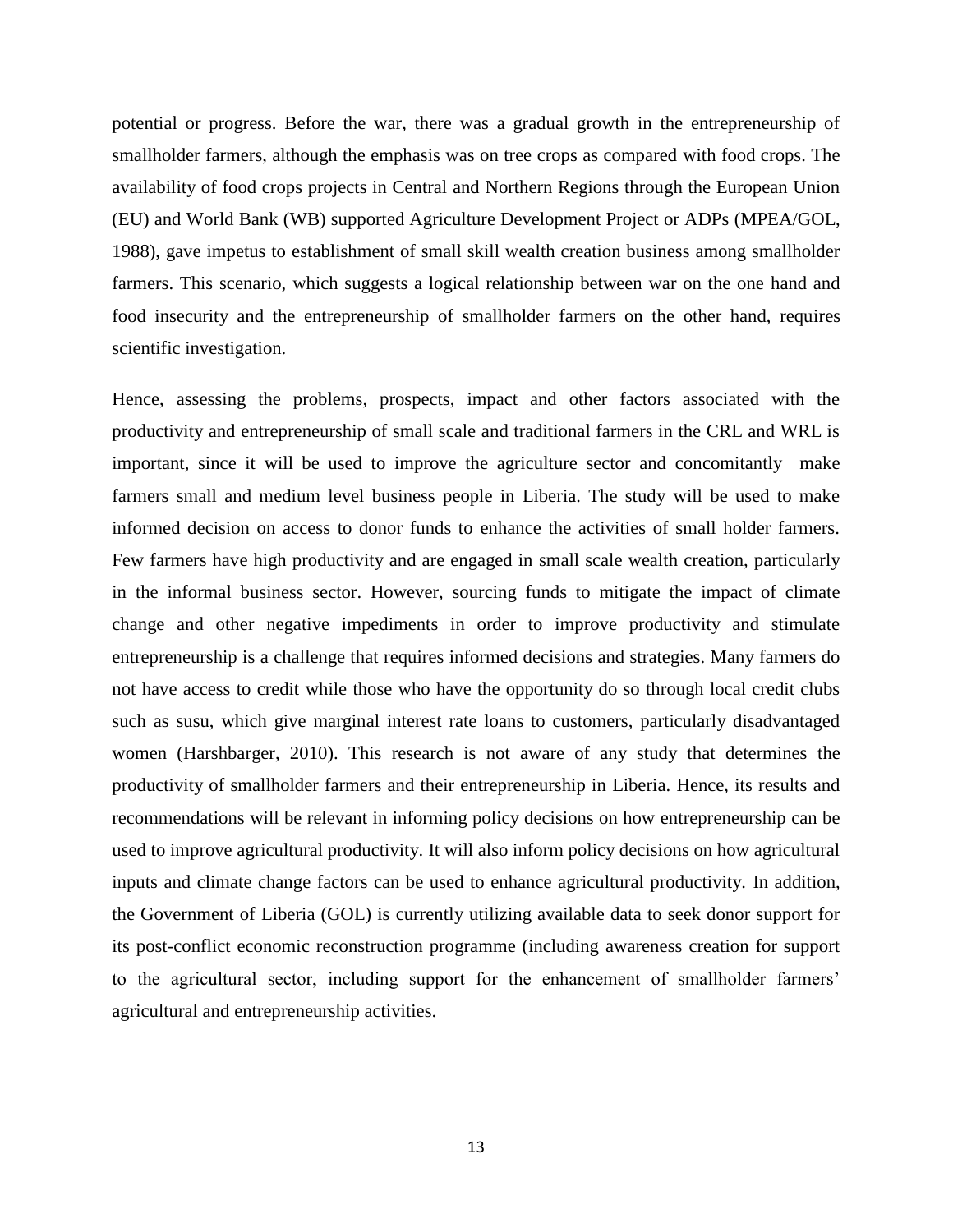## <span id="page-13-0"></span>**1.2 Justification of the Study**

Therefore, the rationale of this study is to provide results and recommendations that will be utilized by government, international partners and other stakeholders in enhancing the postconflict agricultural sector revitalization processes through the provision of micro-credit loans to smallholder farmers. In reality, the research findings will determine how and to what extent rural as well as urban smallholder farmers depend on the agricultural sector to meet their basic livelihood needs. The findings will also determine as to whether smallholder farmers are the main sources of livelihood for their families. The study will show how the variability and impact of the lack of agricultural inputs and negative climate situation influence the poverty level of the population in urban and large rural localities in the CRL and WRL. The information from the research will be used in strengthening smallholder farmers to enter the agricultural private sector in order to subsequently influence economic growth; project future trends and levels of smallholder farmers' agricultural activities and entrepreneurship; and indicate how smallholder farmers can increase job opportunities among target population in the two regions (CRL and WRL).

#### <span id="page-13-1"></span>**1.3 Review of Literature**

Studies or agricultural policies related to improving the livelihood of smallholder farmers have been carried out in Liberia and elsewhere in other West African Countries. In other words, the review of literature outside Liberia shows that some African Governments are creating an enabling environment for the growth and development of their agricultural sector, particularly to ensure improvement in smallholder farmers' productivity and entrepreneurship.

Viatte and other researchers studied some West African Countries and observed several policy measures to improve the situation of smallholder farmers. The policy measures which reducing tariffs on imported; assisting farmers with equipment for land cultivation, the provision of loan for planting seeds, and the offering of tax relief for staple food proceeds covered Sierra Leone and La Côte d'Ivoire (Viatte, 1999). According to Viatte et al, the approach to improve smallholder farmers' production and livelihood in Burkina Faso included the development of a National Strategy to Combat Soaring Prices and suspension of import duties and taxes on edible food items. Similarly in Gambia, several million tons of seeds and fertilizers, pesticides,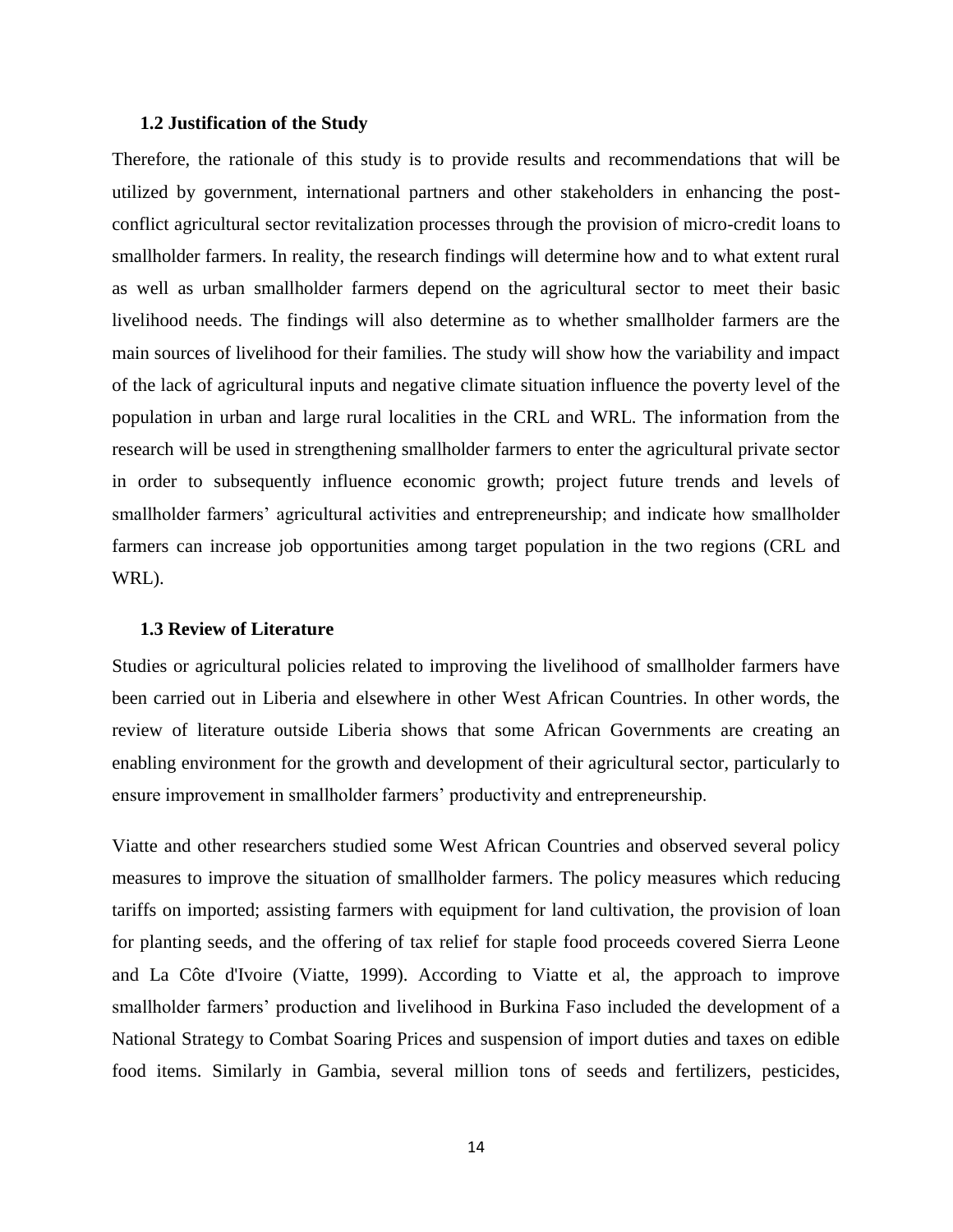groundnut, rice, seeds and other cereals were distributed among smallholder farmers to enhance food production.

Tarway-Twalla in his research on the National Adaptation Programme (NAPA) for the Government of Liberia (GOL) stressed that the degradation of the agricultural lands and the lost of biodiversity, put smallholder households at risk (NAPA, 2008). He further argued that the absence of an effective early warning system (i.e., a system of meteorological stations) that could allow farmers and other stakeholders to make informed decisions on production strategies. In his conclusion in the National Adaptation Programme of Action (NAPA), which was published in 2008, Tarway-Twalla further indicated that coastal erosion mainly in low-lying areas such as the urban centers does not only affect the agricultural activities but also affects urban settlements such as Harper, Robertsport, Monrovia, Buchanan and Cestos City in Liberia (Tarway-Twalla, 2008).

Outside of West Africa, similar studies in Tanzania about maize farmers have shown that the lack of extension services to use modern technologies, limited capital, land fragmentation, and unavailability and high input prices are found to have a negative effect on technical efficiency (Msuya et al, 2008). The researchers further found that smallholder farmers using hand-hoe and farmers with cash incomes outside their farm holdings (petty business) were more efficient; and that farmers who use agrochemicals were found to be less efficient. The researchers further found that farmers who use agrochemicals are found to be less efficient.

The use and role of fertilizer in enhancing African agricultural productivity has become a surprisingly controversial issue (Reardon et al, 1997). Although it seems self-evident to say that fertilizer increases productivity, yet there have been many attempts to remove it from the list of key productivity enhancing options worthy of government and donor policy support (Reardon et al, 1997). Some of the reasons given for downgrading the importance of fertilizer in Africa are: its riskiness under conditions of low or erratic rainfall; its relatively low yield response in Africa when compared to results in Asia and Latin America (Reardon et al, 1997). Also the high distribution costs in a context of low effective demand and poor storage facilities and roads are some of the reasons that the use and role of fertilizer in increasing productivity in Africa is controversial (Reardon et al, 1997).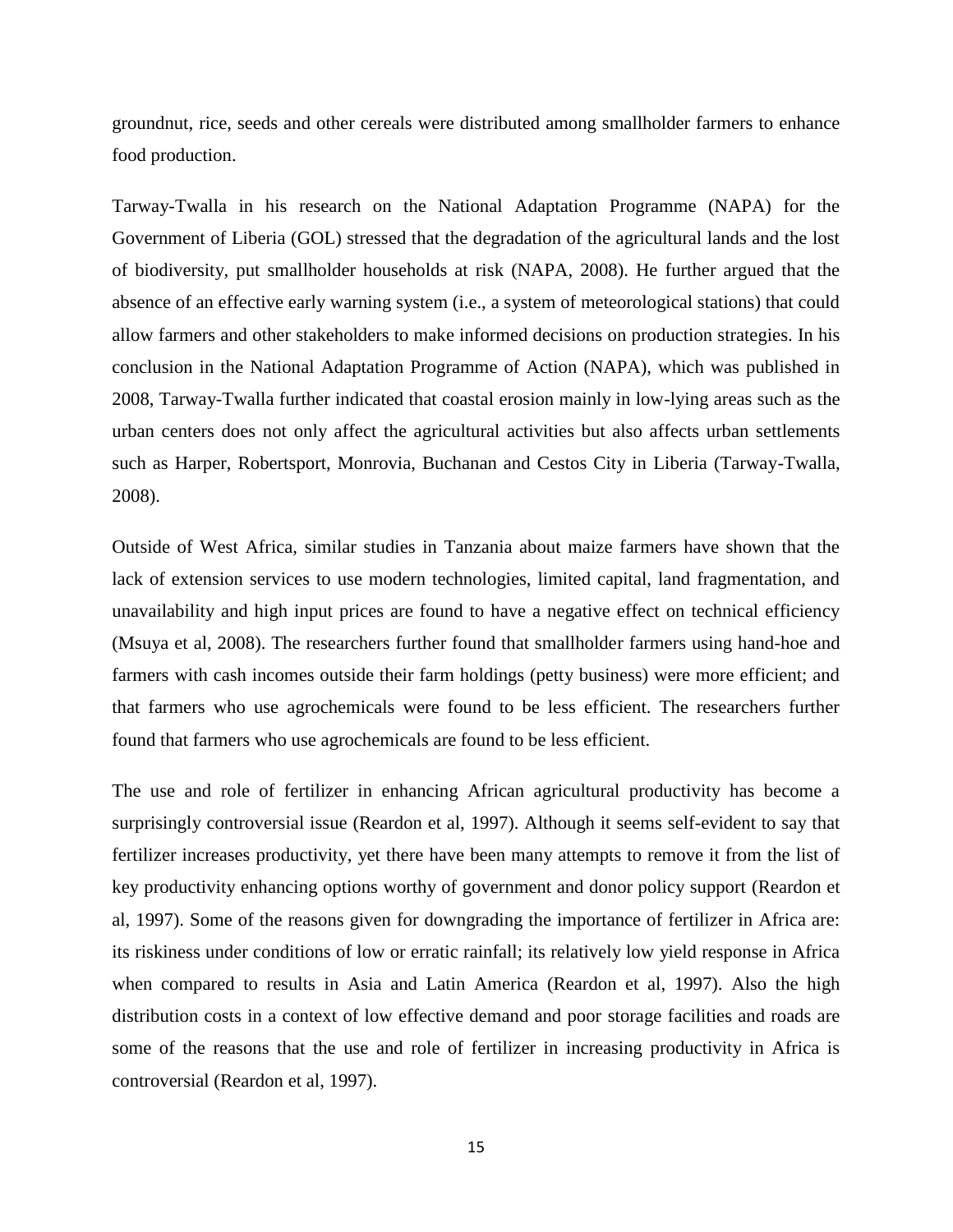In his report, Grant stressed that the pre-harvest impact of rodent pests on rice-based agricultural systems is enormous in most developing countries. He indicated that the impact of rodents affect the production of smallholder farmers in 11 Asian Countries. Hence, it is obvious that under traditional rice farming systems, rodents generally cause chronic losses to production in the order of 5–10% per annum (Grant, 2011). Studies have also shown that rodent infestation rose dramatically over the last few decades, most noticeably in places where cropping frequency has increased from one to two or more. Hence, Grant states that it is not unusual for smallholder rice farmers to report chronic yield losses of 20–30% per annum, rising to 50% or even more total crop loss in certain seasons.

In Nigeria Takeshima and Salau stressed that most of the smallholder farmers are too poor to employ modern tools (tractors and plows), even with substantial government support (Takeshima and Salau, 2006**)**. They indicated that the inadequacy of farmer field school (FFS) services to enhance productivity was a key setback for ShFs. A study in the Philippines found that FFS farmers had learned enough from the field school to adopt organic rice growing (Carpenter, 2003). Similarly, a study in Peru found that potato farmers who had attended FFS had higher yields than their neighbors who never attended the school (Ortiz et al. 2004), see also Godtland et al. 2004.

#### <span id="page-15-0"></span>**1.4 Problem Statement**

Prior to the 14-year civil war, the economy of Liberia was dominated by formal sector investment, which had some positive effects on the improvement of the agricultural sector. But the war paralyzed most of the formal sector industries that were augmenting efforts of government to harness smallholder farmers' productivity and entrepreneurship in Liberia, including its western and central regions. As a consequence, climate change impact and the lack of inputs seem to impede post-war farming regimes, particularly in most urban and large rural localities. Hence, productivity among smallholder farmers seems to be geared towards household consumption only to avoid starvation as most of the farming outputs are low. This inadequate agriculture produce affect the ability of farmers to engage into business as their output is subsistent and is only consumed to reduce hunger for a short period. As a result of the highly subsistent agricultural situation, there is a vicious circle type of low productivity that limited the entrepreneurial activities of farmers. This situation is impacting on the food security programmes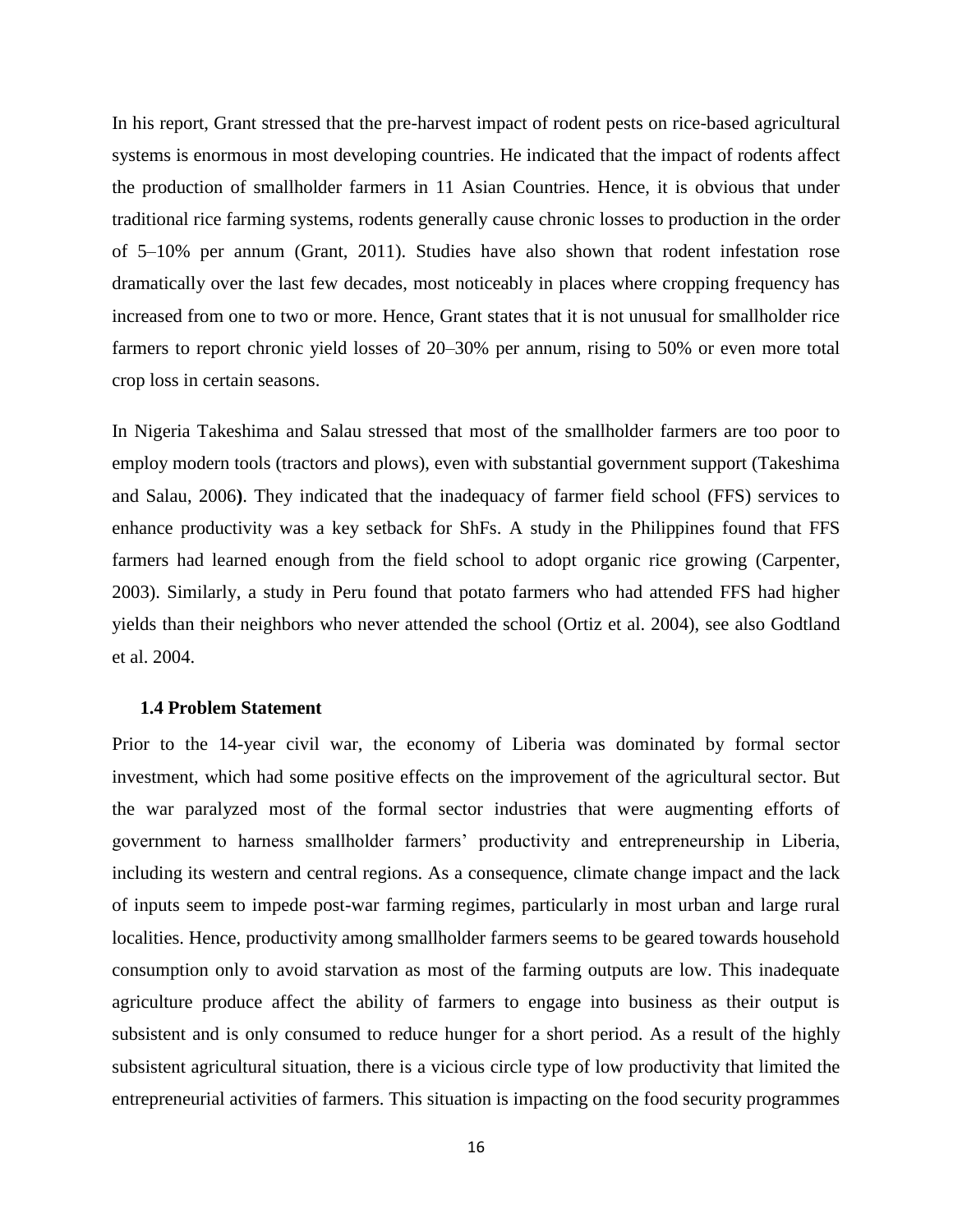of government. Hence, the research is to examine the extent to which the lack of improved technology affects farmers' productivity. The research also investigates the impact of climate change on Liberia's major food crops (rice, cassava and vegetable) production. The research analyses the level of entrepreneurship among smallholder farmers.

## <span id="page-16-0"></span>**1.5 Project theoretical and conceptual framework**

The research assumed that inadequate inputs and climate change are the two main variables that affect the entrepreneurship of farmers. This situation is possible because these variables have strong influence on the low productivity nature of smallholder farmers in Liberia to the extent that their farming outputs are low and only meant for consumption rather than sale. This situation also has implications for not making farmers entrepreneurs as envisaged in many agricultural development packages in post conflict Liberia. The research identified other proximate determinants that have strong influence on the low level of production and the subsequent impact on entrepreneurship of smallholder farmers.

<span id="page-16-1"></span>The conceptual framework shows that the entrepreneurship of smallholder farmers is influenced by two main factors: one main determinant and two proximate determinants. The two proximate determinants are climate change and all of the inputs that are put into agricultural productivity (including but not limited to labor). These two proximate determinants seem to have strong influence on the productivity of farmers, while the level of productivity seems to also stimulate the entrepreneurship of farmers. The conceptual framework is clearly stated in figure1 as follows (Fig 1).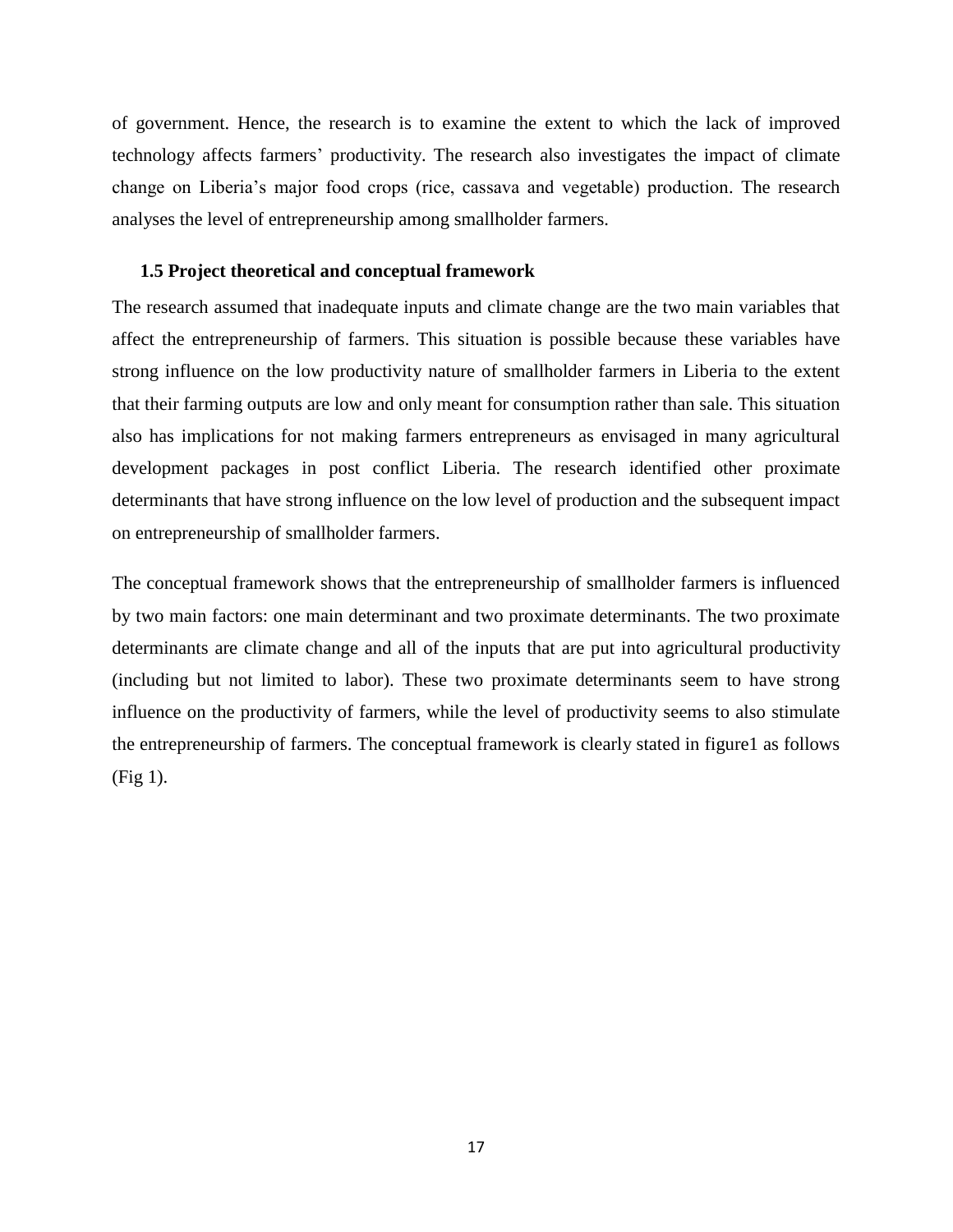**Figure 1: Effects of inadequate inputs, climate change and productivity on smallholder farmers' entrepreneurship**



Reconsider specification of this model. See previous question about "what is agricultural productivity determinant of". Productivity cannot be an independent variable, i.e., productivity cannot cause entrepreneurship to occur. It is entrepreneurship that causes productivity to happen.

## <span id="page-17-0"></span>**1.6 Objective**

Since the end of the civil conflict in 2003, the situation of food insecurity has increased to the extent that smallholder farmers are unable to engage into business. This situation, which affects the entrepreneurship of smallholder farmers, is a major policy issue in Liberia. For example, as contained in the Liberia Agriculture Sector Investment Programme (LASIP), all of the postconflict agriculture projects in Liberia are focused on making farmers productive and business oriented people. The successful implementation of all policies and programmes aimed at making smallholder farmers entrepreneurs is hugely affected by low and inadequate productivity as a consequence of climate change impact and the lack of basic tools and improved technology. In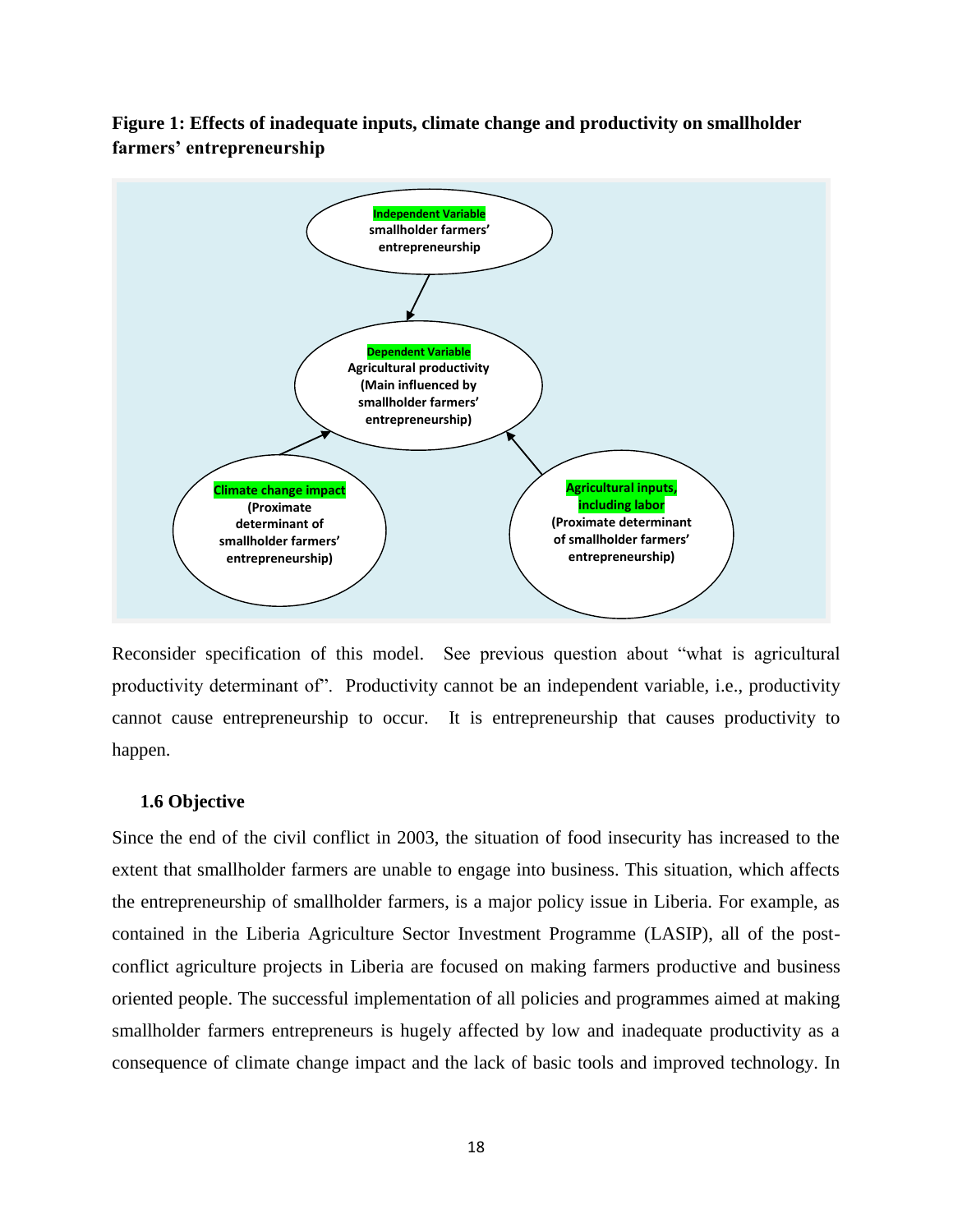reality, the lack of adequate inputs and climate change seem to have a negative impact on efforts of national government and the international community in making farmers entrepreneurs.

Hence, the principal objective of the study is to assess the extent to which agricultural productivity and climate change impact affect smallholder farmers' entrepreneurship in Western and Central Regions of Liberia. The specific objectives are: to determine the impact of agricultural inputs on production of major food crops: rice, cassava and vegetables (pepper, egg plants and bitter balls); to investigate the level of climate change impact on agricultural productivity for major food crops (rice, cassava, and vegetables); to determine agricultural produce, income and business activities of smallholder farmers (during and after harvest); to determine as to whether other competing sectors such as mining, informal business activities, rural–urban migration are hindering the growth of and affecting the progress of the farming population; and to analyze access to credit and the availability of modern post-harvest technology. In order to achieve the research objectives, the researcher worked with Government Ministries (Agriculture, Planning and Economic Affairs; Gender and Development; Commence and Industry; and Internal Affairs) and private sector partners (local and international NGO) that are involved with the agriculture sector.

## <span id="page-18-0"></span>**1.7 Methodology**

#### **1.7.1 Selection of Sample Size**

The scope of the project includes analysis of the factors that affect the productivity of farmers and increase negative climate change for the farming environment of major food crops in large rural localities and urban centers in the Central and Western Regions of Liberia. The principal activities of the project (which will take place in 12 months) are primary data collection, processing and analysis, report writing, dissemination and distribution of the research report. The Ministry of Agriculture, UN Food and Agriculture Programme (FAO), African Development Bank (AfDB), International Organization for Agricultural Development (IFAD) and other relevant stakeholders and data users of the study will utilize the reports to create avenues for the sourcing of funds and sustainable continuity of the rehabilitation of the agricultural sector and an eventual improvement in the lives of smallholder farmers in Liberia.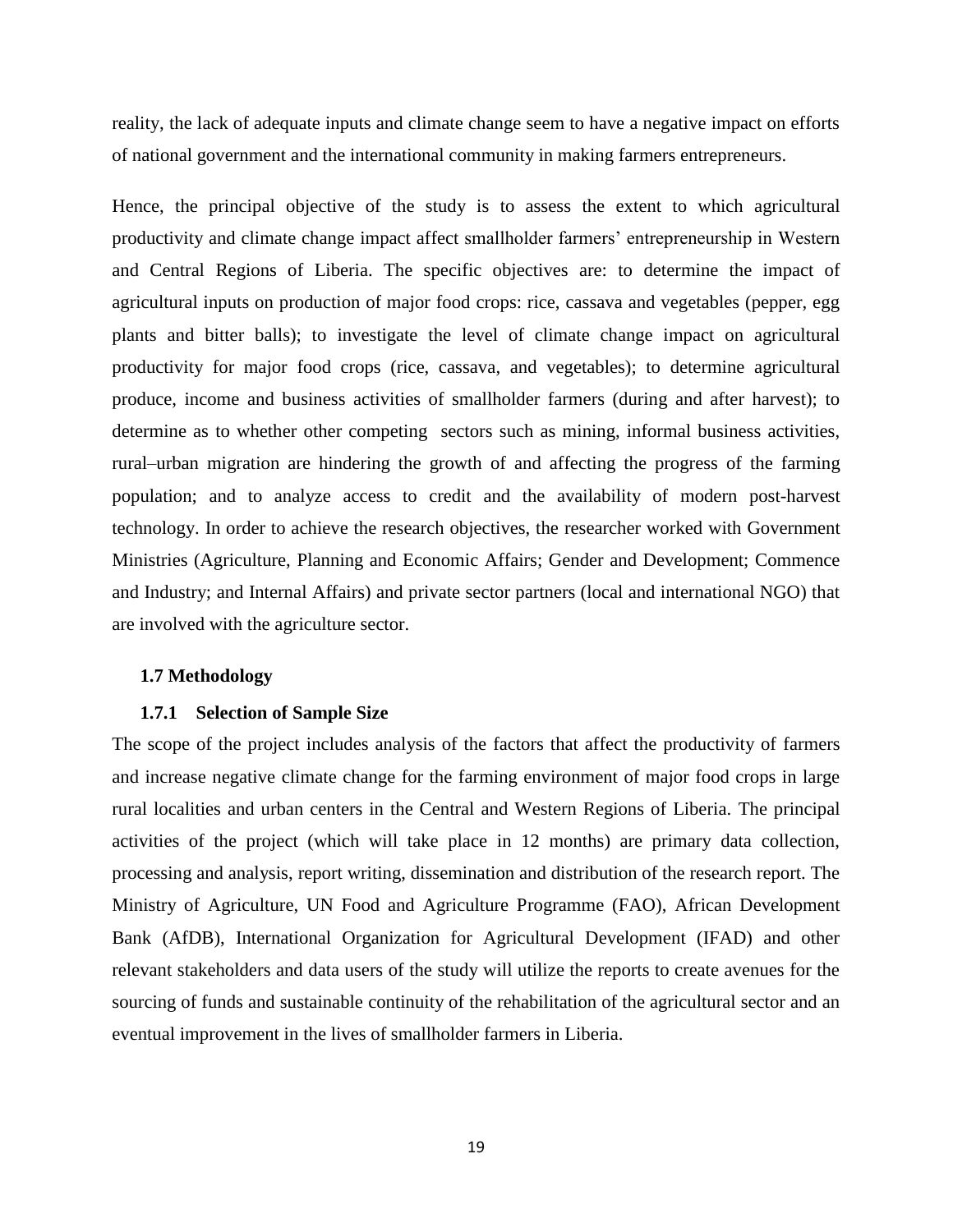The research is based on primary data (with secondary information). Although a total of 800 farming heads of households were planned for interview, 864 were chosen. The increment in the sample size was based on the fact that more enumeration area or EAs (towns and villages) were accessible than previously envisage in the planning stage of the survey. The 864 households were distributed among the four counties of the central and western regions of Liberia using probability proportional to size (PPS) of the 2008 census households for the region. Four focus group discussions (FGDs) comprising of 24 persons were applied to augment the structured questionnaire interview process. In addition, 24 key informant interviews (KIIs) were conducted among key stakeholder institutions in the agricultural reform process, including the Ministry of Agriculture. The FGDs and KIIs are intended to add a greater context to the information collected from smallholder farmer households in two regions. In reality, a total of 912 respondents (i.e, 864 smallholder farmers, 24 FGDs and 24 KIIs) were interviewed during the data collection period of the study. The FGDs were held in the capital cities of the four counties. The percentage distribution of heads of household by sex as observed in the 2008 census of Liberia were applied to the selected sample size for the four counties (Table 1).

<span id="page-19-1"></span>

|                     | Enumeration<br>Areas (EAs) |        | <b>Ouestionnaires</b><br>(households) |        |      | Gender<br>(planned) |      | Gender<br>(Actual) |       | Locality<br>(planned) |       | Locality<br>(Actual) | <b>Oualitative</b><br>planned) | data (same as |
|---------------------|----------------------------|--------|---------------------------------------|--------|------|---------------------|------|--------------------|-------|-----------------------|-------|----------------------|--------------------------------|---------------|
| County              | Planned                    | Actual | Planned                               | Actual | Male | Female              | Male | Female             | Urban | Rural                 | Urban | Rural                | FGDs                           | <b>KIIs</b>   |
| Bong                | 8                          | Q      | 320                                   | 322    | 231  | 89                  | 234  | 88                 | 96    | 224                   | 97    | 225                  | 6                              | 4             |
| Gbarpolu            | 3                          | 4      | 112                                   | 129    | 90   | 22                  | 100  | 29                 | 34    | 78                    | 32    | 97                   | 6                              | 4             |
| Grand Cape<br>Mount | 4                          | 5      | 168                                   | 190    | 123  | 45                  | 138  | 52                 | 50    | 118                   | 44    | 146                  | 6                              | 4             |
| Margibi             | 5                          | 6      | 200                                   | 223    | 152  | 48                  | 150  | 73                 | 60    | 140                   | 65    | 158                  | 6                              | 4             |
| Monrovia            |                            |        |                                       |        |      |                     |      |                    |       |                       |       |                      |                                | 8             |
| Total               | 20                         | 24     | 800                                   | 864    | 596  | 204                 | 622  | 242                | 240   | 560                   | 238   | 626                  | 24                             | 24            |

<span id="page-19-0"></span>**Table 1: Distribution of Sample Size by Sex, Locality and County, SShFs 2012**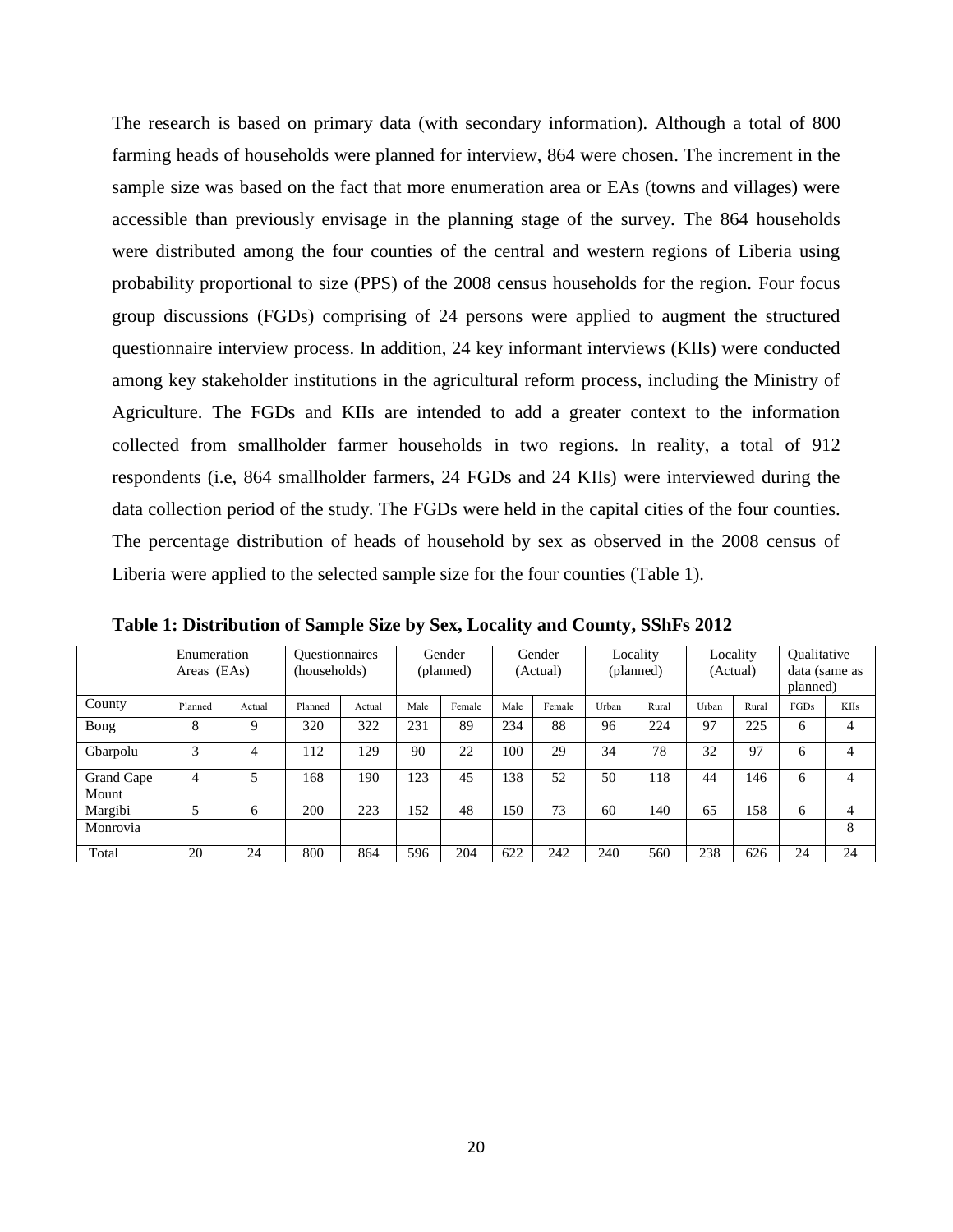

**Figure 2: Map of Liberia with the Central and Western Regions, SShFs 2012**

As indicated earlier, a sample of 864 households was drawn from the four counties. Then, in each sampled household, the head of the household or his/her representative responded to the survey questionnaire. Considering the fact that most of the farmers to be interviewed are residing in the rural than in urban areas, the sample size was adjusted by giving more weight to rural areas. Hence, urban areas were purposively assigned 30 percent of the sample size while 70 percent was allocated to rural areas. Similarly, the proportion of female headed households, as observed in the 2008 census for the region, was used to determine the gender disaggregation of survey data (LISGIS, 2008).

The sample size of EAs required to cover the interviewers was 20. Hence, 60 EAs were made available in order to obtain the selected sample size in the wake of obstacles such as migration, inaccessibility, missing EAs and other unforeseen factors. In light of this situation, interviewers selected 20 EAs from a frame of 60 EAs. Similarly, interviewers also selected 864 households from a total of 2592. Hence, there was a three-time chance of replacing a missing or migrated household in each of the four counties. This wide and flexible interval for sample selection ensured a complete fulfilment of the planned sample size since the census households was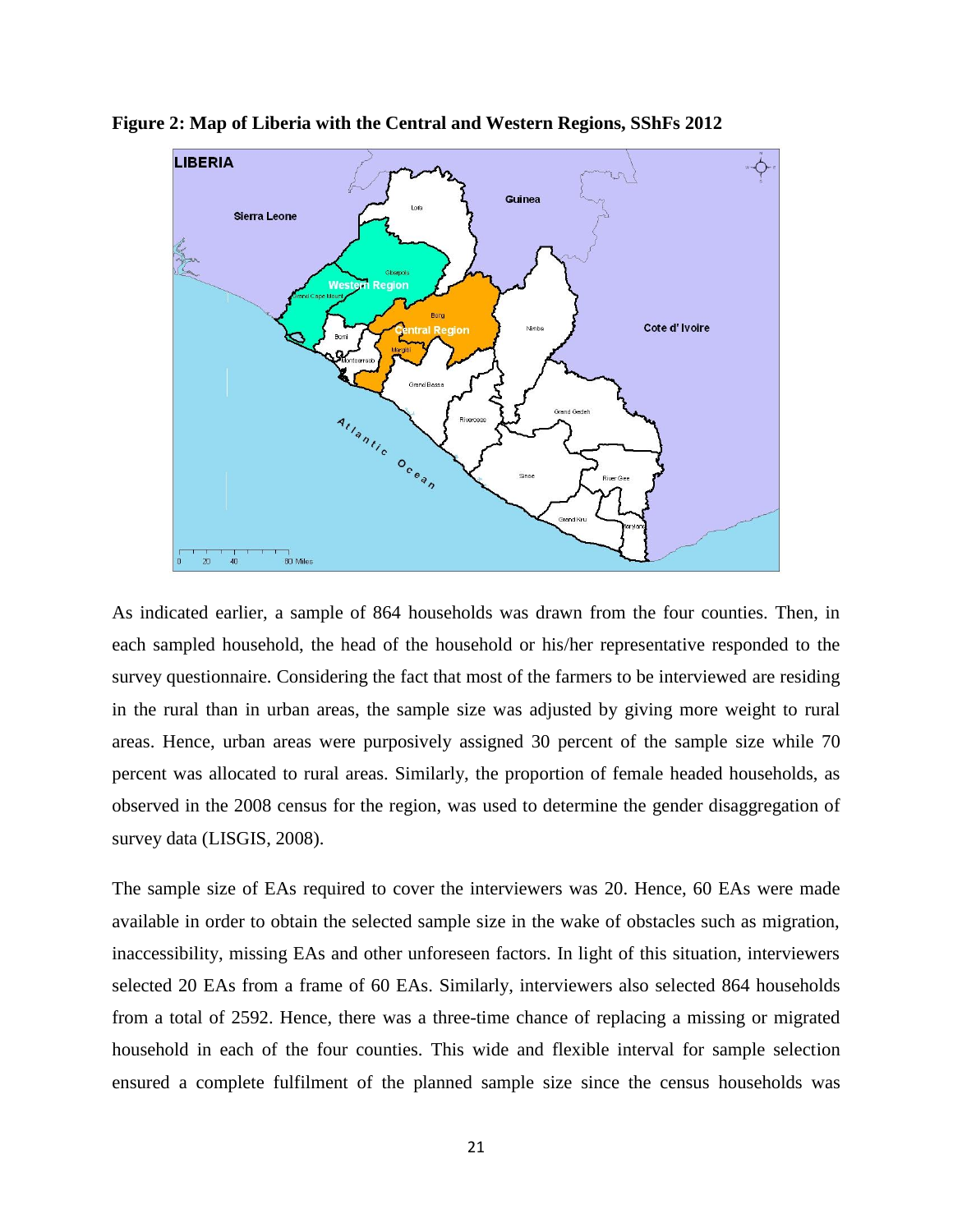selected in 2008, and that most rural parts of the Central and Western Regions (C&WRsL) are difficult terrain for data collection.

Moreover, the 20 EAs from the available list of 60 EAs were selected using systematic random sampling method. It was assumed that the average size of 40 HHs per EA as declared by Liberia Institute of Statistics and Geo-Information Service (LISGIS) would remain valid up to the end of the field work aspect of the survey. As a consequence, the 20 EAs were expected to produce the 800 farming HHs targeted for the study. For example, each EA in the sample had four chances of being selected, which had positive implications for replacing migrated or inaccessible EAs or HHs. The probabilistic sampling technique ensured full coverage of all planned targets of HHs for the study. Easy identification of HHs, EAs, towns and villages in project counties was guaranteed by the use of EA maps of the 2008 census. In reality, both the maps and EA listing made the field data collection process easy and successful. In essence, field data collection was easily achievable because the maps identified the localities while the EA listing provided the names of respondents that were interviewed.

#### **1.7.2 Data Processing and Analysis**

The data from structured questionnaires (864 persons) was programmed and processed using version 16 of the Statistical Package for Social Sciences (SPSS) while the data gathered from focus group discussions (FGDs) was processed manually. The analytical methods employed included rates, ratios and other descriptive statistics. Other descriptive statistical methods used included frequency tables, measure of central tendency (e.g. mean), percentages and graphical presentations. These methods were used to determine the impact of climate change and productivity on the entrepreneurship of smallholder farmers' population in the C&WRsL.

### **1.7.3 Ethical Issues**

All international protocols for the protection of human subjects in data collection was observed during the field work aspect of the study. The survey is non-invasive and involves no risk to participants. All participants willingly consented to participate in the data collection process of the study. The human protection issues of data interviewees such as confidentiality and verbal consent for interview were adhered to.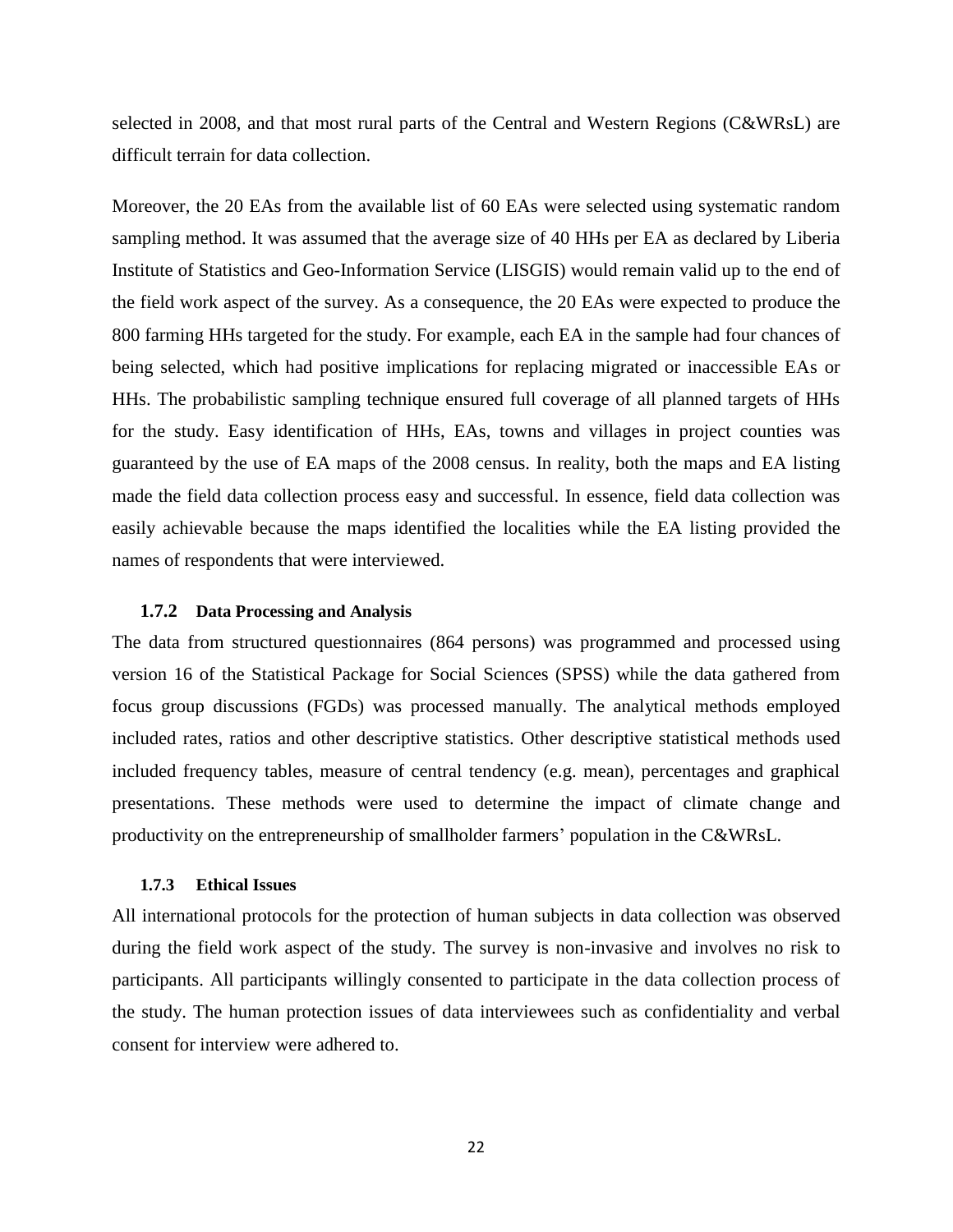#### **1.7.4 Data Dissemination Strategy**

The initial information dissemination about the research will be the inception/data users' workshop in Monrovia. Also, the research activities were launched at the end of the training of the data collection teams. The results of the research will be disseminated in the four project counties and in Monrovia. The dissemination workshops highlighted factors that influenced agriculture productivity and the entrepreneurship of smallholder farmers; show the overall performance of smallholder farmers in the WRL and CRL; expose the impact of climate change on smallholder farmers' productivity and wealth creation opportunities; sensitize participants on the recommendations of the research. The dissemination workshops will show how smallholder farmers can be used to enhance the food security and entrepreneurial activities in order to improve the livelihood of the rural population. The results dissemination workshop will also show how the results of the research can be used to strengthen private sector economic growth in Liberia.

During the dissemination workshop, the requisite stakeholder from Universities, Government agencies, the international community and other partners will be invited. The results of the study will be published on the website of relevant GOL ministries and agencies, NGOs and other key players in the agriculture sector. The results will also be mailed to civil society groups, including women business organizations and community-based groups. The results will be published in the most popular daily newspapers, in order to increase awareness and stimulate investment opportunities among smallholder farmers. There will also be post-dissemination workshops to follow-up policy implementation processes of the research findings. In other words, dissemination and post dissemination workshops and meetings (with relevant stakeholders) will be used to sell the research results to the GOL, NGOs and other partners who have interest in developing the smallholder farmers' technology as a means of stimulating food security, entrepreneurship and private sector investment.

## <span id="page-22-0"></span>**1.8 Research Limitations**

## *Convenience sample*

For the selection of urban and large rural localities for data collection, a true random sampling procedure would have chosen unaccessible or long distance localities that could have expanded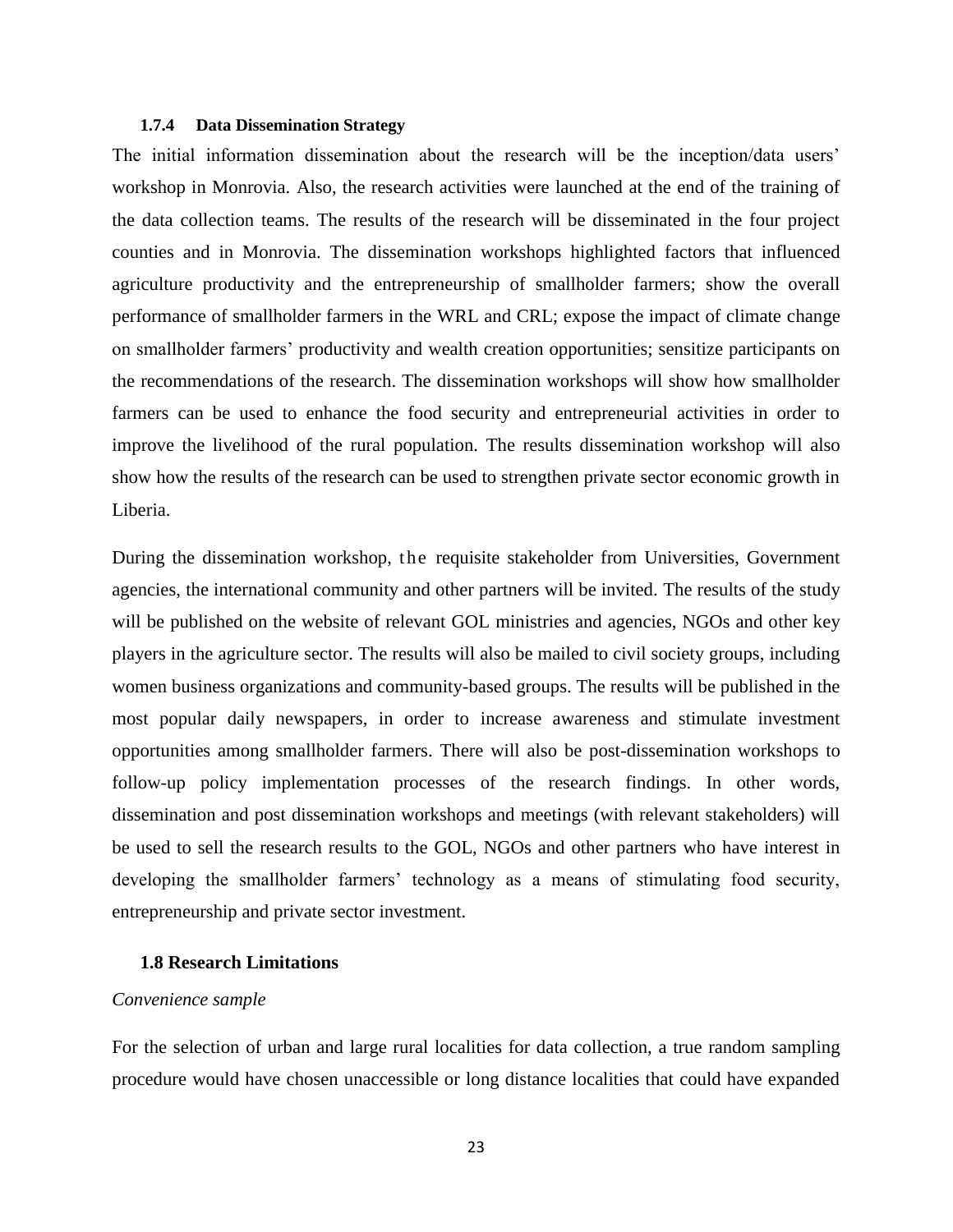the scope of work of data collection team. Also the interview of smallholder farmers in selected enumeration areas would have been delayed by capturing smallholder farmers that would not be avaialable on the enumeration day, and could require callbacks. This could have inevitably delayed data collection by increasing the time required to complete the survey. But with the convenient/ purposive sampling techniques, the data collection team interviewed only those smallholder farmers that were available on the day of data collection. In effect, the sample size selected and interviewed using convenient sampling method had no negative impact on the results of the study since the major idea of avioding a true sampling technique was to save time and ensure smooth and fast data collection. The analysis of data was largely descriptive statistics, which has no impact on the policy recommendations of the research.

## *Geographic focus on the Central and Western Regions of Liberia (C&WRsL)*

There are no systematic differentials between the *C&WRsL* and the rest of the regions of Liberia. Therefore, it is rationally assumed in this study that regional diference in population and other social and economic development will not affect the farming activities of smallholder farmers. The differential in regional differences will have any significant impact on the climate change of farms, enterpreneurship and agricultural productivity in the C&WRsL. Also the farming situation of smallholder farmers in the two regions (C&WRsL) is macrocosmic of the smallholders elsewhere in the rest of the regions of Liberia.

## *Regional Differentials of War Impact*

The war did not affect the C&WRsL differently in terms of its impact on the social and economic needs of the population, the environment, enterprenuership and climate change. Although the headquarters of the main rebel group was in the CRL and some key cities in WRL, the situation had a limited impact on the welbeing of smallholder farmers population in the C&WRsL as well as in other regions of the country. In essence, the destruction of all basic social services and human lives during the 14-year of civil war indiscriminately affected all of the five development regions of Liberia (including the C&WRsL).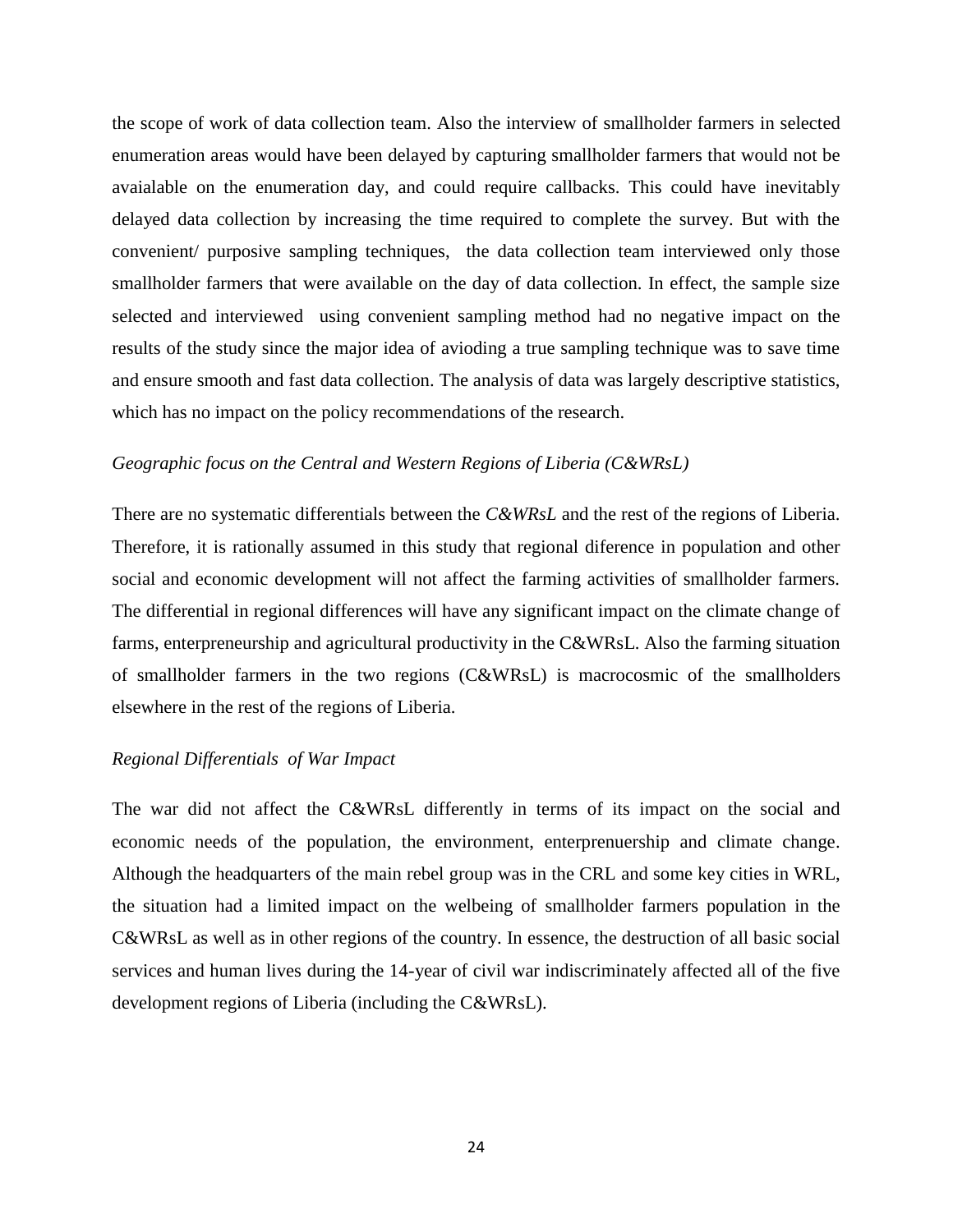#### *Sample Size Impact*

A limitation of this research is that it focused on the C&WRsL, with concentration in the accesible parts of the two regions only. Also, the planned sample size (800) for smallholder farmers was increased by 8% during the data collection process. The increment in the sample size was due to access to more towns and villages than previously planned in the design stage of the research. In addition, total sample size of 912 respondents (smallholder farmers=864, FGDs=24 and KIIs=24) is small as compared to the population of the farmers in the two regions. However, the sample size has no negative impact on the results because it satisfied the purpose of the study. The data collected from the C&WRsL is reliable and interprets the situation of smallholder farmers in all parts of Liberia. Hence, the key findings of the research are macrocosmic of the productivity and entrepreneurial situation of smallholder farmers in Liberia.

## *Measurement Problem*

The problem of measuring agriculture outputs such as bags or bundle of rice harvested, which is problem that needs to be resolved by the Ministry of Agriculture (MoA) and LIGIS arose during the study; tin of rice planted; pile of cassava; pile of corn, etc, have serious differences from one household to another, from one district to another and even from one county to another. In essence, the problem of measurement appears to be generic to the extent that neither the MoA nor the LISGIS has standard units of measurement for these agricultural products. Moreover, the differential of these units of measurement from county to county and from district to district, etc., make research work not only cumbersome but poses difficulties for key policy makers such as MoA and LISGIS to review the research work. For example, a bundle of rice in Sinoe in the Southeast could be different from that in Grand Cape in the Western region. This situation makes it uneasy to generalize a standard measurement for 'bundles, tins or piles' during the research. However, effort was made to measure these units to suit the purpose of the study as there are no nationally accepted standards for farmers to use when responding to research questions.

## *Geographic and Physical Barriers*

Due to budget limitations and the constraints of inaccessibility (poor transportation infrastructure) in most parts of the C&WRsL, all of the towns and villages in the four counties in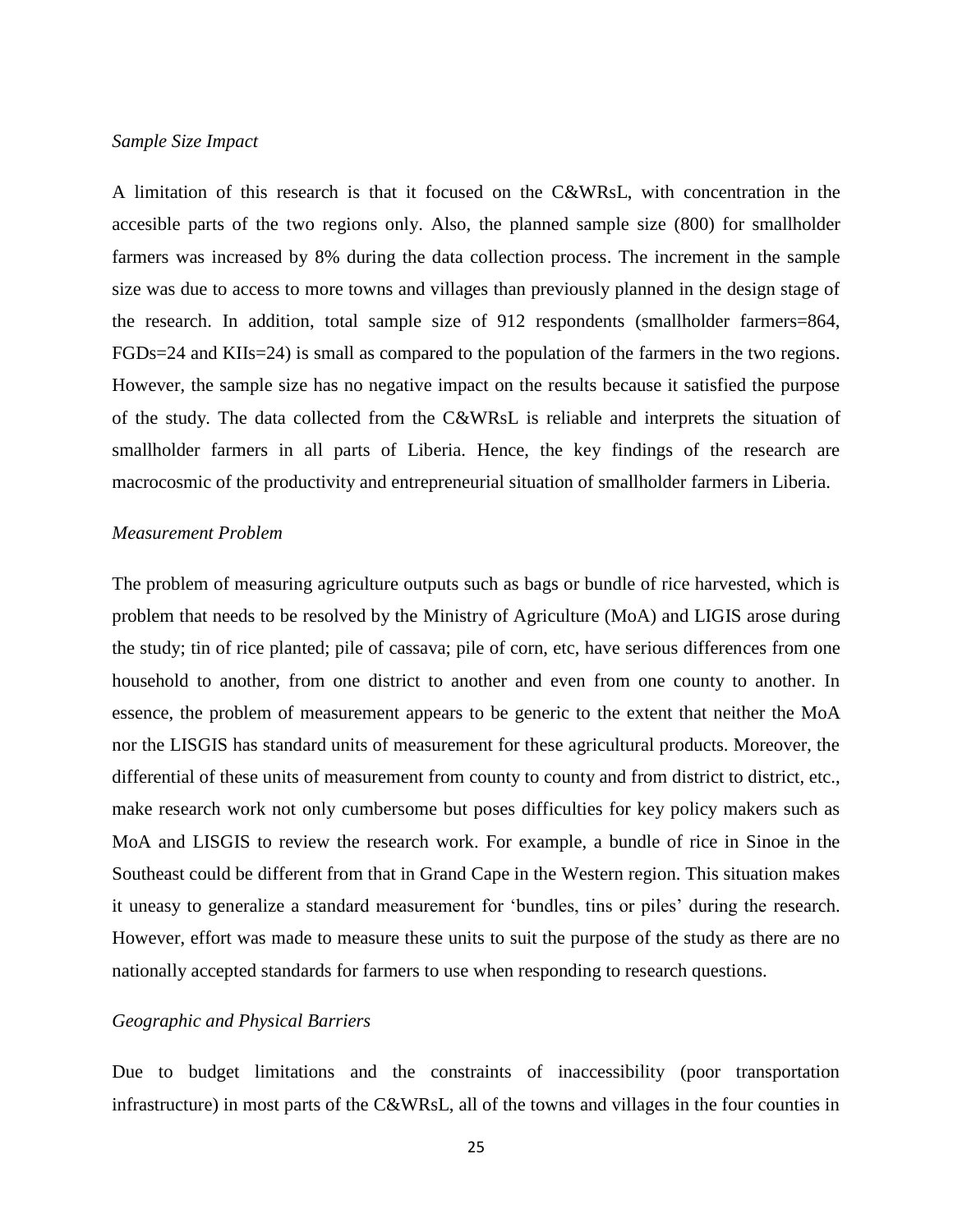the two regions were not visited. Instead, only towns and villages that were selected and had access to motor roads were visited for interview. Also, towns or villages that were selected but were outside of motor roads and more than 6 hours of walking distance were replaced by other accessible towns. The replacement of a household or town did not have any effect on the sample size and the results of the study because there is an homogeneity of agricultural practices in the C&WRsL.

In addition, care was taken also to ensure that respondents were drawn from a wide variety of locality, urban and rural areas, and that there was no bias against selecting men or women as respondents. Further, the research employed random sampling techniques (in selecting EAs and households) which ensured increased reliability of the statistics presented in this report. The Western (Grand Cape Mount and Gbarpolu) is among some of the food unsecured counties in Liberia as compared with the Central Region (Margibi and Bong), prior to and after the 14-year war.

## *Recall lapses and Bias*

In addition recall lapse and bias could have affected the accuracy of respondents' answers. This may have been especially true for the production and income sections, given that many questions required respondents to recall events that happened a year ago.

## <span id="page-25-0"></span>**1.9 Validation of Survey Data**

Because the sample was purposive, the study can only be considered exploratory. One cannot, strictly speaking, generalize the findings to the universe of smallholder farming or types of players under study. This is the limitation on the use of the observed results. However, the following validation of the research was made:

- That the study was conducted in line with the basic principle of survey sampling design, questionnaire construction, development of a tabulation plan, data processing, analysis of data, and presentation of findings. The area selected for the study provided a suitable environment for the field work.
- That the sample size of 912 reflects a true representation of the smallholder farmers population in the C&WRsL. The responses given represent the views of a cross-section of smallholder farmers in the study area.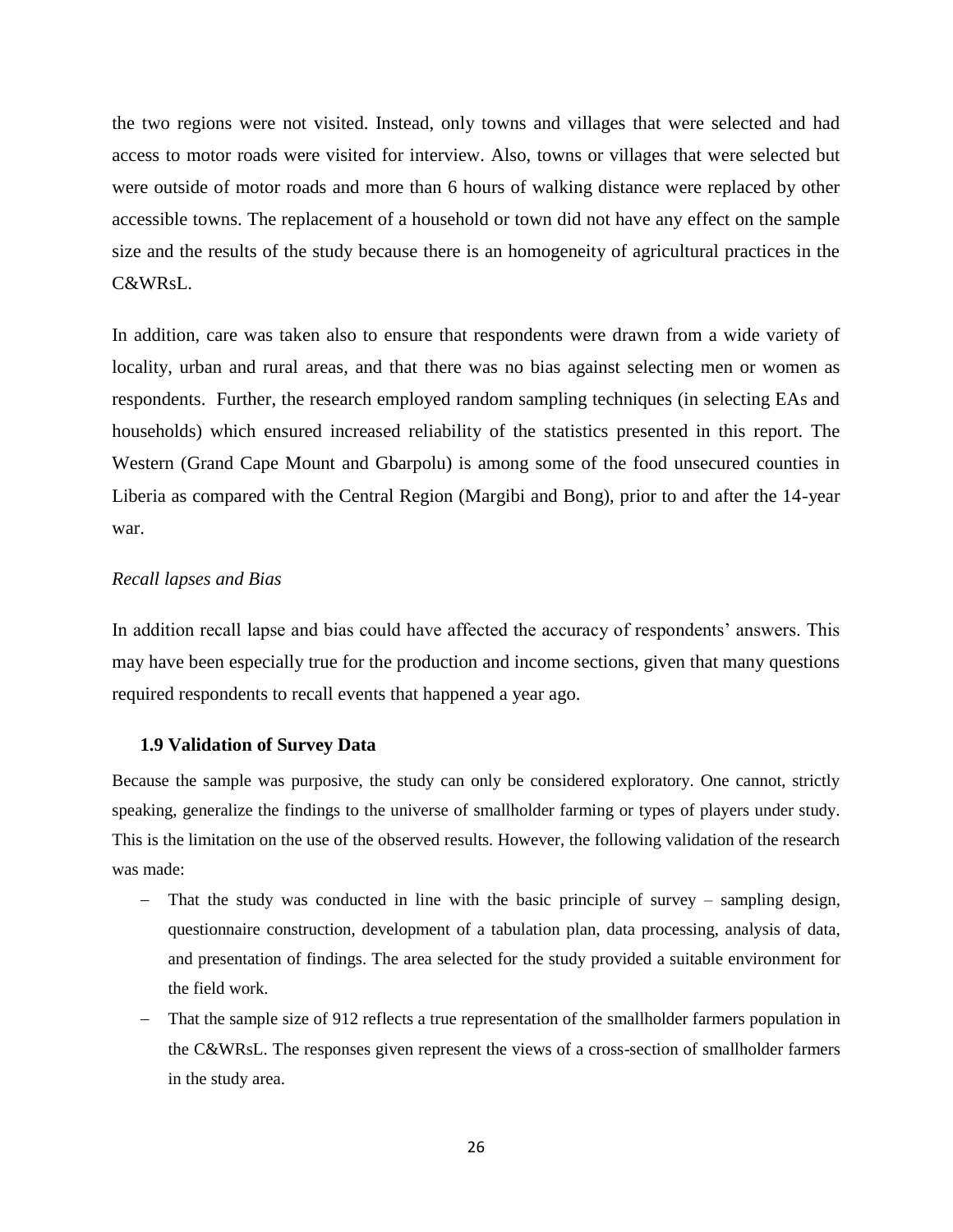- That the structured interview covered 864 heads of households as expected. That the 100% coverage of heads of households of smallholders farmers as planned shows that most of the information provided in the research are valid and reliable since they (farmers) know more about the farming than any other members of their households in the C&WRsL.
- That the questionnaires were edited both manually and electronically; and that the report vividly described the finding of the survey.

Hence, given the above considerations the research conducted presented valid findings that ensure the achievement of research objectives by measuring the productivity of farmers; impact of climate change on farming; the entrepreneurship of smallholder farmers; and factors affecting smallholder farming processes and food security in the two regions.

## <span id="page-26-0"></span>**1.10 Organization of Report**

The research report comprises of 4 chapters as follows: the first chapter is the introduction, background, purpose of the study. It further focuses on the history of Liberia; presents the objectives of the study; summarizes the problem statement of the research; reviews literature. It also highlights the methodology, and outlines the limitations and validation of research data. Chapter two reviews the social and demographic status of smallholder farmers (ShFs) and examines gender issues and the involvement of youth in agricultural activities. Chapter three looks at ShFs' food crops production technology and access to post-harvest technology and value chain processes in the research area. It also focuses on the climate change impact on food crops production and the entrepreneurship of level of ShFs. Finally, chapter Four presents results, conclusions, policy implications and recommendations of the study.

#### <span id="page-26-1"></span>**2. Social Demographic Situation**

The social and demographic analysis of respondents is provided in this section. This includes age-sex analysis of smallholder farmers and their marital statuses. Gender analysis, educational and economic dependency of respondents is also discussed in this section.

#### <span id="page-26-2"></span>**2.1 Age-Sex Analysis of Smallholder farmers**

The mean age of smallholder farmers in the C&WRsL was 41 years. This suggests that the average smallholder farmer was a middle age adult. Accordingly, Liberia's population is generally youthful (LISGIS, 2008). The population of Liberia is very youthful, with less than 49 percent in the labor force while less than 3 percent is in the retirement age bracket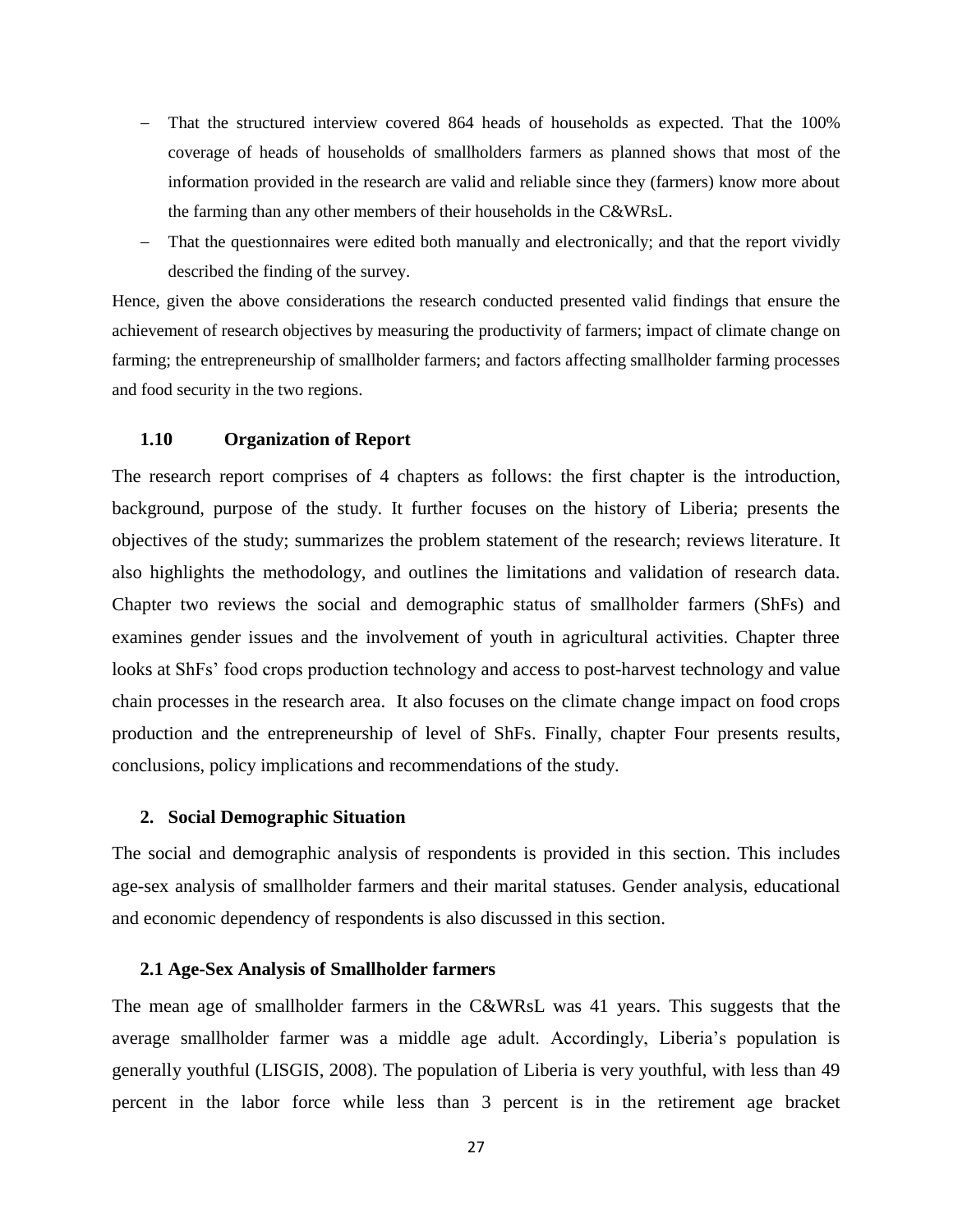(UNFPA/GOL, 2007). More than half of the smallholder farmers were males. The age at which people enter into smallholder farming sector, is realistic and represents the age structure of Liberia at the national level. Male population dominated the heads of household-ship of smallholder farmers in the C&WRsL, with 72% of the 864 farmers interviewed. Urban and periurban farmers constituted 28% of the smallholder farmers' population (of 864 persons) that was interviewed (Table2.1).

| County     | Male |      | Female |           | Total |     | Urban |      | Rural |      | Total |      |
|------------|------|------|--------|-----------|-------|-----|-------|------|-------|------|-------|------|
|            | #    | $\%$ | #      | $\%$      | #     | %   | #     | $\%$ | #     | $\%$ | #     | $\%$ |
| Bong       | 234  | 73   | 88     | 27<br>ا ت | 322   | 100 | 97    | 30   | 225   | 70   | 322   | 100  |
| Gbarpoplu  | 100  | 78   | 29     | 22        | 129   | 100 | 32    | 25   | 97    | 75   | 129   | 100  |
| Cape Mount | 138  | 73   | 52     | 27        | 190   | 100 | 44    | 23   | 146   | 77   | 190   | 100  |
| Margibi    | 150  | 67   | 73     | 33        | 223   | 100 | 65    | 29   | 158   | 71   | 223   | 100  |
|            | 622  | 72   | 242    | 28        | 864   | 100 | 238   | 28   | 626   | 72   | 864   | 100  |

<span id="page-27-1"></span>**Table 2- 1: Heads of Household-ship of ShFs by Sex and Locality, SShFs 2012**

### <span id="page-27-0"></span>**2.2 Social and Demographic Status of Smallholder Farmers**

The majority of the ever married persons are located in Margibi and Grand Cape Mount Counties, constituting 88 percent of married persons; 2% of widowed; 1% of separated persons and 4% of smallholder farmers who are living together in the two counties. Ninety-three (93) percent of the smallholder farmers in Bong and Gbarpolu were respectively ever married (.i.e., married, living together, separated, divorced and widowed). Current marriages among smallholder farmers in the C&WRsL were 88% of the total ever married population of 821. In reality of the 864 farmers covered by the study, only 43 farmers (or 5%) were single (Table 2.2).

<span id="page-27-2"></span>**Table 2- 2: Percentage of Smallholder Farmers by Marital Status, SShFs 2012**

| County          | Bong         | Gbarpoplu    | <b>Grand Cape Mount</b> | Margibi      | Total        |
|-----------------|--------------|--------------|-------------------------|--------------|--------------|
| Single          |              |              |                         |              |              |
| Married         |              | 78           | 88                      | 88           | 88           |
| Widowed/Widower |              |              |                         |              |              |
| Separated       |              |              |                         |              |              |
| Divorced        |              |              |                         |              |              |
| Living together |              |              |                         |              |              |
|                 | $100(n=322)$ | $100(n=129)$ | $100(n=190)$            | $100(n=223)$ | $100(n=864)$ |

The singulate mean age at marriage (SMAM) for smallholder farmers in the C&WRsL was 17 years. This means that all further marriages to single farmers will take place at an average age of 17 years. In addition, the SMAM of 17 years means that all famers who attained the age 15 years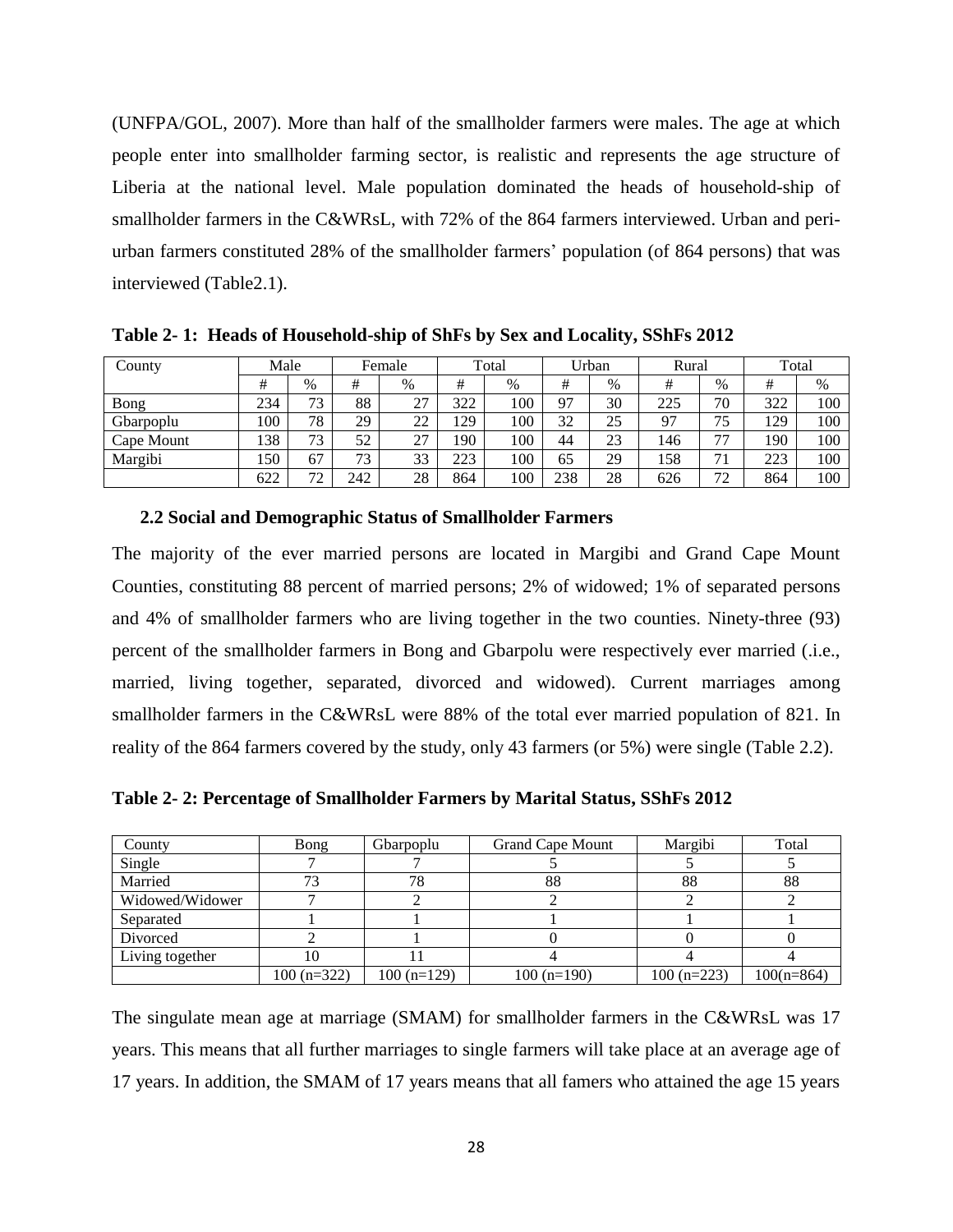will get marry after two years. This means also that smallholder farmers who reached 15 years in Liberia will remain single for only two years, which is very low. The SMAM of the smallholder farmers in 2012 is lower than that of the 1984 census, LDHS 1999/2000 (UNFPA/GOL, 2000) and the 2008 census reports (GOL/LISGIS, 2008). The SMAM is an estimation of the mean age at marriage for persons that have not been subjected to marriage life (single population).

#### <span id="page-28-0"></span>**2.3 Economic Dependency level of Smallholder Farmers**

The dependency ratio of farmers is computed with the assumption that all of the occupants of each household are dependent upon the head of household for their livelihood. In this case, the overall economic dependency ratio is 1.97:1 or nearly two dependents per smallholder farmer in the two regions under study. The highest number of persons per household was as follows: 42% of smallholder farmers had between 3-4 males per household; 40% of smallholder farmers had 3- 4 females per household; and on the whole 41% had 3-4 persons per household. The mean number of persons per household was 3.4 males and 3.3 females (Table 2.3).

<span id="page-28-2"></span>**Table 2- 3: Mean number of dependents per Smallholder Farmer's Household, SShFs 2012**

| County                  | Mean # of males per household | Mean # of Females per household |
|-------------------------|-------------------------------|---------------------------------|
| <b>Bong</b>             |                               |                                 |
| Gbarpoplu               | 3.4                           |                                 |
| <b>Grand Cape Mount</b> |                               |                                 |
| Margibi                 |                               |                                 |
| Total                   |                               |                                 |

#### <span id="page-28-1"></span>**2.4 Educational Characteristics of Smallholder Farmers**

<span id="page-28-3"></span>Thirty-seven (37) of smallholder farmers had no education had no education while 5 percent had university/college level of education. Twenty six (26) percent of smallholder farmers were at the elementary level while 30% had some secondary level of education. Smallholder farmers in the Western Region (Grand Cape Mount and Gbarpolu) were more illiterate than those from the Central Region (Bong and Margibi). There was not much difference in University level of educational level among counties (Table 2.4).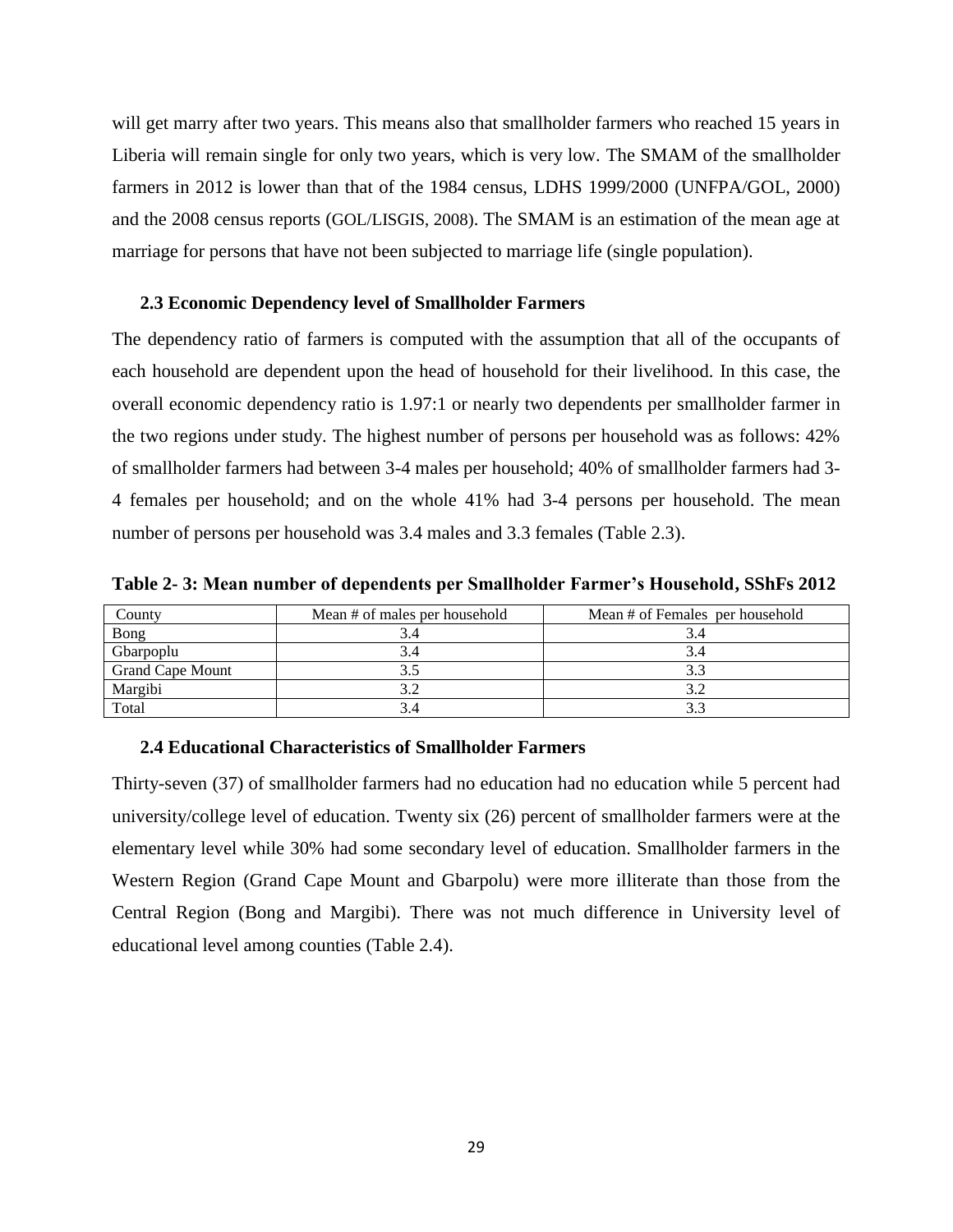**Table 2- 4: Percentage of Smallholder Farmers by Educational Level Completed, SShFs 2012**

| County/Education     | Bong         | Gbarpoplu    | <b>Grand Cape Mount</b> | Margibi      | Total        |
|----------------------|--------------|--------------|-------------------------|--------------|--------------|
| None                 |              |              | 49                      |              | 27           |
| Primary (Grade 1 -6) | 28           |              |                         | 30           | 26           |
| Secondary $(7-12)$   | 34           | 23           | 26                      | 30           | 30           |
| University/College   |              |              |                         |              |              |
| Vocational           |              |              |                         |              |              |
| C&WRsL               | $100(n=322)$ | $100(n=129)$ | $100(n=190)$            | $100(n=223)$ | $100(n=864)$ |

#### <span id="page-29-0"></span>**2.5 Some Gender Issues**

Gender mainstreaming and the empowerment of women is one of the key principles that drives Liberia's development paradigm – the poverty reduction strategy (PRS). In general, women in Liberia are on the down side of all social and economic development as well as political issues such as education, health, political participation (the executive, judiciary and legislature) and community leadership. However, following the election of a female president in 2005, gender mainstreaming and the empowerment of women and youth have been increasing against the normal tide. Since then there has been more, female educationalists, medical practitioners, legislators, judiciary officers, etc. The rising participation of females in economic, technical and social activities in the country is triggering down to the agriculture sector where women's access to land and credit seem to be increasing.

### <span id="page-29-1"></span>**2.6 Women's Access to Land Ownership**

The access to land is one of the key issues that affected gender mainstreaming and the empowerment of women in the agricultural sector. In Liberia, access to or ownership of land by women was a cardinal issue prior to the 14-year war. But after the war women's access to land has tremendously increased in some parts of Liberia to the extent that women are nearly on par with their men counterpart. The data obtained from a survey of smallholder farmers show that women are allowed to own land for agricultural purposes. This situation promotes agricultural activities for women now than in the past where women did not have the right to own land. At the county level, Gbarpolu and Bong Counties permit the ownership of land by women as compared with Gbarpolu and Margibi (Fig3).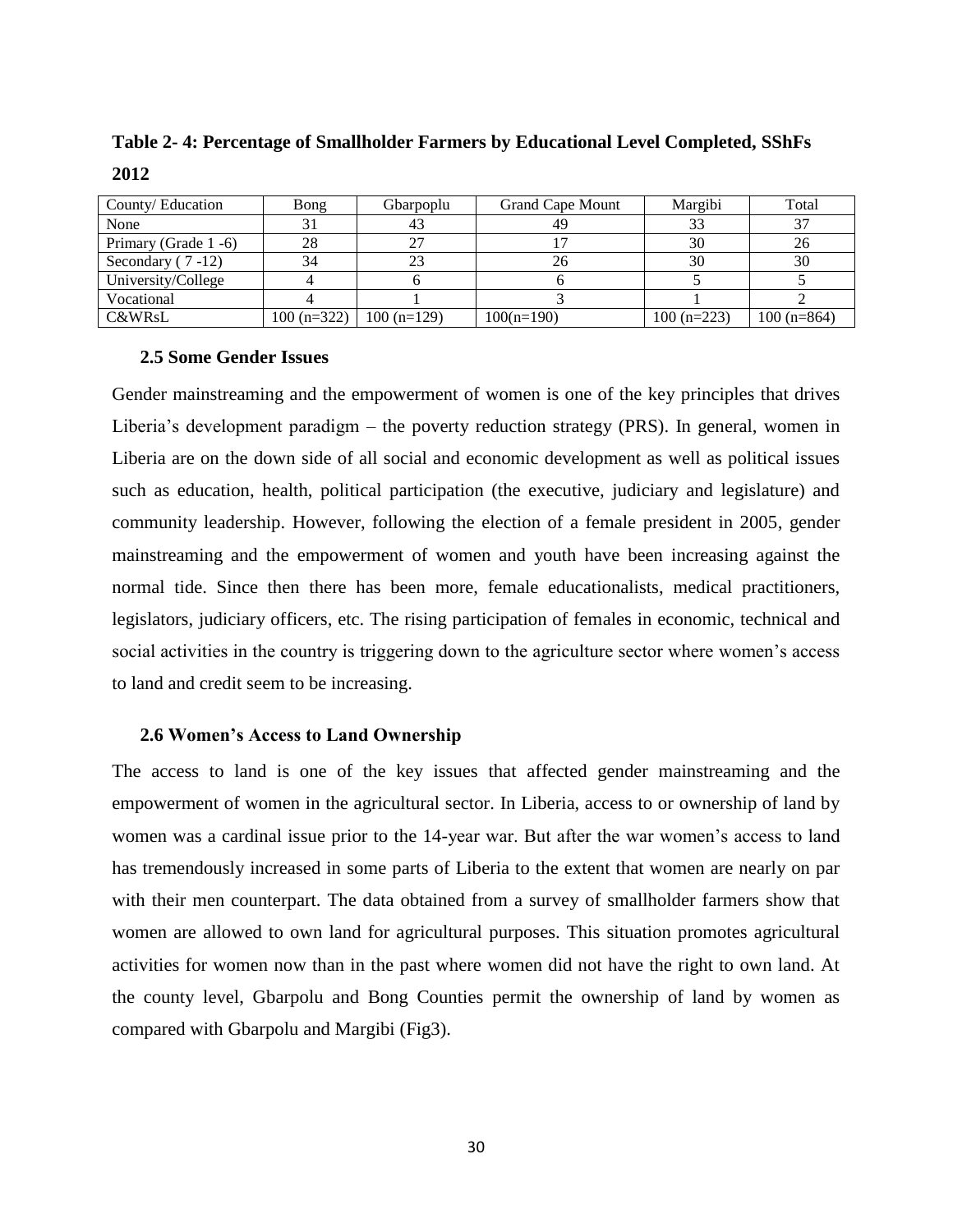## <span id="page-30-0"></span>**2.7 Women's Participation in Decision Making**

One of the key issues that drive empowerment and mainstreaming is their participation in household decision making. In the past, it was difficult to get women involved in participating household decision making. But following the election of a female president in 2005, the potential of women's decision making in household began to increase. The survey of smallholder farmers in the C&WRsL is a good representation that women are now fully participating in decision making. The overall participation of women household level decision making is 98%. At the county level, Margibi, Bong and Gbarpolu lead the process (Fig3).



<span id="page-30-1"></span>

Like the participation of women in household decision making, the tide is climbing in favor of women's participation in community decision making in Liberia. The enhanced opportunity for women to participate in community decision making gear towards development precedes the election of a female president in 2005. The survey of smallholder farmers in the C&WRsL shows that women are fully participating in decision making. The overall participation of women in community decision making for development is 98%. At the county level, Margibi, Grand Cape Mount and Gbarpolu lead the statistics (Fig3).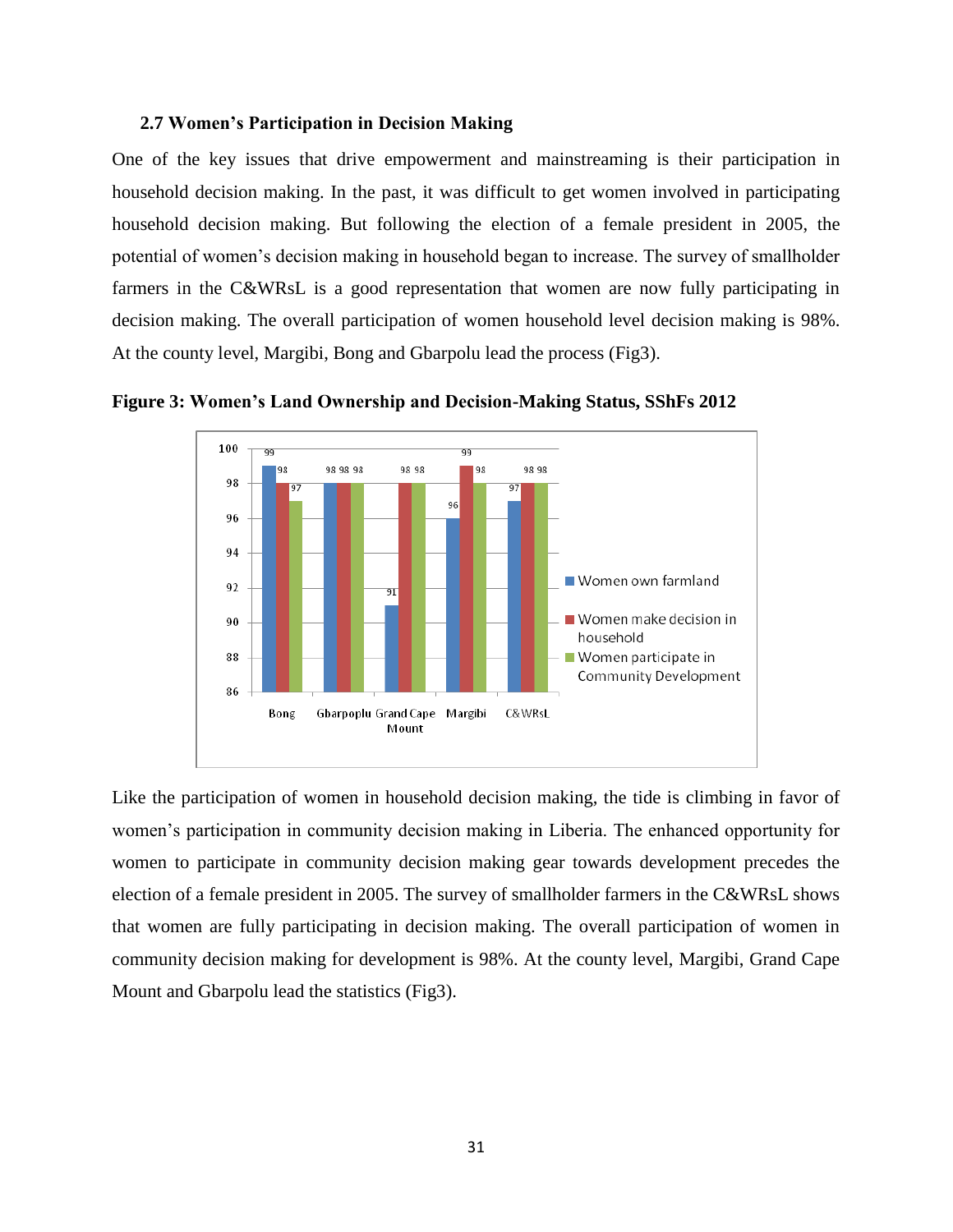## <span id="page-31-0"></span>**2.8 Youth Participation in Agricultural Activities**

The status of youth participation in farming activities is one of the major factors that determine the level of smallholder farmers' productivity and entrepreneurship. Forty-four (44 percent of farmers revealed that youth do not participate in farming activities across the two regions. This information draws a conclusion that most of the smallholder farmers are middle age adults. With middle aged adults participating in a labor intensive agricultural activities, the chances of low productivity is obvious, as youth constitute a significant portion of the country's population. The highest youth participation in agricultural activities was reported in Bong (68%) and Margibi (64%). On the whole, youth in the western region (Grand Cape Mount and Gbarpolu) have low participation rate in agricultural activities (Table 2.5).

| County                  |     | Youth Participate in<br><b>Framing Activities</b> | Youth dot not Participate in<br><b>Framing Activities</b> | Total |     |     |
|-------------------------|-----|---------------------------------------------------|-----------------------------------------------------------|-------|-----|-----|
|                         |     | $\%$                                              |                                                           | %     | #   | %   |
| Bong                    | 220 | 68                                                | 102                                                       | 32    | 322 | 100 |
| Gbarpoplu               | 44  | 34                                                | 85                                                        | 66    | 129 | 100 |
| <b>Grand Cape Mount</b> | 121 | 64                                                | 69                                                        | 36    | 190 | 100 |
| Margibi                 | 102 | 46                                                | 121                                                       | 54    | 223 | 100 |
| <b>C&amp;WRsL</b>       | 487 | 56                                                | 377                                                       | 44    | 864 | 100 |

<span id="page-31-1"></span>**Table 2- 5: Status of Youth Participation in Farming Activities in 2011, SShFs 2012**

Some of the activities that prevent youth from fully engaging in agricultural activities with their parents are mainly gold/diamond mining business, followed by motor cycle transport and petty trading. In reality the alternative sources of income for youth who do not participate in farming activities are artisanal Gold and Diamond Mining for Gbarpolu county; and motor cycle transport business in Margibi County Table2.6).

<span id="page-31-2"></span>**Table 2- 6: Sources of Income for Non-Farming Youth in 2011, SShFs 2012**

| County                |     | Bong |    | Gbarpoplu  | <b>Grand Cape Mount</b> |          | Margibi  |      |     | <b>C&amp;WRsL</b> |
|-----------------------|-----|------|----|------------|-------------------------|----------|----------|------|-----|-------------------|
|                       |     |      |    |            |                         |          |          |      |     |                   |
|                       | #   | $\%$ | #  | %          | #                       | $\%$     | #        | $\%$ | #   | %                 |
| Gold /diamond Mining  | 3   |      | 72 | 54         | 45                      | 34       | 14       | 10   | 134 | 100               |
| Oil Palm Production   | 25  | 53   | 10 | 21         | 12                      | 26       | $\theta$ | 0    | 47  | 100               |
| Motor Cycle Transport | 44  | 41   |    |            |                         |          | 62       | 58   | 107 | 100               |
| Petty Trading         | 30  | 38   | ◠  | $\sqrt{2}$ |                         |          | 38       | 48   | 79  | 100               |
| NGO Job               |     |      |    |            |                         | 25       | 6        | 75   | 8   | 100               |
| Other Jobs            |     |      |    | 50         |                         | $\Omega$ |          | 50   | ◠   | 100               |
| All businesses        | 102 | 27   | 85 | 23         | 69                      | 18       | 12.      | 32   | 377 | 100               |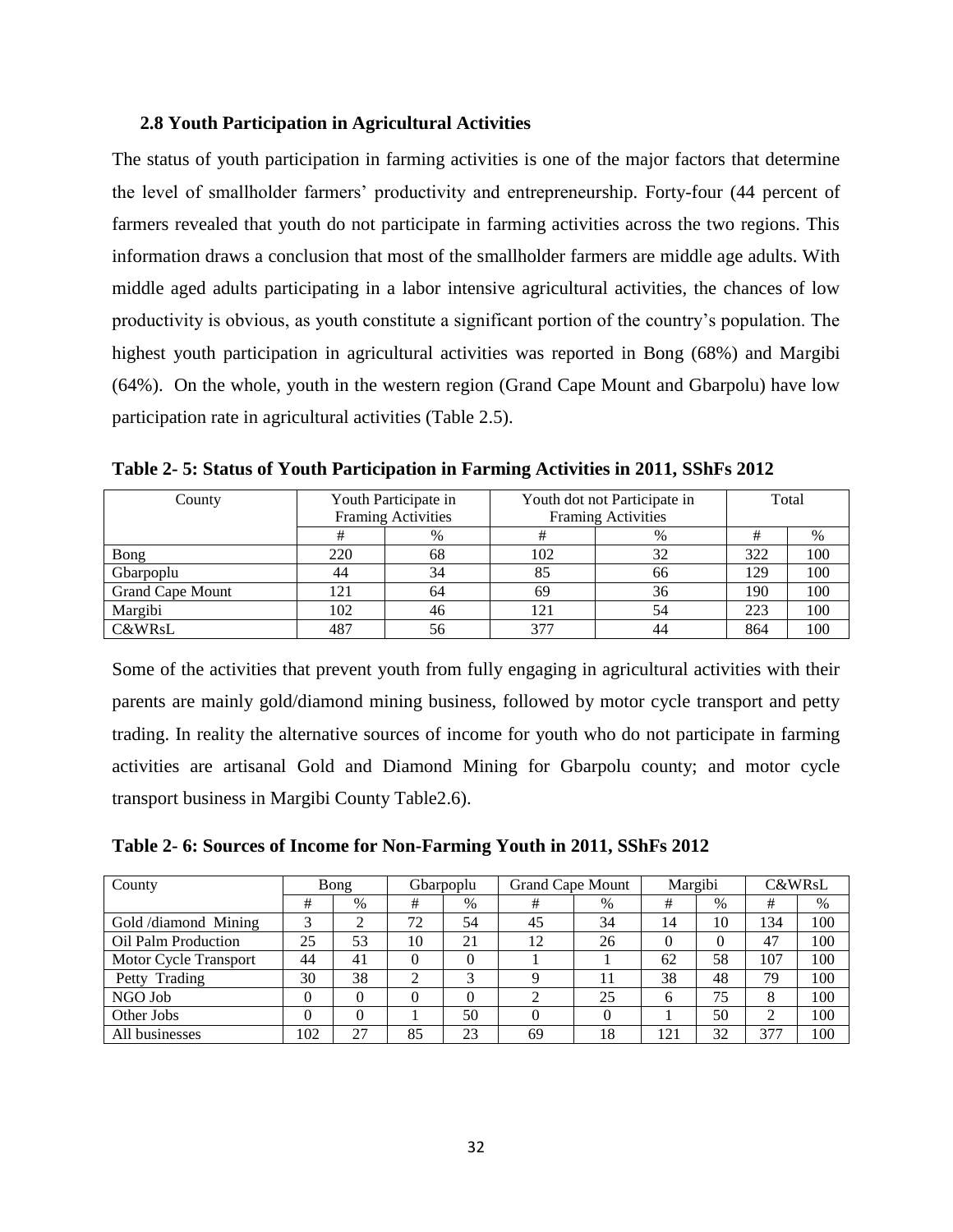#### <span id="page-32-0"></span>**3. Level of Technology, Entrepreneurship, Financial and Climatic Impacts**

This chapter of the report focuses on the level of technology used by ShFs for the cultivation of land and planting and harvesting of crops in Liberia, which is largely traditional. The chapter also explains post-harvest technology and value chain process by analyzing the methods and technology of processing food crops; access to improved storage facilities and the means of transporting produce from the farm to town and to the market. This section of the report presents the level of entrepreneurship among ShFs, access to inputs and agricultural loans and the finances earned from the sale of food crops. The chapter analyzes the impact of climate change on the productivity of ShFs in the C&WRsL.

#### <span id="page-32-1"></span>**3.1 Crops Production Level**

<span id="page-32-2"></span>The farming tools used by smallholder farmers were determined by the type of crop cultivated. The major food crops in Liberia that were included in the research are rice, cassava and vegetables. Of the 864 smallholder farmers interviewed, 81 percent made rice farm. Although rice is the major staple food in Liberia, followed by cassava, the rate of farmers who made rice farm varied from one county to another. The data from central regions show that 91% of farmers from Bong made rice farm while 64 % did so in Margibi County. In the Western region, 88% of smallholder farmers in Gabrpolu made rice farm, followed by 77% in Cape Mount County. Interviews with key informants involving policy makers and technicians in agriculture at the central and county levels show that most parts of the land of counties along the Atlantic Ocean are not suitable for rice farming because of the sandy nature of the farming land. Most of the key informants (98%) confirmed that instead, these counties are predominantly used for cassava production. The rice farming data from the two regions justified the argument that farmers in counties along the Atlantic Ocean do not make adequate rice farm because of the sandy land. This is one of the reasons why smallholder farmers in Margibi (Central Region), and Cape Mount (Western region) did make more rice farm as compared to Bong and Gbarpolu that are located in the hinterlands.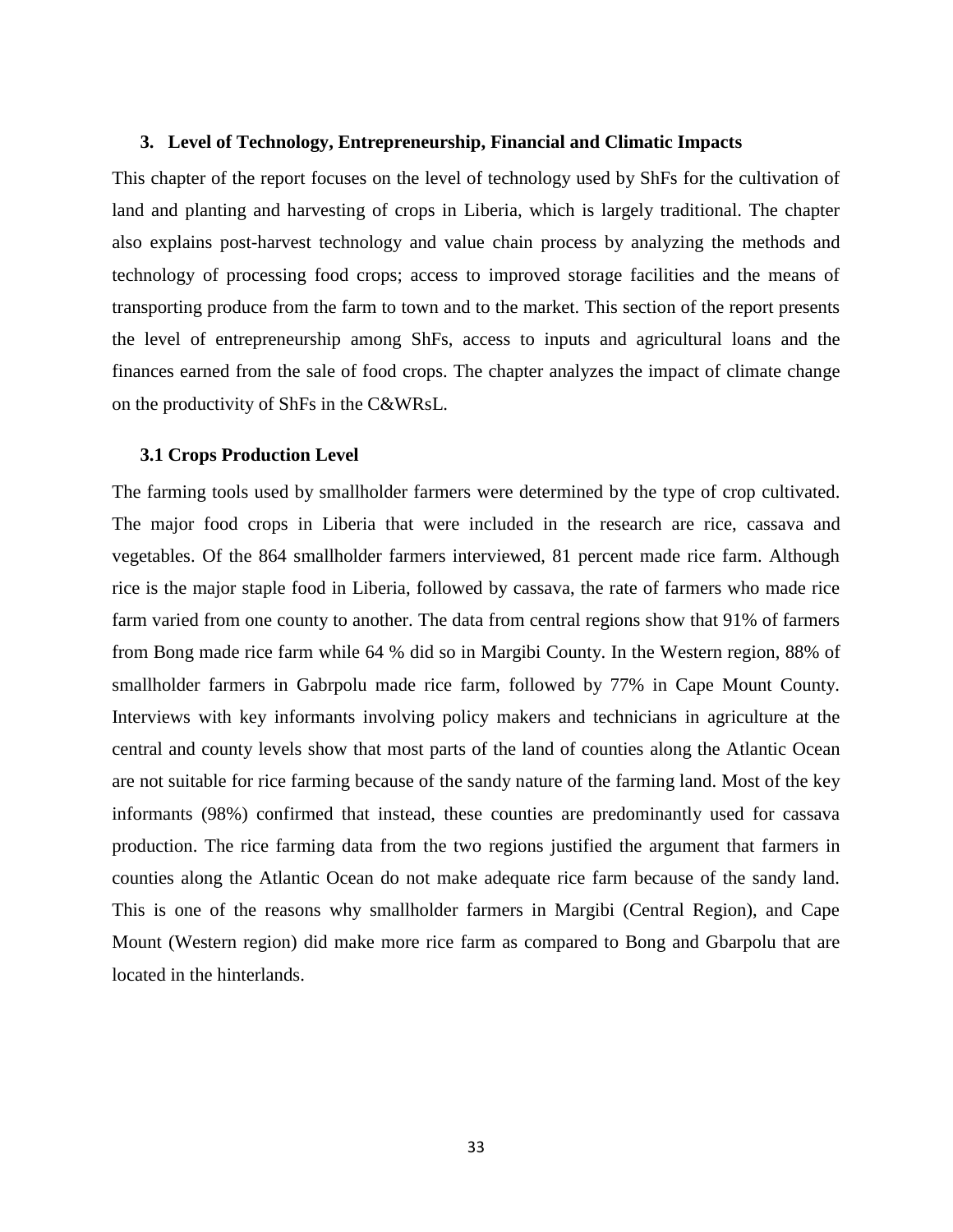| County                  | Made Rice Farm |      |     | Never Made Rice Farm | Total |      |  |
|-------------------------|----------------|------|-----|----------------------|-------|------|--|
|                         |                | $\%$ |     | $\%$                 |       | $\%$ |  |
| <b>Bong</b>             | 294            |      | 28  |                      | 322   | 100  |  |
| Gbarpolu                | - 14           | 88   |     |                      | 129   | 100  |  |
| <b>Grand Cape Mount</b> | l 47           |      |     |                      | 190   | 100  |  |
| Margibi                 | l 43           | 64   | 80  | 36                   | 223   | 100  |  |
| Total                   | 698            | ΟI   | 166 | 19                   | 864   | 100  |  |

## **Table 3- 1: Status of rice farming for Smallholder farmers in 2011, SShF 2012**

## *Land Clearing Tools*

The research report verifies the fact that smallholder farmers predominantly use traditional tools such as cutlasses and axes for land clearing/cultivation. All of the 864 smallholder farmers interviewed in the Western and Central Regions of Liberia (C&WRsL) never used machine to cultivate land for the planting of Liberia's major food crops (rice, cassava and vegetable). The use of machine to clear land for farming adds values to agricultural productivity as compared to the use of traditional tools such as hoes, cutlasses and axes. Other studies conducted in the western (IFAD-MOA, 2011) and southeastern (AfDB-MOA, 2011) parts of Liberia identified traditional tools as the only means of clearing land for planting of food crops. The use of traditional tools has implications for the productivity and entrepreneurship of ShFs in Liberia.

Similar experience in Nigeria shows that due to their poverty level, ShFs are unable to employ modern tools, such as tractors and plows, even with substantial government support (Takeshima and Salau, 2006**)**. In addition, there is an extreme lack of farmer field school (FFS) services to enforce extension services in most parts of Liberia. Hence, it compromises efforts by ShFs to increase productivity and engage in entrepreneurship since they do not have modern capacity (material and knowledge). It is believed that proactive FFS improves smallholder farmers' productivity. Various studies show that farmers adopt the principles taught in FFS. For example, a study in the Philippines found that FFS farmers had learned enough from the field school to adopt organic rice growing (Carpenter, 2003). A study in Peru found that potato farmers who had attended FFS had higher yields than their neighbors who never attended the school (Ortiz et al. 2004, see also Godtland et al. 2004).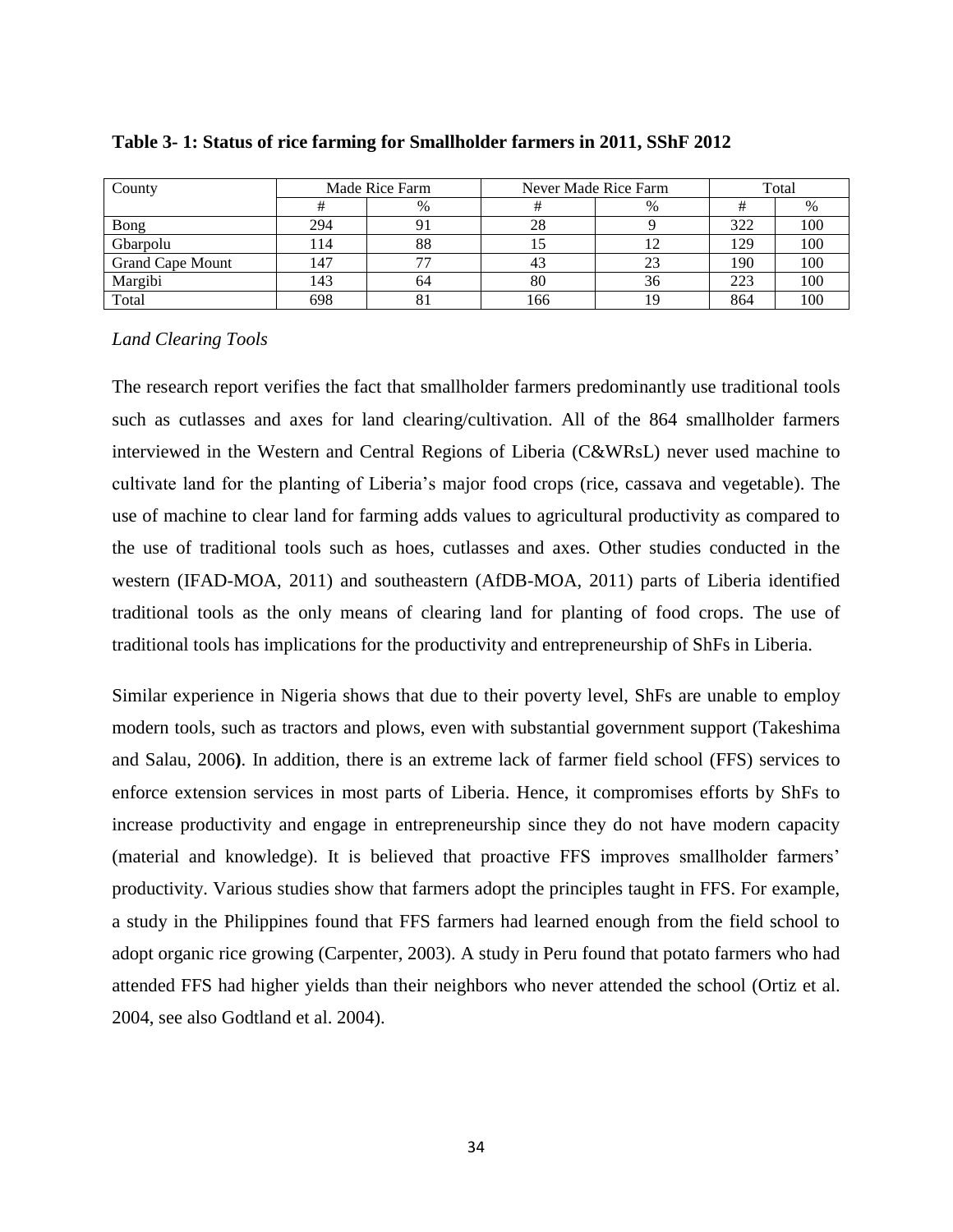#### <span id="page-34-0"></span>**3.2 Tools for Planting Food Crops**

Similar to the clearing for land for planting, all of the 864 farmers interviewed used hoes for planting of rice, cassava and vegetables. The use of traditional tool indicates that Liberian smallholder farmers have not added much value to the planting of food crops to increase productivity. This assertion is based on the fact that hoe is a traditional tool that could affect the ultimate output of farmers as compared with the use of machines for planting. Little or no efforts have been made to introduce mechanise farming for ShFs in Liberia. Even in most African countries, including Nigeria, where urbanization is rapidly increasing and the farmers are fast ageing, the effective demand for modern tools has not been accomplished (Takeshima and Salau, 2006).

#### *Techniques for Planting*

The planting of rice was also predominantly traditionally (scratching/broadcasting). Scratching or broadcasting is a situation where the rice is spread and the soil is later overturn using hoe. This method has been used since the founding of Liberia and has been yielding the same subsistent level of production. The tillage/sow method is an improved method that leads to high level of germination. The research shows that 5% of the farmers used improve technology for rice planting which could be one of the major factors of food insecurity in the two regions.

<span id="page-34-1"></span>Similarly, Cassava planting technology is overwhelmed by traditional methods. In reality, the issue of food insecurity still persist because 92% of the smallholder farmers used flat cassava planting method, which does not yield adequate products. The improved techniques for rice and cassava planting need to be taught and decentralized by extension agents in order to promote reduce hunger, increase entrepreneurship and contribute to poverty reduction. The overall techniques for rice (tillage/sow) and cassava (mound &ridge) planting are traditional, with 5% and 8% employing improved methods respectively. This level of technology for Liberia' major food crops will not allow production to go above subsistence stage of agricultural practices (Table 3.2)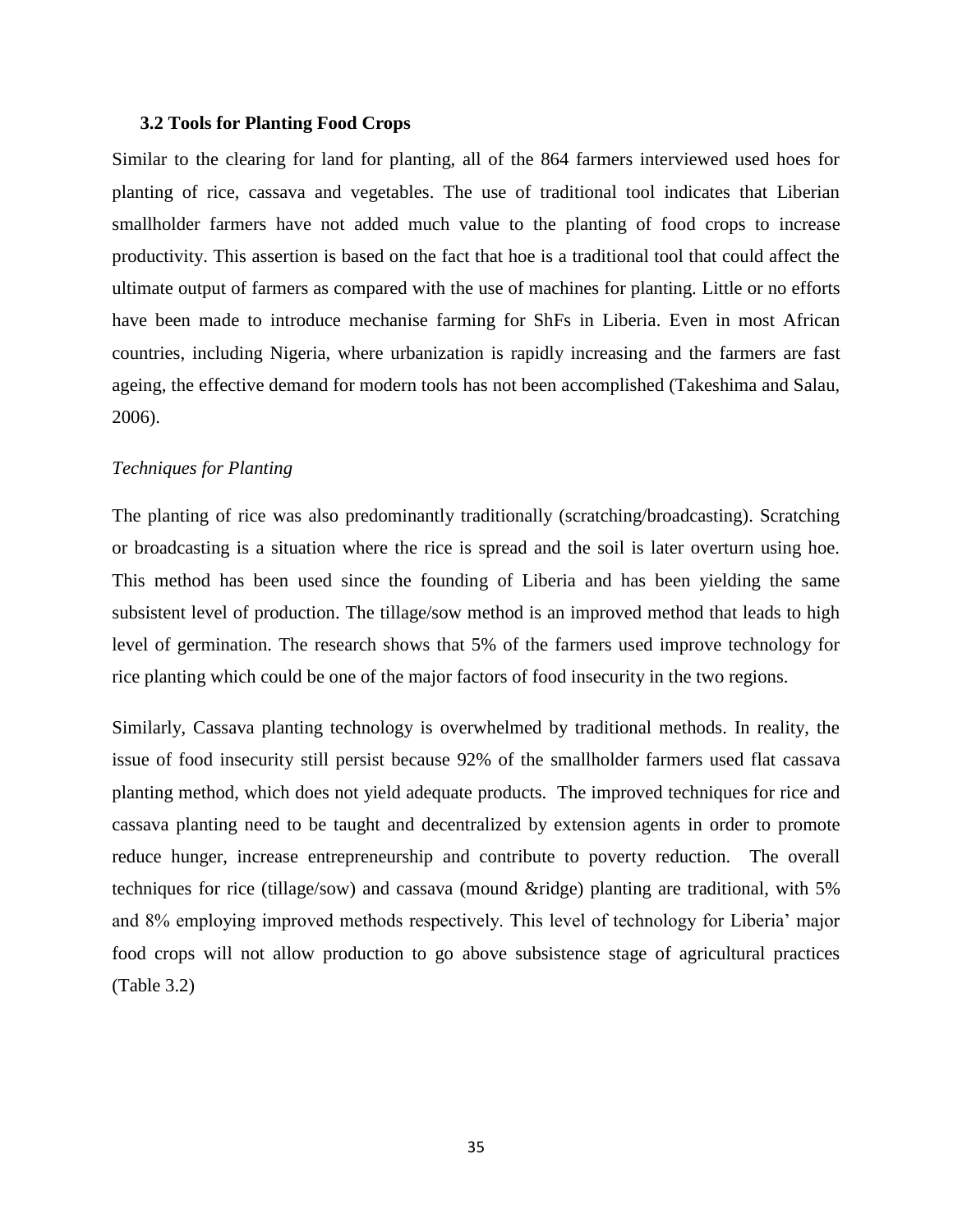|            | Upland Rice Planting methods |                           |                             |    |       |     | Cassava planting methods |      |        |                     |      |    |     |       |
|------------|------------------------------|---------------------------|-----------------------------|----|-------|-----|--------------------------|------|--------|---------------------|------|----|-----|-------|
| County     |                              | tillage/sow<br>(improved) | Scratching/<br>broadcasting |    | Total |     | Mound<br>(improved)      |      |        | Ridge<br>(improved) | Flat |    |     | Total |
|            | #                            | $\%$                      | #                           | %  | #     | %   | #                        | $\%$ | #      | %                   | #    | %  | #   | $\%$  |
| Bong       | 18                           |                           | 244                         | 93 | 262   | 100 | 42                       | 16   | 6      | ◠                   | 218  | 82 | 266 | 100   |
| Gbarpolu   | 4                            |                           | 100                         | 96 | 104   | 100 |                          |      |        |                     | 107  | 98 | 109 | 100   |
| Cape Mount | 3                            |                           | 19                          | 98 | 122   | 100 |                          |      | ◠<br>∠ |                     | 160  | 98 | 163 | 100   |
| Margibi    |                              |                           | 116                         | 96 | 121   | 100 | $\mathbf{r}$             | ⌒    |        |                     | 201  | 96 | 209 | 100   |
| Total      | 30                           |                           | 579                         | 95 | 609   | 100 | 51                       | -    | 10     |                     | 686  | 92 | 747 | 100   |

**Table 3- 2: Upland Rice and Cassava Planting Techniques for 2011, SShFs 2012**

Many ShFs in the two regions believe that the introduction of new farming techniques, particularly planting methods will improve productivity. Ninety-five (95) percent of the 864 ShFs interviewed see the introduction of new techniques through extension officers, using farmers' field school (FFS) or other procedures would address the problems of low productivity and pre and post harvest losses. The strong belief of farmers that new techniques of farming will increase productivity could have implications for training needs in order to enhance both productivity and entrepreneurship (Table3.3). In Nigeria Takeshima and Salau believe that the inadequacy of farmer field school (FFS) services affected the productivity of ShFs (Takeshima and Salau, 2006).

<span id="page-35-1"></span>**Table 3- 3: Status of New Farming Techniques in Increase Productivity Among Farmers, SShFs 2012**

| County                  | New Farming Techniques will  |      | New Farming Techniques         |  | Total |      |  |
|-------------------------|------------------------------|------|--------------------------------|--|-------|------|--|
|                         | <b>Increase Productivity</b> |      | will not Increase Productivity |  |       |      |  |
|                         |                              | $\%$ | %                              |  |       | $\%$ |  |
| Bong                    | 315                          | 98   |                                |  | 322   | 100  |  |
| Gbarpolu                | 123                          | 95   |                                |  | 129   | 100  |  |
| <b>Grand Cape Mount</b> | 183                          | 96   |                                |  | 190   | 100  |  |
| Margibi                 | 211                          | 95   |                                |  | 223   | 100  |  |
| Total                   | 824                          |      | 40                             |  | 864   | 100  |  |

# <span id="page-35-0"></span>**3.3 Tools for Harvesting Food Crops**

*Rice Harvesting Instrument:* The harvesting of rice is predominantly carried out by the use of knife instead of sickle which shows that traditional tools characterises most of the production activities of smallholder farmers. The use of traditional tools also reflects an unimproved rice harvesting technology among a majority of the smallholder farmers in Liberia. Of the 698 smallholder farmers who produce rice, 85% used knife for harvesting. The minimum use of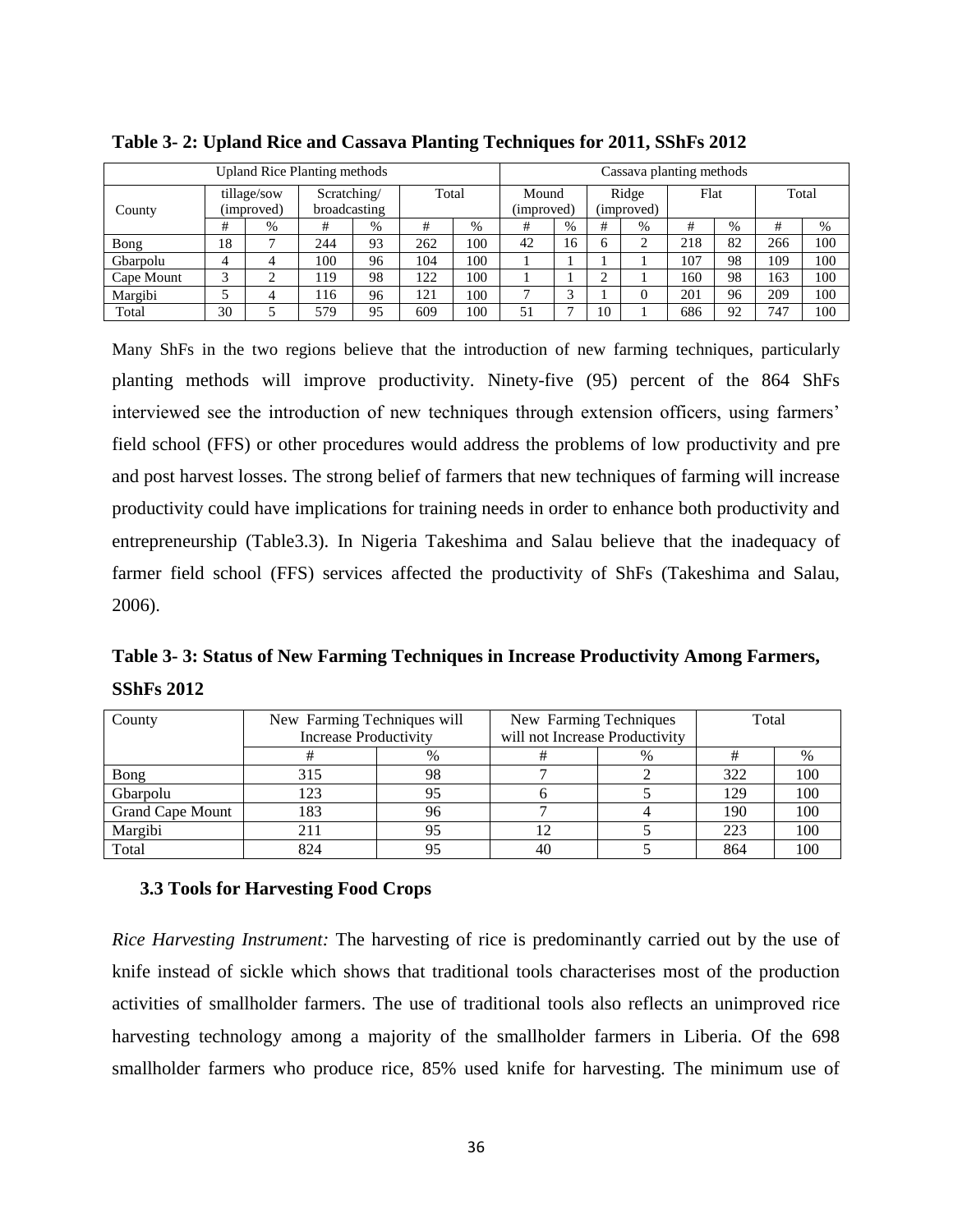improve technology will have serious implications for food security among smallholder farmers' households.

| County                  | Sickle (improved) |    |     | Knife | Total |     |  |
|-------------------------|-------------------|----|-----|-------|-------|-----|--|
|                         |                   | %  |     | $\%$  |       | %   |  |
| Bong                    | 77                | 26 | 217 | 74    | 294   | 100 |  |
| Gbarpolu                |                   |    | 112 | 98    | 114   | 100 |  |
| <b>Grand Cape Mount</b> | 10                |    | 137 | 93    | 147   | 100 |  |
| Margibi                 | 14                | 10 | 129 | 90    | 142   | 100 |  |
| Total                   | 103               | 15 | 598 | 85    | 698   | 100 |  |

<span id="page-36-1"></span>**Table 3- 4: Tools for Harvesting Rice in 2011, SShFs 2012**

Interviews with 48 key informants and focus group participants show that traditional methods and techniques of production affect the crop yields of ShFs. The respondents recommended increase in the number of agriculture technicians at the county, district and chiefdom levels as a means of reducing the traditional methods and techniques of farming in order to increase productivity. Research from East Africa have further confirmed that ShFs using traditional methods and techniques of farming but with cash incomes outside their farm holdings (petty business) are found to be more efficient than those without additional income(Msuya, 2008). In other words, ShFs using traditional methods and techniques of farming may not be efficient without additional income outside their farming work, including access to credit.

## <span id="page-36-0"></span>**3.4 Smallholder Farmers' Food Crop Production Level**

*Rice Production Level:* The level of rice production was low to support sustainable livelihood in the central and western regions of Liberia. The average smallholder rice farmer produced 276Kg bags of rice per farm in 2011. Eighty-nine (89) percent of smallholder farmers believe that the use of traditional techniques and the lack of tools and access to credit are some of the major factors responsible for the low level of production. Similarly, key informants interviews further confirmed that unimproved method and techniques of agricultural practices among ShFs are major factors responsible for the low level of production in the two regions. The low level of rice production could affect the entrepreneurship of farmers. The highest level of rice production was experienced in Bong County in the Central Region where an average of 320 kg bags of rice was produced. This situation confirms results from national crops surveys in which Bong is ahead of Grand Cape Mount, Gbarpolu and Margibi in agricultural production, productivity and food security issues (MOA, 2010).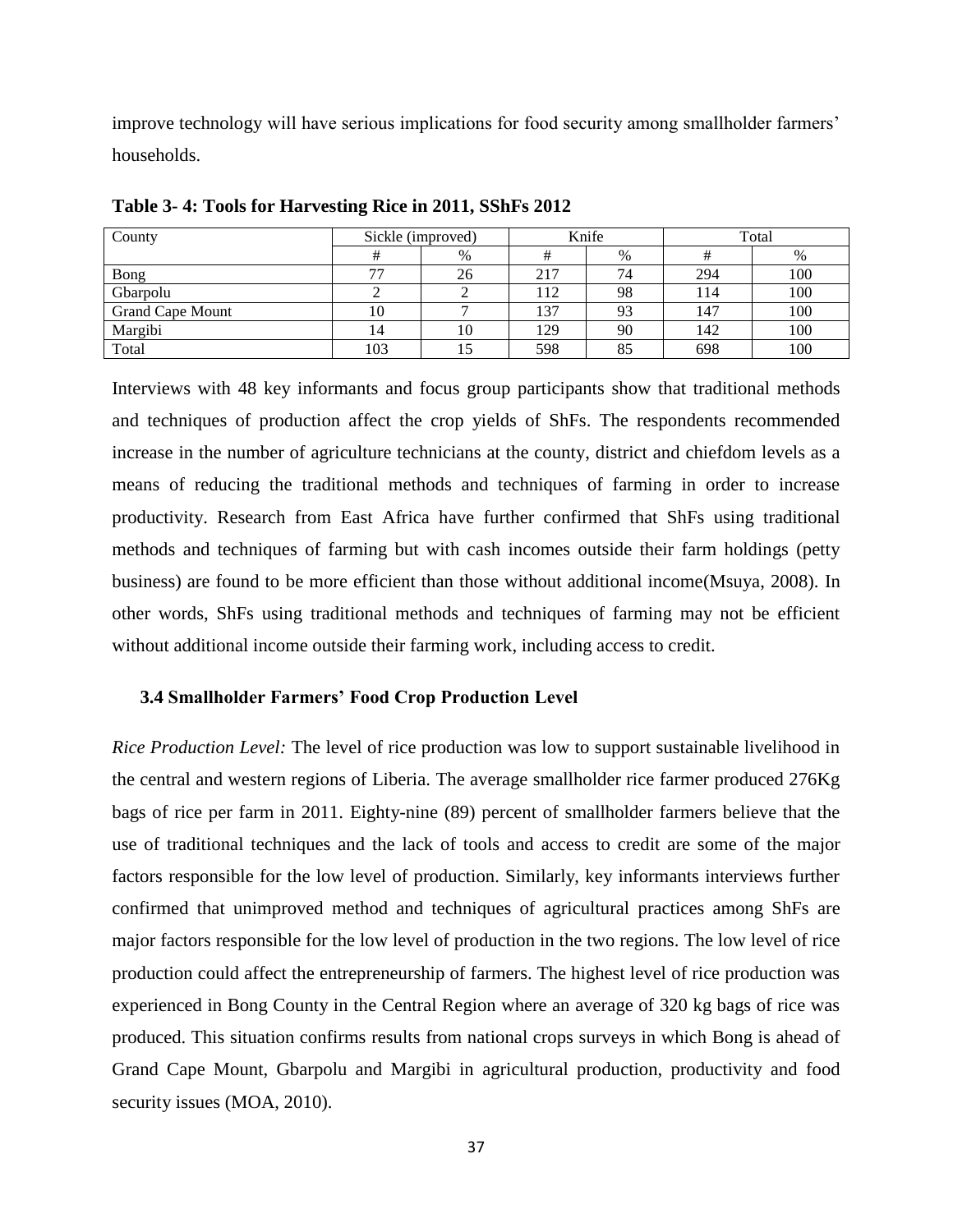| Mean Number of Crops in Kg Bag |      |         |           |  |  |  |  |  |  |
|--------------------------------|------|---------|-----------|--|--|--|--|--|--|
| County                         | Rice | Cassava | Vegetable |  |  |  |  |  |  |
| <b>Bong</b>                    | 320  | 546     | 306       |  |  |  |  |  |  |
| Gbarpolu                       | 273  | 520     | 347       |  |  |  |  |  |  |
| <b>Grand Cape Mount</b>        | 213  | 521     | 370       |  |  |  |  |  |  |
| Margibi                        | 249  | 539     | 381       |  |  |  |  |  |  |
| Total                          | 276  | 535     | 344       |  |  |  |  |  |  |

<span id="page-37-0"></span>**Table 3- 5: Average Crops Produced in the C&WRsL in 2011, SShF 2012**

The average kg bags of cassava produced in 2011 had similarly trend of rice production, where Bong County had the highest harvest of the food crop. The high levels of rice and cassava production in Bong also confirm findings that the county is the most food secure among the areas of study in the Central and Western Regions of Liberia. However, the level of food insecurity is still in the regions because of low level production among smallholder farmers, which is associated with inputs and the predominant traditional methods of crop planting. The level of vegetable production is also low for both rural and urban consumption.

As reflected in Table 3.4, an average of 344 kg bags of vegetables was produced per farmer in the two regions, with Margibi leading the production level. The highest production of vegetable was found in Margibi. Moreover, Margibi County is one the three counties that has been targeted for production of vegetable in Liberia's food security strategic planning to achieve poverty reduction in a smooth manner. The other two counties to augment the boom of vegetable production in Liberia are Montserrado and Bong Counties.

Although this study lacks data (e.g., cross sectional, time series data, etc.) to prove the influence of the types and levels of techniques (tools used for production) on productivity of food crops in the region (using correlation or regression analysis), it is evidently clear that the use of traditional methods (for planting and harvesting) negatively impacted on the level of food production in the two regions. Interviews (KIIs and FGDs) of 48 participants revealed that traditional method of planting and harvesting negatively affect the productivity of smallholder farmers in the four counties covered by the study. Similarly, research shows that the use of traditional methods in Tanzania (Msuya et al, 2008) negatively impacted on the maize production level of ShFs as compared with the use of improved techniques. The study also revealed that the lack of improved techniques of maize planting and harvesting due to the absence of extension services and limited capital had negative effect on the technical efficiency of smallholder farmers (Msuya et al, 2008).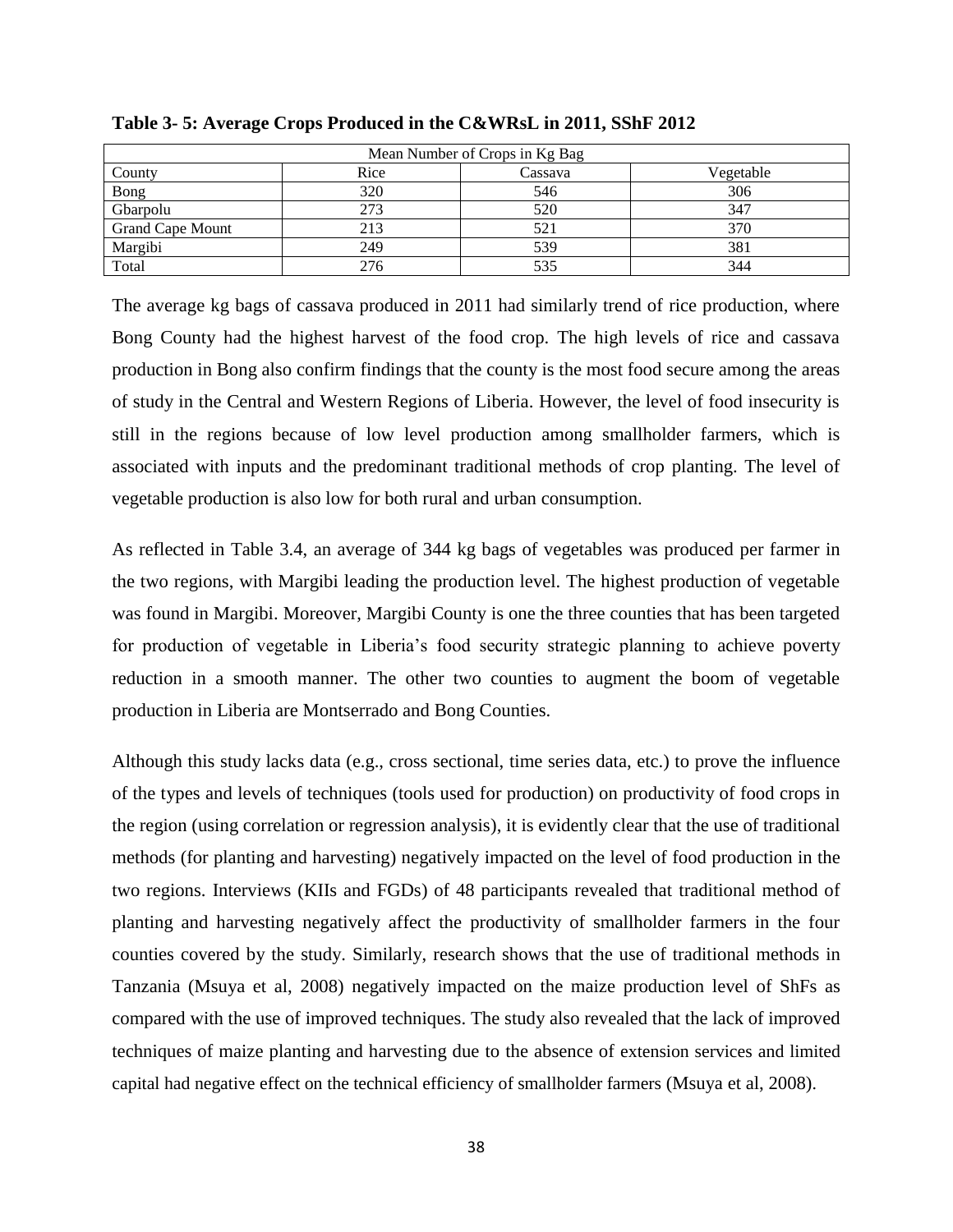#### <span id="page-38-0"></span>**3.5 Access to Improved Drying Facilities**

The issue of post-harvest technology is serious in Liberia because it leads to the lost of huge percentage of crops produced by smallholder farmers. Research has shown that every year Liberian farmers lose 60 percent of their harvest to birds and vermin or poor storage conditions, contributing to country-wide food insecurity, say UN officials, who are calling on donors to put more funding into pest management and storage. The Ministry of Agriculture estimates 52,000 tons of rice out of 144,000 produced in 2007 was lost, while 44,027 tons of a 155,293 ton harvest was lost in 2008 (MoA, 2009). The interaction of farmers with a NGOs (Agency for Economic Development and Empowerment or AEDE) promoting agricultural development shows that smallholder farmers lack very basic knowledge of pest control. The AEDE partners with the Food and Agriculture Organization (FAO) in Liberia. It is believed that as a consequence of post harvest losses eight out of 10 rural Liberians are moderately or highly vulnerable to food insecurity (MoA, 2009).

The 2012 survey of smallholder farmers in the C&WRsL revealed that post-harvest technology has not improved for most farmers in Liberia. Findings of key informant interviews confirmed that the lack of improved post-harvest technology leads to post-harvest loses among ShFs in the two regions, and could be responsible for the food insecurity situation among household members in rural areas. According to the survey, 67% of 698 smallholder farmers dried rice using traditional methods and materials (on ground, mat, fire hearth and other unrefined method). The use of these unrefined methods and techniques is the main cost of stones in local rice sold on the Liberian market. The data shows that the widely used method of rice drying is mat, followed by tarpaulin (Table 3.6).

| County                |     | Bong     |          | Gbarpoplu |     | Cape Mount | Margibi |      |     | Total | <b>C&amp;WRL</b> |              |
|-----------------------|-----|----------|----------|-----------|-----|------------|---------|------|-----|-------|------------------|--------------|
|                       | #   | $\%$     | #        | $\%$      | #   | $\%$       | #       | $\%$ | #   | $\%$  | #                | %            |
| Ground                | 54  | 53       | 18       | 18        | 18  | 18         | 12      | 12   | 102 | 100   | 102              | 15           |
| Mat                   | 115 | 50       | 31       | 13        | 36  | 16         | 50      | 22   | 232 | 100   | 232              | 33           |
| Tarpaulin             | 81  | 45       | 30       | 17        | 34  | 19         | 36      | 20   | 181 | 100   | 181              | 26           |
| Concrete Floor        | 29  | 56       | 9        | 17        | q   | 17         | 5       | 10   | 52  | 100   | 52               | $\mathbf{r}$ |
| Fire hearth           | 15  | 12       | 26       | 21        | 48  | 38         | 36      | 29   | 125 | 100   | 125              | 18           |
| Others Drying methods |     | $\theta$ | $\Omega$ | $\theta$  | ◠   | 33         | 4       | 67   | 6   | 100   | 6                |              |
| All methods           | 294 | 42       | 114      | 16        | 147 | 21         | 143     | 20   | 698 | 100   | 698              | 100          |

<span id="page-38-1"></span>**Table 3- 6: Farmers by Access to Improved or Better Drying Facilities for Drying Rice**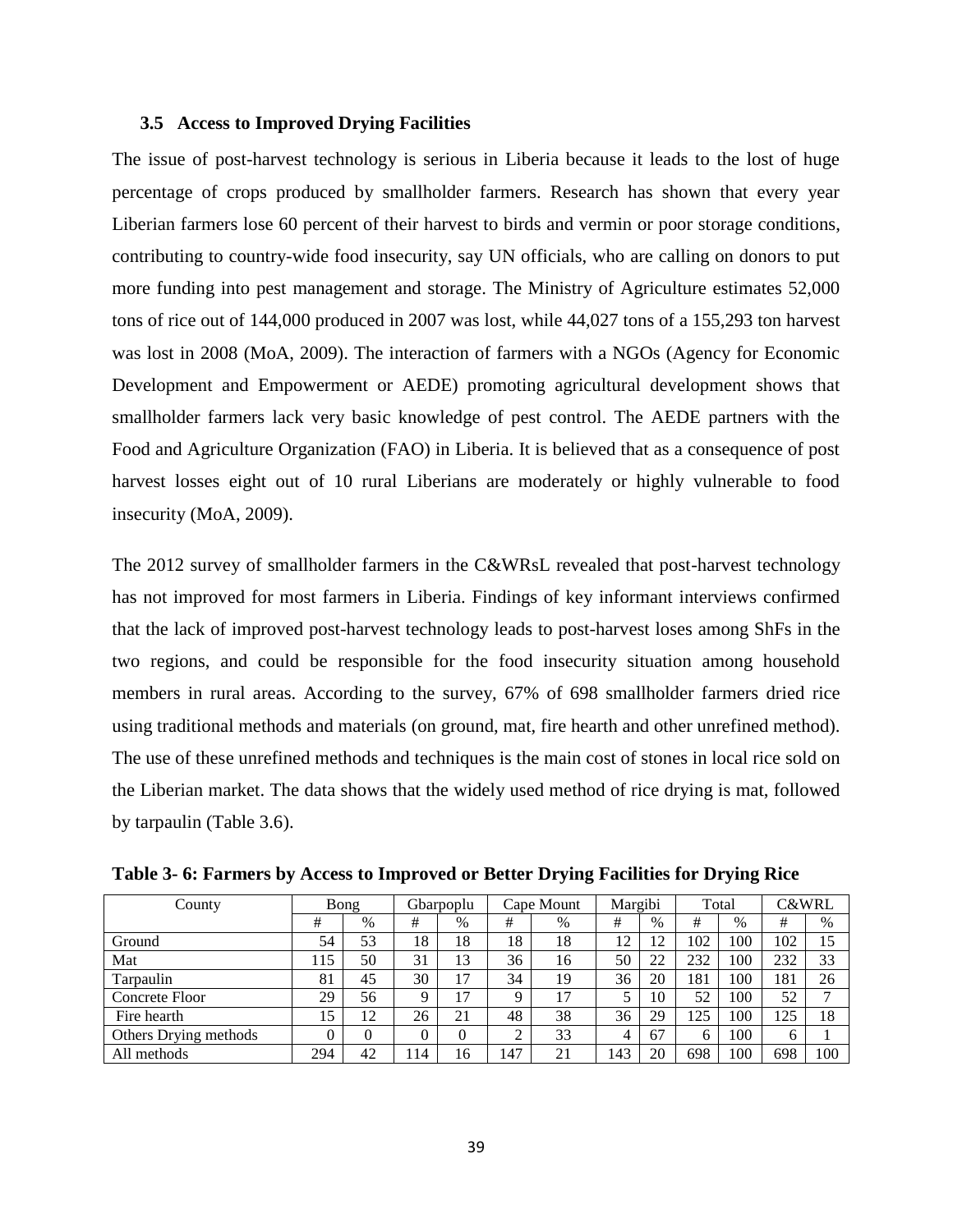#### <span id="page-39-0"></span>**3.6 Method of De-Husking Rice**

The lack of improved method of de-husking rice seems to be universal in Liberia. An AfDB supported MoA survey of crops production in South-eastern Liberia revealed that 73.5% of 1500 smallholder farmers de-husked rice by beating /pounding. The number of farmers who thresh rice using their feet constituted 25.4%. Similarly in C&WRsL, none of 698 smallholder rice farmers had access to machine for the de-husking of rice after production. Instead, the beating/pounding was the only means of de-husking rice in the two regions. In reality the use of machine to de-husk rice is almost non-existent in most parts of Liberia. This situation of using foot or pounding rice does not add value to rice production as it increases post-harvest loses and pollutes de-husked rice with sand and stones. The pollution of de-husked rice with sand stones compromises the quality and quantity of rice produced smallholder farmers. This situation eventually leads to the loss of taste for Liberian rice in urban markets as well as export from one region of the country to another. All of the 698 rice farmers never used rice mill or machine to de-husk rice for cooking of sale (Table 3.7).

<span id="page-39-2"></span>**Table 3- 7: Farmers by Method/Equipment for De-husk Rice (for cooking or sale), SShFs 2012** 

| County            |                | Used    | Do not Used |      | Total |      | Beating/ |          | Other |         | Total |     |
|-------------------|----------------|---------|-------------|------|-------|------|----------|----------|-------|---------|-------|-----|
|                   |                | Machine | Machine     |      |       |      |          | pounding |       | methods |       |     |
|                   | #              | $\%$    | #           | $\%$ | #     | $\%$ | #        | $\%$     | #     | $\%$    | #     | %   |
| Bong              | 0              |         | 294         | 100  | 294   | 100  | 294      | 100      | 0     | 0       | 294   | 100 |
| Gbarpoplu         | $\theta$       |         | 114         | 100  | 114   | 100  | 114      | 100      |       | 0       | 14    | 100 |
| Grand Cape        | $\overline{0}$ |         | 147         | 100  | 147   | 100  | 147      | 100      | 0     | 0       | 147   | 100 |
| Mount             |                |         |             |      |       |      |          |          |       |         |       |     |
| Margibi           | $\theta$       |         | 143         | 100  | 143   | 100  | 143      | 100      | 0     | 0       | 143   | 100 |
| <b>C&amp;WRsL</b> | $\theta$       |         | 698         | 100  | 698   | 100  | 698      | 100      |       | 0       | 698   | 100 |

#### <span id="page-39-1"></span>**3.7 Access to Improved Storage Facilities**

The rice storing facilities for smallholder farmers in Liberia seem to be still primitive and therefore lead to post-harvest losses. Studies conducted by MoA under the sponsorship of AfDB and IFAD in the Southeastern and Western Liberia in 2010 and 2011 revealed that most farmers store rice in bush-tent known as rice kitchen that are not protected from birds, rodents and worms (MoA, 2010 and 2011). This situation does not only leading to huge post-harvest loses but infest rice with sand and tiny rocks. In the case of the research of smallholder farmers in the C&WRsL, it was found that only 2% store rice in warehouses, which is an improved method of food crops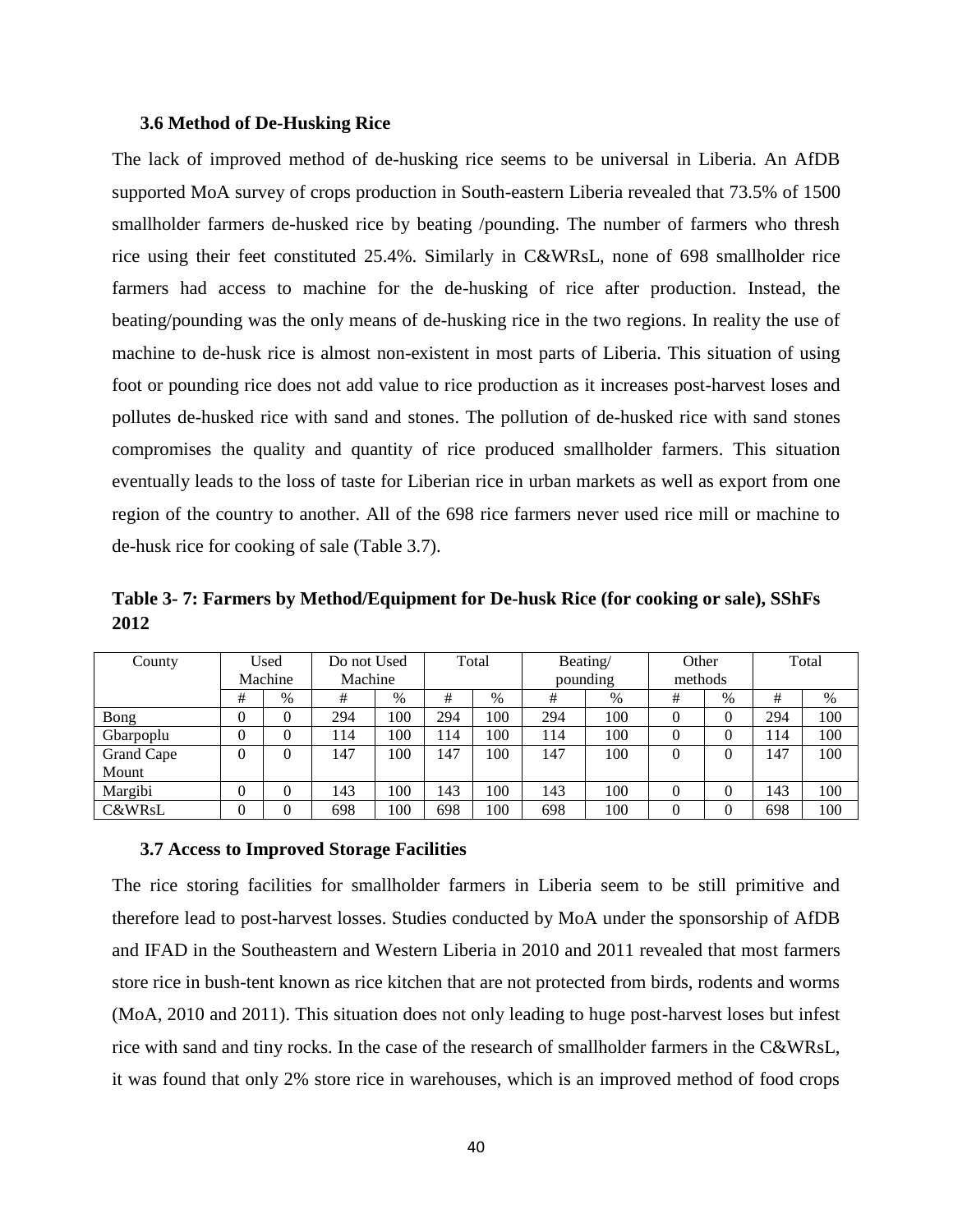storage. The rest of the 698 rice farmers stored rice in primitive facilities that do not add value to the crops but rather reduce the quantity and quality of the crops being stored. In essence, 23% of the 698 rice farmers use attic as post-harvest storage facility while 75% use bush-tent or rice kitchen (Table3.8).

<span id="page-40-1"></span>

| Table 3-8: Distribution of Farmers by Rice Storing Facilities Available in 2011, SShFs |              |               |           |                            |       |  |  |  |  |
|----------------------------------------------------------------------------------------|--------------|---------------|-----------|----------------------------|-------|--|--|--|--|
| 2012                                                                                   |              |               |           |                            |       |  |  |  |  |
| ∵ountv                                                                                 | In the Attic | Rice Kitchen/ | Warehouse | Dependent of Other storage | Total |  |  |  |  |

| County                  | In the Attic |      | Rice Kitchen/<br>Bush-Tank |      | Warehouse |   | Other storage |      | Total |     |
|-------------------------|--------------|------|----------------------------|------|-----------|---|---------------|------|-------|-----|
|                         |              | $\%$ | #                          | $\%$ | #         | % |               | $\%$ |       | %   |
| Bong                    | 72           | 24   | 215                        | 73   | −         |   |               | 0.0  | 294   | 100 |
| Gbarpoplu               | 33           | 29   | 79                         | 69   |           |   |               | 0.9  | 114   | 100 |
| <b>Grand Cape Mount</b> | 27           | 18   | 118                        | 80   |           |   |               | 0.7  | 147   | 100 |
| Margibi                 | 30           | 21   | l 11                       | 78   | ◠<br>∠    |   |               | 0.0  | 143   | 100 |
| <b>C&amp;WRsL</b>       | 162          | 23   | 523                        | 75   |           |   |               | 0.29 | 698   | 100 |

### <span id="page-40-0"></span>**3.8 Methods of Threshing Rice**

Threshing of rice among smallholder farmers is predominantly a traditional method which does not add value to rice production and food security as a whole. Like in other parts of Liberia, 34% of the smallholder farmers in C&WRsL use foot to thresh their rice while another 66% beat/pound rice as a means of threshing it. The threshing of rice by beating or the use of foot does not ensure its safety for neither eating nor reduces post-harvest loses. This is so because by the use of foot or pounding of rice as a means of threshing increasing post-harvest loses and infects the rice with sand and rocks, which does not promote food security and encourage entrepreneurship of smallholder farmers (Table 3.9).

<span id="page-40-2"></span>**Table 3- 9: Farmers by Means of Threshing Rice in 2011, SShFs 2012**

|                   | Use Foot |    | Beat/pound |    | <b>Other Methods</b> |      | Total |     |
|-------------------|----------|----|------------|----|----------------------|------|-------|-----|
|                   |          | %  |            | %  |                      | $\%$ |       | %   |
| Bong              | .17      | 40 | 77         | 60 |                      |      | 294   | 100 |
| Gbarpoplu         | 27       | 24 | 87         | 76 |                      |      | l 14  | 100 |
| Cape Mount        | 35       | 24 | 112        | 76 |                      |      | 147   | 100 |
| Margibi           | 56       | 39 | 87         | 61 |                      |      | 143   | 100 |
| <b>C&amp;WRsL</b> | 235      | 34 | 463        | 66 |                      |      | 698   | 100 |

The post-harvest technology in the C&WRsL is predominantly traditional, and therefore led to the lost of huge quantities of food crops produced (27% of rice; 26% of cassava and 28% of vegetable) by ShFs in the two regions. Interviews (KIIs and FGDs) confirmed that the lack of improved post-harvest technology leads to post harvest loses among ShFs in the two regions.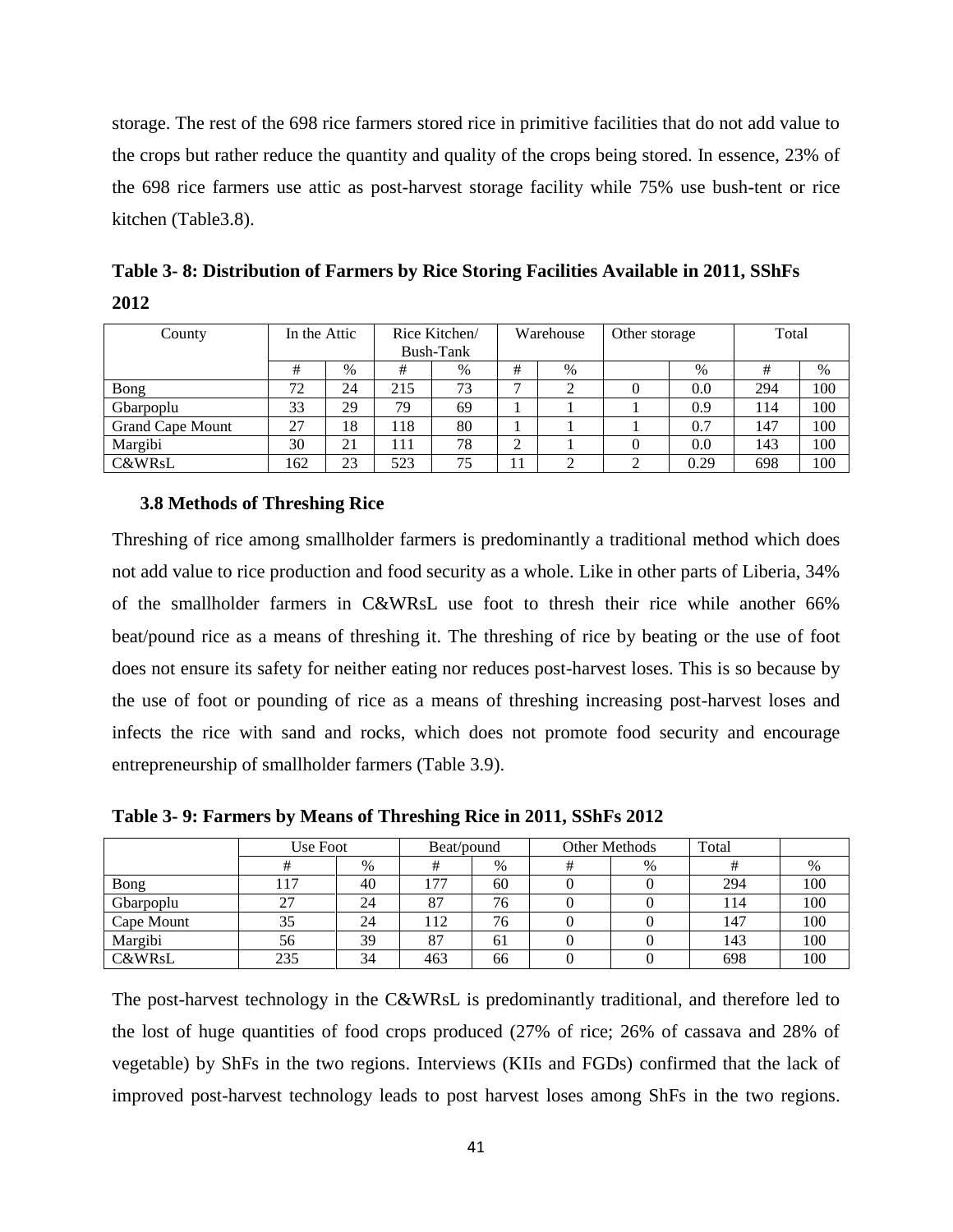Further studies suggest that the traditional nature of post-harvest techniques led to the loss of 36.1% of the tons of rice produced in 2007 while that of 2008 was 28.4% (MoA, 2009). The level of post-harvest losses due to traditional post-harvest technology in the C&WRsL is enormous (Table 3.10).

| County                  | Rice $(\%)$ | Cassava $(\%)$ | Vegetable $(\%)$ |
|-------------------------|-------------|----------------|------------------|
| Bong                    |             | 28             | 30               |
| Gbarpolu                | 30          |                |                  |
| <b>Grand Cape Mount</b> | 29          | 28             | 29               |
| Margibi                 | 26          | 29             | 29               |
| Total                   | 27          | 26             | 28               |

<span id="page-41-1"></span>**Table 3- 10: Famers by percentage of Post-Harvest Losses in the C&WRsL, SShFs 2012**

The lack of cassava processing/milling machines in most parts of Liberia leaves most farmers' cassava to rot or remain on the farm without being harvested. This situation is true for the C&WRsL where 85% of the farmers did not use cassava processing machine to process their cassava after harvest. At the county level, in Gbarpolu and Margibi 94% and 92% of smallholder farmers did not have access to cassava milling machine to process cassava products (farina, flour and fufu). See Table 3.11 for more details of access to cassava processing mills.

<span id="page-41-2"></span>**Table 3- 11: Status of Using Milling Machines to Process Cassava (farina, flour or fufu)**

|                         |    | Use Cassava Milling Machine |     | Do Not Use Cassava<br>Processing Machine |     |     |  |
|-------------------------|----|-----------------------------|-----|------------------------------------------|-----|-----|--|
|                         |    | $\%$                        |     | $\%$                                     | #   | %   |  |
| Bong                    | 66 |                             | 200 | 75                                       | 266 | 100 |  |
| Gbarpoplu               |    |                             | 103 | 94                                       | 109 | 100 |  |
| <b>Grand Cape Mount</b> | 25 |                             | 138 | 85                                       | 163 | 100 |  |
| Margibi                 |    |                             | 192 | 92                                       | 209 | 100 |  |
| <b>C&amp;WRsL</b>       | 14 |                             | 633 | 85                                       | 747 | 100 |  |

#### <span id="page-41-0"></span>**3.9 Access to Improved Transport Facilities**

One of the major components of food security is the means of transport from farm to town. This is very important in ensuring the reduction of post-harvest loses, which is the major problem that Liberian smallholder farmers are faced with. Interviews (KIIs and FGDs) show that one of the factors that increase post-harvest loses and affect entrepreneurship of ShFs is the lack of transportation. The interviewees see the lack of motorized transportation of goods as a factor that hinders progress towards the entrepreneurship of ShFs in the C&WRsL. The survey of smallholder farmers in the C&WRsL shows that most of the farmers or 92% transport from the farm to town on their heads, which is highly primitive and does not add value to food security,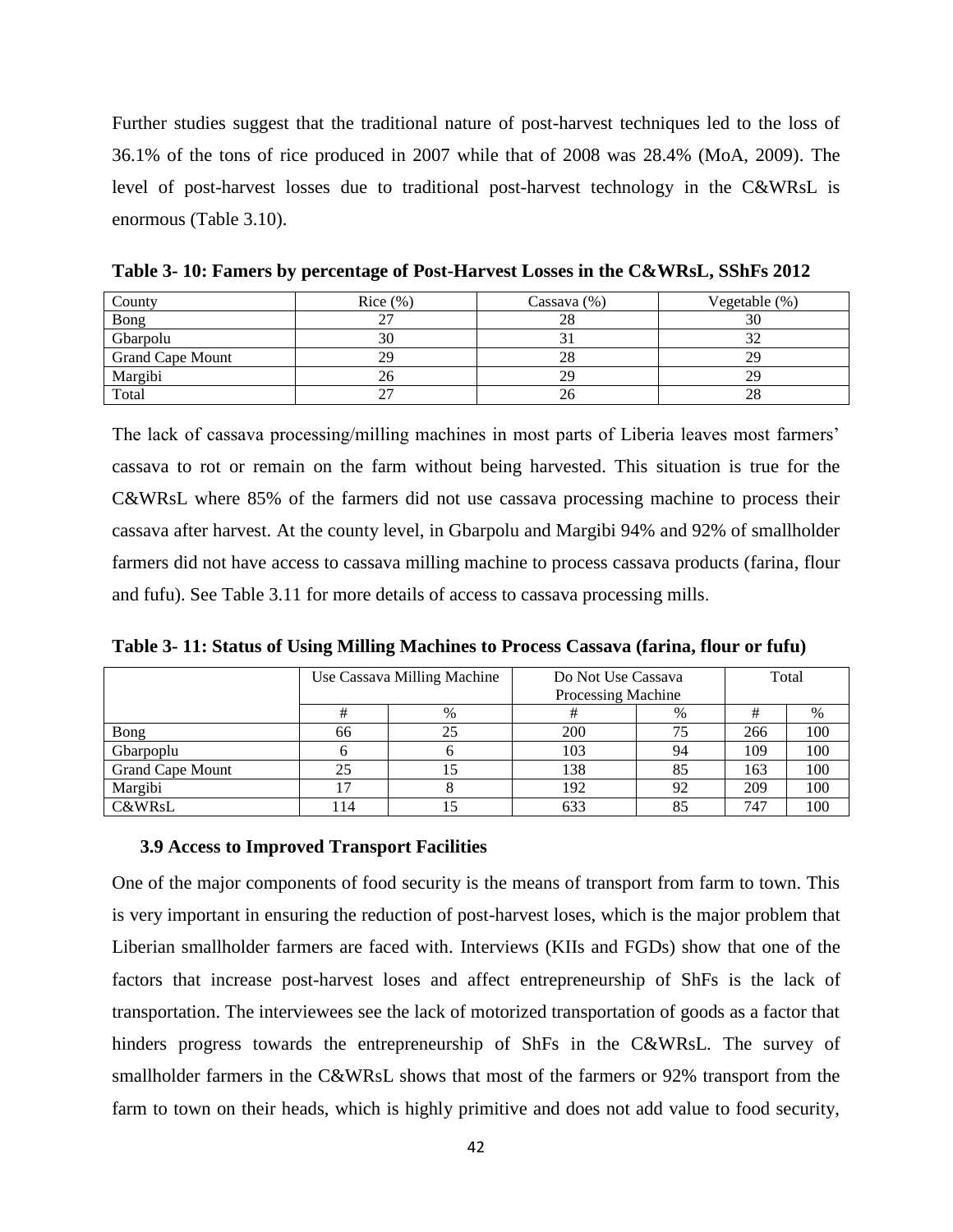productivity and the entrepreneurship. In essence only 7% use wheelbarrows; 2% use motor cycles and 0.1% use cars to transport rice from the farm to town. In most of the towns and villages where smallholder farmers are based, there are no motor roads linked to their farms, which affects any attempt to introduce or improve value chain processes. Transporting rice on head from the farm to the town has been an age old process that needs to be improved if Liberia is to meet the food security needs of its population and make farmers business people (Table 3.12).

<span id="page-42-0"></span>**Table 3- 12: Farmers by means of transporting farm produce from the farm to town for storage, SShFs 2012**

| County                  | On the head |      |    | Wheelbarrow |   | Motor Cycle |   | Use Car |   | Other means |     | Total |
|-------------------------|-------------|------|----|-------------|---|-------------|---|---------|---|-------------|-----|-------|
|                         |             | $\%$ | #  | $\%$        | # | $\%$        | # | $\%$    | # | $\%$        | #   | $\%$  |
| Bong                    | 284         | 88   | 38 | 12          |   |             |   | 0.0     | 0 | 0.0         | 322 | 100   |
| Gbarpoplu               | 122         | 95   |    |             |   |             |   | 0.0     |   | 0.8         | 129 | 100   |
| <b>Grand Cape Mount</b> | 172         | 91   | 15 |             |   |             |   | 0.5     |   | 1. 1        | 190 | 100   |
| Margibi                 | 216         | 97   | −  |             |   |             |   | 0.0     |   | 0.0         | 223 | 100   |
| <b>C&amp;WRsL</b>       | 794         | 92   | 64 | −           |   |             |   | 0.1     | ⌒ | 0.3         | 864 | 100   |

The marketability of food crops in Liberia is grossly affected by the lack of either motor roads or the lack of vehicles to ply motor roads where they exist or the lack of funds to pay for transport fair. In some instances, all of the above conditions are not met by farmers. Hence, they transport food crops from homes to markets. Studies have also shown that most of the villages are not connected with farm-market roads, which makes the use of head to transport food crops to the market as the only means of reaching the market place to sell their farm produce. As a consequence of the use of heads to transports food crops, most crops rot while in the process of transporting them. The lack of transport facility also limits the chances of famers increasing their crop production due to the post-harvest lose experienced while transporting crops to the market.

<span id="page-42-1"></span>The research of smallholder farmers in the C&WRsL shows that more than 56.4% of the food crops are carried to the market on head, which is not only inadequate but leads to the destruction of crops that have been harvested for marketing since the human head cannot carry reasonable crops to withstand the food inadequacies in large rural localities and urban centers for sale. As a consequence of the lack of transport facilities most of the crops are to the market by either wheelbarrows or other inefficient and labor intensive equipment. Hence, farmers lose their produce to destruction or post-harvest losses since most of the methods of the transportation methods are labor intensive and poor. Twenty-four percent of the farmers in the C&WRsL use vehicles to transport their crops to the market, with Grand Cape Mount and Margibi leading (Table 3.13).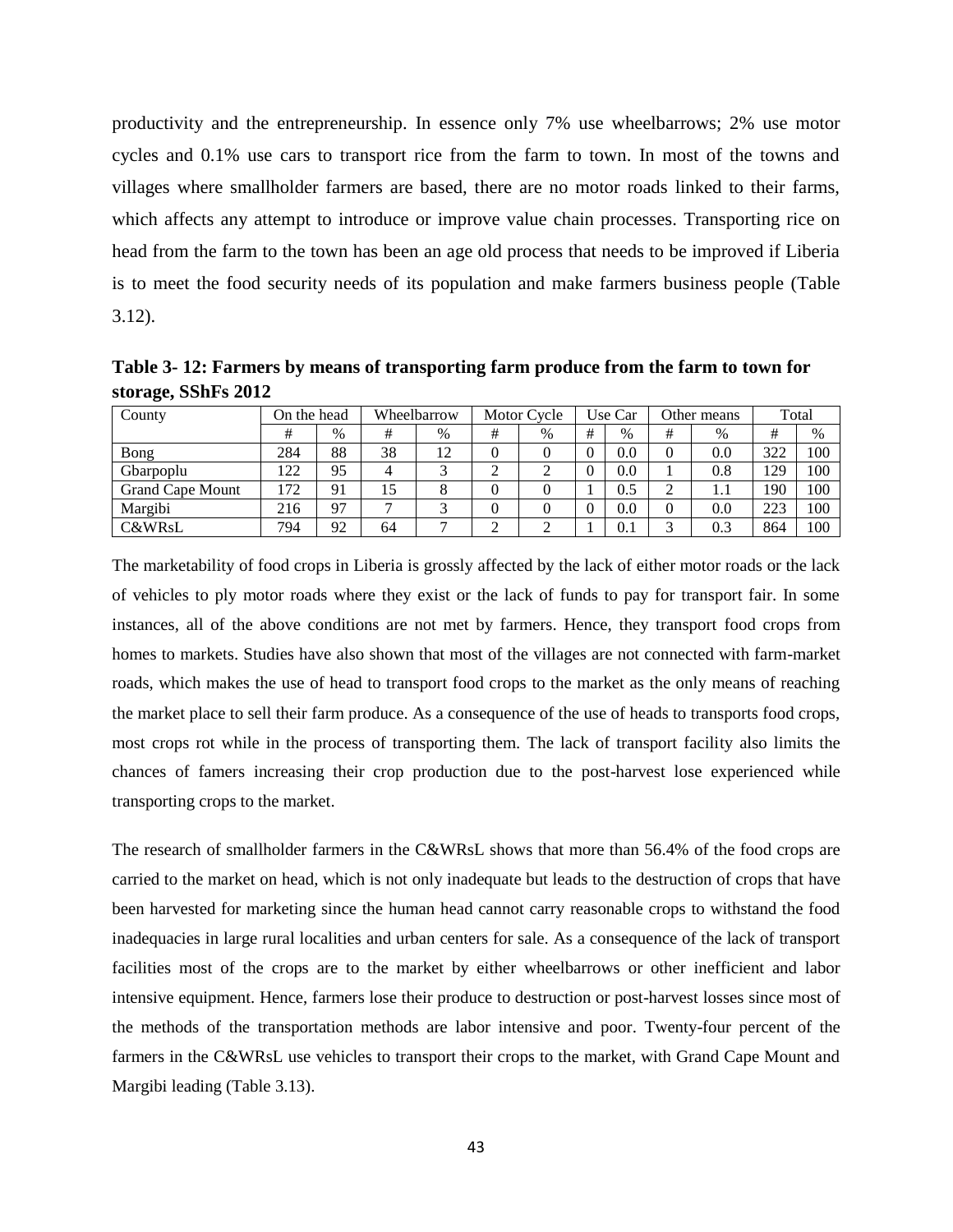| County         | Bong |      | Gbarpoplu |      | Cape Mount |      |          | Margibi |     | Total |     | C&WRsL |
|----------------|------|------|-----------|------|------------|------|----------|---------|-----|-------|-----|--------|
|                | #    | $\%$ | #         | $\%$ | #          | $\%$ | #        | $\%$    | #   | $\%$  | #   | %      |
| On your head   | 211  | 43   | 77        | 16   | 64         | 13   | 135      | 28      | 487 | 100   | 487 | 56.4   |
| Wheelbarrow    | 75   | 59   | 10        | 8    | 18         | 14   | 24       | 19      | 127 | 100   | 127 | 14.7   |
| On motorbike   | ◠    |      | 10        | 23   | 17         | 39   | 15       | 34      | 44  | 100   | 44  | 5.1    |
| By car         | 34   | 17   | 31        | 15   | 89         | 44   | 49       | 24      | 203 | 100   | 203 | 23.5   |
| Others specify |      |      |           | 33   | ◠          | 67   | $\Omega$ |         |     | 100   |     | 0.3    |
| All methods    | 322  | 37   | 129       | 15   | 190        | 22   | 223      | 26      | 864 | 100   | 864 | 100.0  |

**Table 3- 13: Famers by Means of carrying farm produce to the market for sale, SShFs 2012**

Ninety (90) percent of the 864 ShFs considered the lack of motorized means of transporting agricultural produce from the farm to town as one of the major reasons for post-harvest losses and low entrepreneurship. Similarly, 85% of the ShFs believe that the lack of motorized transportation of produce from the town/ village to the market reduces the ability of farmers to engage in petty trade. Hence, it affects the promotion of entrepreneurship among farmers in the four counties of the C&WRsL.

Further analysis show that the lack of motorized means of transport affected the entrepreneurship of ShFs. Ninety-five (95) percent of the 864 ShFs indicated that the lack of motorized means of transport affected the level of entrepreneurship in the C&WRsL. Interviewees from FGDs and KIIs confirmed impact of the lack of motorized transportation on post-harvest loses and the entrepreneurship of farmers. At the county level only 2% of ShFs in Gbarpolu County did not confirm the impact of non-motorized medium of transport on entrepreneurship of ShFs in the C&WRsL (Table 3.14).

<span id="page-43-1"></span>**Table 3- 14: Famers by whether non-motorized transport means affect entrepreneurship, SShFs 2012**

|                         | Affect Entrepreneurship | Lack of Motorized Transport | Lack of Motorized Transport Does<br>Not Affect Entrepreneurship | Total |     |      |
|-------------------------|-------------------------|-----------------------------|-----------------------------------------------------------------|-------|-----|------|
| County                  |                         | %                           | 뀨                                                               | %     |     | $\%$ |
| Bong                    | 300                     |                             | 22                                                              |       | 322 | 100  |
| Gbarpolu                | 127                     | 98                          |                                                                 |       | 129 | 100  |
| <b>Grand Cape Mount</b> | 180                     |                             | 10                                                              |       | 190 | 100  |
| Margibi                 | 200                     | 90                          | 23                                                              |       | 223 | 100  |
| Total                   | 824                     |                             | 40                                                              |       | 864 | 100  |

# <span id="page-43-0"></span>**3.10 Access to Agricultural Loan**

One of the major problems affect the achievement of food security in Liberia is the lack of adequate input to produce food to commensurate with the needs of households. Research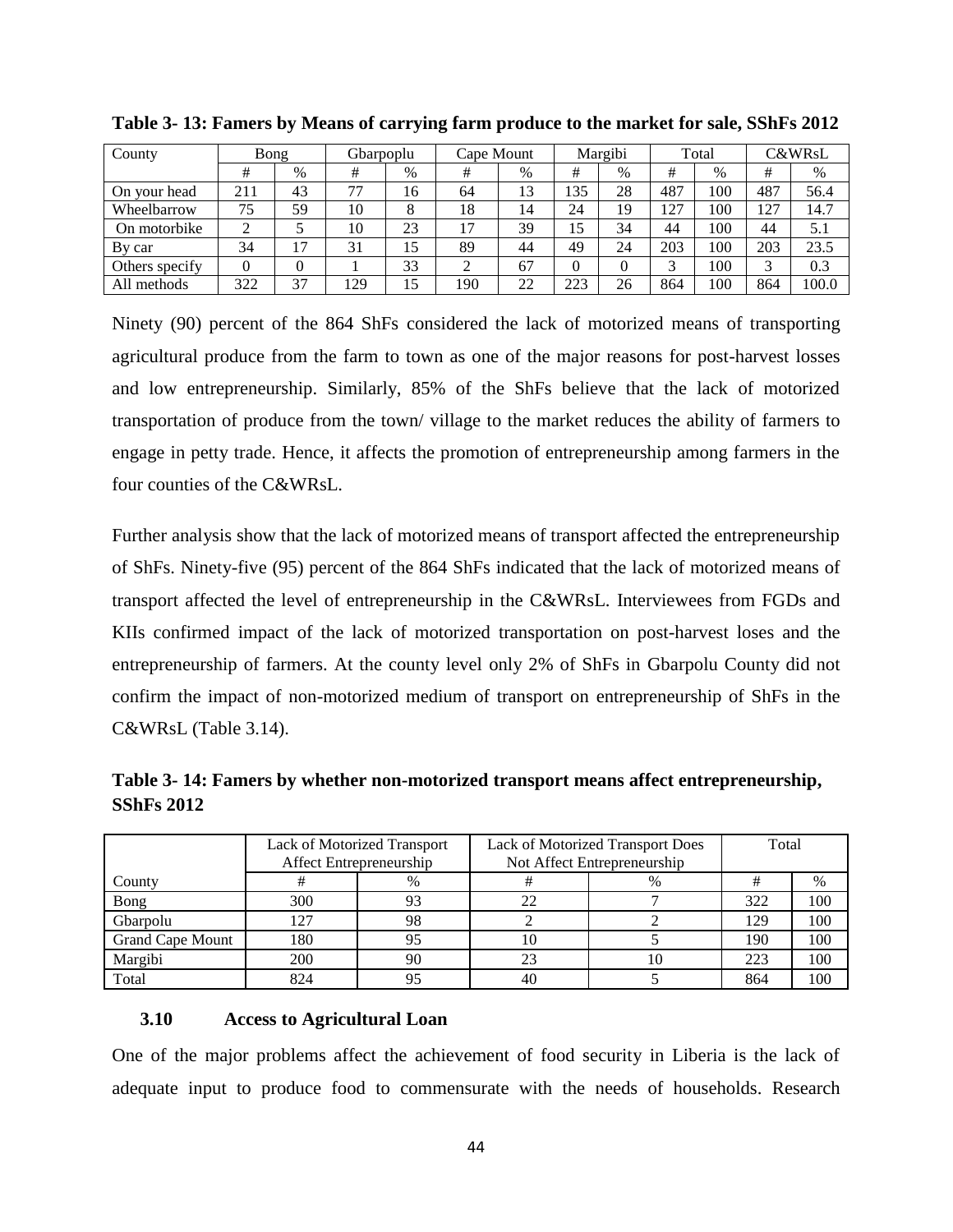conducted in 2010 and 2011 on the basic inputs needs of smallholder farmers shows the situation is even grave not only in terms of material inputs but also labor supply and the lack of agricultural loans to smallholder farmers. Studies conducted by the Ministry of Agriculture (MoA) through support from the African Development Bank (AfDB) and the International Fund for Agriculture Development (IFAD) clearly show that the issues of loans to augment the agricultural activities of smallholder farmers has been a difficult task for government to achieve. Interview with major agricultural policy makers at the central, county and district levels revealed that the lack of access to agricultural loan among most of the ShFs in the two regions affect productivity and entrepreneurship, and food security level of rural population that survives mainly on subsistence farming. The key informants believe that the lack of inputs such as fertilizer have impact on the production level of ShFs, who are mainly engaged in slash and burn type of farming.

A survey of smallholder farmers in the C&WRsL has confirmed previous studies that agricultural loans to smallholder farmers must be prioritized if the end hunger goal of the MoA must be achieved. The data from the survey shows that of the 864 farmers interviewed, only 22% received loans during the 2011 farming calendar year. County level analysis revealed that 29% of the loans received in the two regions was allotted to Gbarpolu, followed by Bong county with 25%. The low level of loans received in the two regions is an indication that smallholder farmers have difficult times ahead in rising above the subsistent level of farming and its subsequent poverty situation (Table 3.15)

| County                  | Received Loan |        |     | Never Received Loan | Total |      |  |
|-------------------------|---------------|--------|-----|---------------------|-------|------|--|
|                         |               | $\%$   |     | $\%$                |       | $\%$ |  |
| Bong                    | 80            | 25     | 242 |                     | 322   | 100  |  |
| Gbarpoplu               | 38            | 29     | 91  |                     | 129   | 100  |  |
| <b>Grand Cape Mount</b> | 38            | 20     | 152 | 80                  | 190   | 100  |  |
| Margibi                 |               |        | 186 | 83                  | 223   | 100  |  |
| <b>C&amp;WRsL</b>       | 193           | $\sim$ | 671 | 78                  | 864   | 100  |  |

<span id="page-44-0"></span>**Table 3- 15: Loan Receiving Status of ShFs by County, SShFs 2012**

Of the 193 ShFs who received loans for agricultural purposes in 2011, only a quarter benefited from any form of loan management training. This is an indication that most farmers in the regions do not receive skills training for small business management. This situation has implications for the utilizations of funds from the loan (Fig4).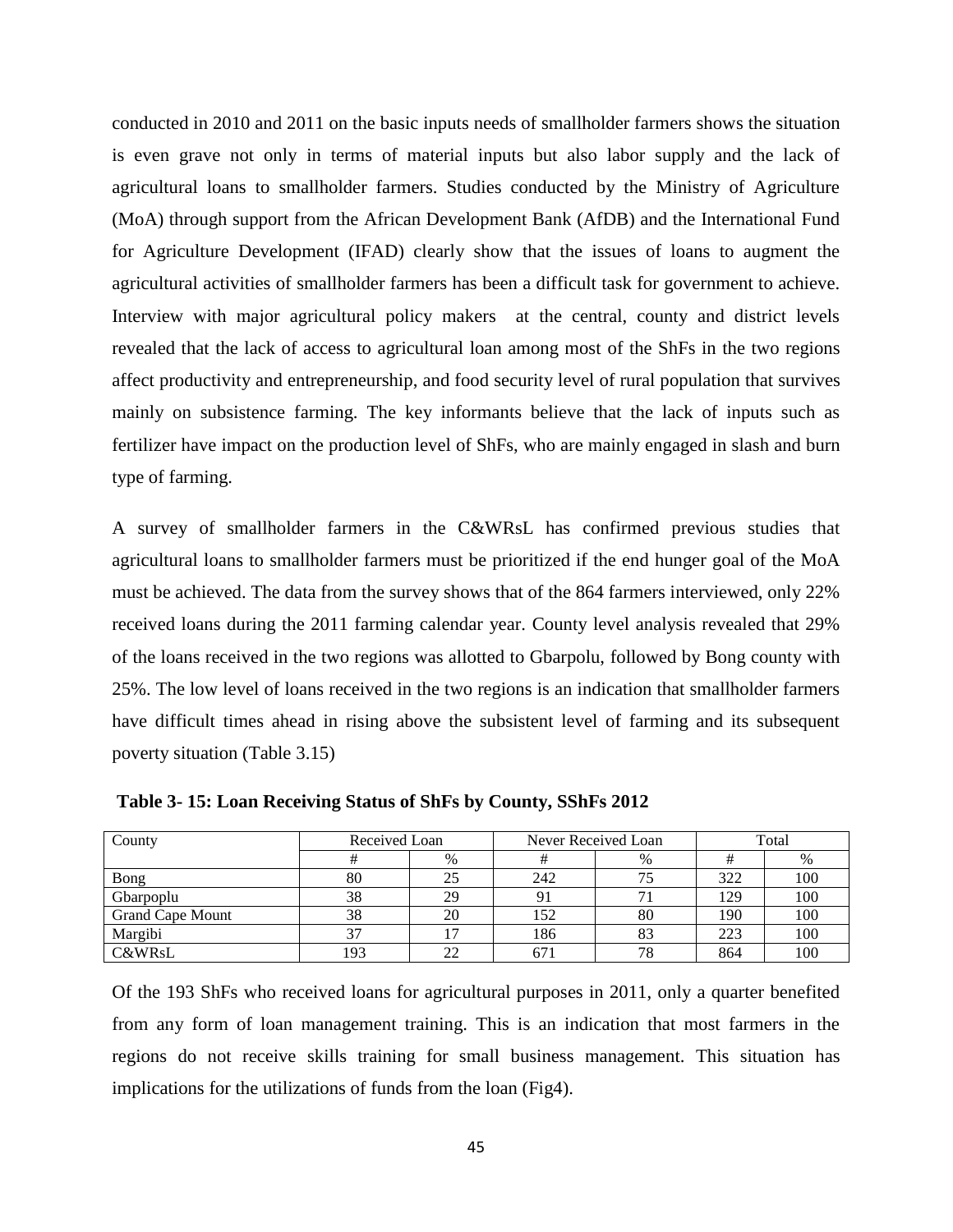

<span id="page-45-3"></span>**Figure 4: Percentage of Farmers by loan management training in the C&RsL, ShFs 2012**

## <span id="page-45-0"></span>**3.11 Sources of Agricultural Loans**

The sources of loans received by 22% of the smallholder farmers came from a cross session of stakeholders in the two regions. However, most of the loans were received by smallholder farmers in Bong (41%) and Gbarpolu and Grand Cape Mount Counties with 20% each. The distribution of loans to farmers by institutions revealed that more than half or 57% of the loans provided to smallholder farmers came from family / friends, followed by susu club (20%). Only accessible counties (Bong and Margibi Counties) with high level of banking facilities received adequate bank loans while remote counties (Gbarpolu and Grand Cape Mount) received limited amount of loans. In other words, Bong and Margibi counties received the highest Bank and NGO loans as compared with the remaining three counties (Table 3.16).

<span id="page-45-2"></span>**Table 3- 16: Sources of Agricultural Loan Received in Last farming Season (2011), SShFs 2012**

| County/Loan Institution |    | Bong |    | Gbarpoplu | <b>Grand Cape Mount</b> |      |    | Margibi |     | Total |
|-------------------------|----|------|----|-----------|-------------------------|------|----|---------|-----|-------|
|                         | #  | %    | #  | $\%$      | #                       | $\%$ | #  | $\%$    | #   | %     |
| Bank                    | 21 | 78   |    |           |                         |      |    | 19      | 27  | 100   |
| Non-Governmental (NGO)  |    | 63   |    |           |                         | 25   |    | 13      |     | 100   |
| Family/friends          | 37 | 34   | 29 | 26        | 24                      | 22   | 20 | 18      | 110 | 100   |
| Susu Club               |    | 29   | 6  | 16        | 10                      | 26   |    | 29      | 38  | 100   |
| Local financial club    | 6  | 60   | ◠  | 20        |                         | 20   |    |         | 10  | 100   |
| <b>C&amp;WRsL</b>       | 80 | 41   | 38 | 20        | 38                      | 20   | 37 | 19      | 193 | 100   |

# <span id="page-45-1"></span>**3.12 Fertilizer Used Among Smallholder Farmers in 2011**

Of the 864 smallholder farmers in the C&WRsL in 2012, only 24% used fertilizers on their farms in 2011. Moreover, Farmers from the Central region, comprising Margibi and Bong Counties, used the highest amount of fertilizers as compared with counties from the western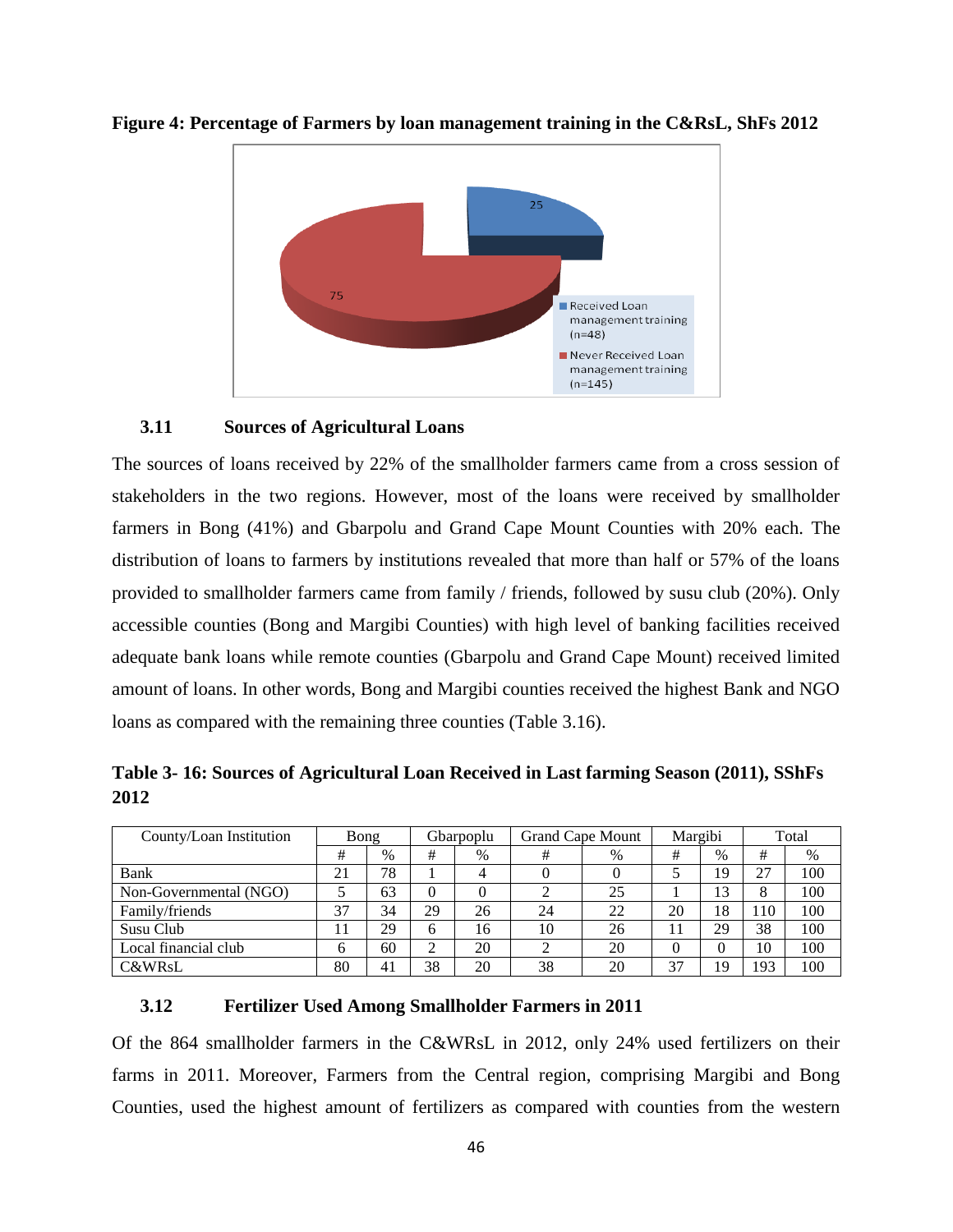region. Farmers in the Central Region have more adequate access to fertilizers perhaps because Liberia's Central Agriculture Research Institute (CARI) is located in Bong County.

The distribution of the use of fertilizer in the 2011 farming year reflects a high regional differential as Bong and Margibi from the Central Regions used more granulated fertilizers than Gbarpolu and Grand cape Mount Counties. On the other hand, Gbarpolu and Grand Cape Mount Counties used more liquid fertilizers as compared with counties from the central region. The use of predominantly granulated fertilizers could reflect the technical level of farmer from the central region, CARI is located (Table 3.17).

<span id="page-46-0"></span>**Table 3- 17: Status of Using Fertilizers by types of in last Farming Season (2011), SShFs 2012**

| County                  |     | Used fertilizer in | Never used |                       |     | Total |    | Liquid      | Granulated |             | Total |      |
|-------------------------|-----|--------------------|------------|-----------------------|-----|-------|----|-------------|------------|-------------|-------|------|
|                         |     | Last Farming       |            | Fertilizer in Last    |     |       |    | Fertilizers |            | Fertilizers |       |      |
|                         |     | Season             |            | <b>Farming Season</b> |     |       |    |             |            |             |       |      |
|                         | #   | $\%$               | #          | $\%$                  | #   | $\%$  | #  | $\%$        | #          | $\%$        | #     | $\%$ |
| Bong                    | 94  | 29                 | 228        | 71                    | 322 | 100   | 24 | 25          | 71         | 75          | 95    | 100  |
| Gbarpoplu               | 16  | 12                 | 113        | 88                    | 129 | 100   | ⇁  | 44          | Q          | 56          | 16    | 100  |
| <b>Grand Cape Mount</b> | 19  | 10                 | 171        | 90                    | 190 | 100   | 9  | 47          | 10         | 53          | 19    | 100  |
| Margibi                 | 82  | 37                 | 141        | 63                    | 223 | 100   | 11 | ،4          | 70         | 86          | 81    | 100  |
| <b>C&amp;WRsL</b>       | 211 | 24                 | 653        | 76                    | 864 | 100   | 51 | 24          | 160        | 76          | 21    | 100  |

<span id="page-46-1"></span>The research on ShFs confirms the fact the application of fertilizer is not independently responsible for high crops productivity. County level analysis shows that fertilizer use influenced 58.5% of ShFs' crops productivity in Margibi while that of Bong was 57.4%. The crop productivity levels for rice, cassava and vegetables of the majority of ShFs in Gbarpoulu (65.5%) and Grand Cape Mount (52.6%) Counties were never influenced by fertilizer in the last farming season or 2011. Other factors that jointly influence productivity along with fertilizer use are the levels of sunshine and rainfall, and integrated pest plant management or IPPM (including weeding, fencing, bird scaring, etc.). The data also shows that 55.5% of ShFs' productivity was influenced by fertilizer use (Fig.5).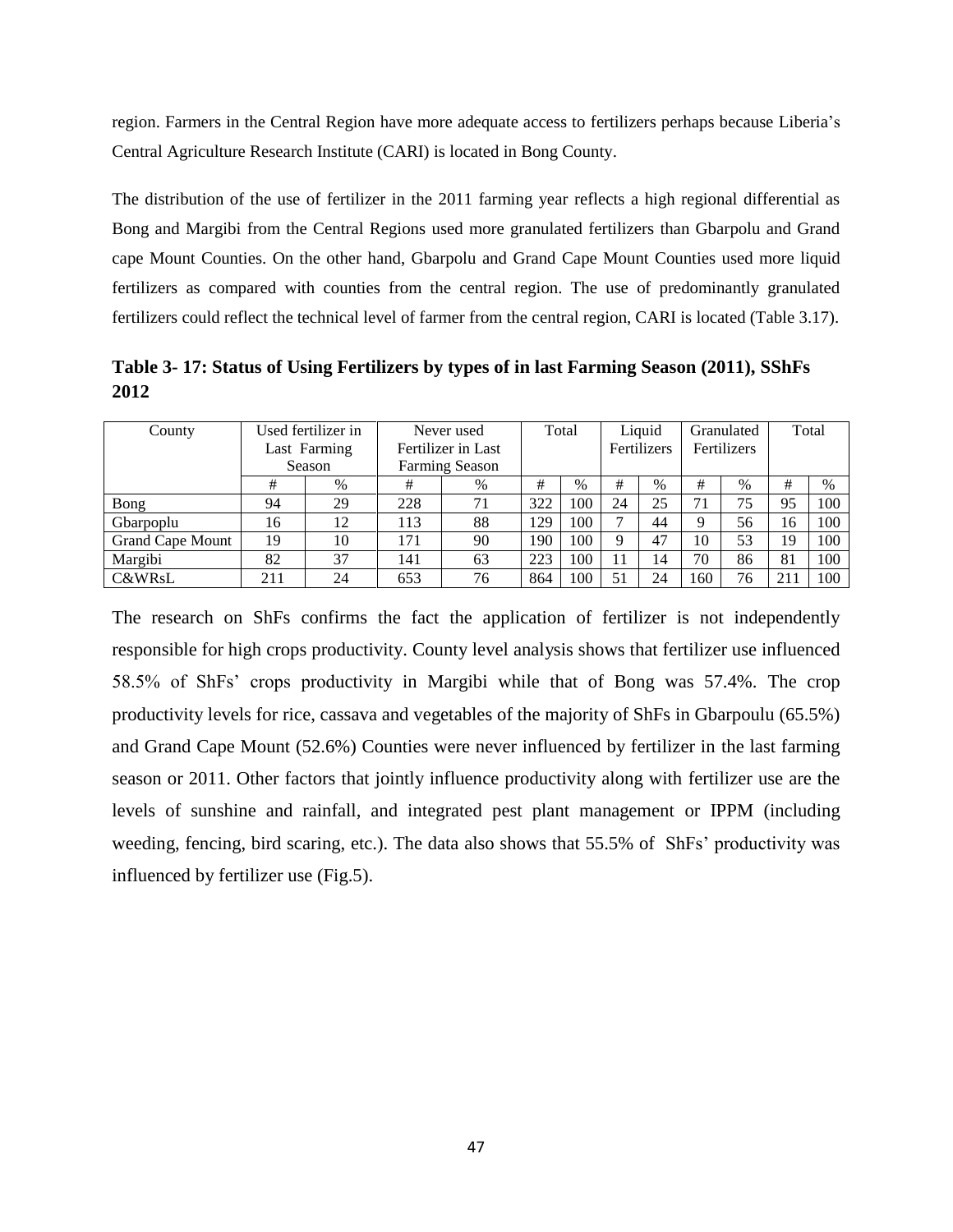# **Figure 5: Fertilizer Use and Crops Productivity among Smallholder Farmers in 2011, SShFs 2012**



Findings from interviews (FGDs and KIIs) confirmed that fertilizer use does not influence productivity in isolation. In effect, other factors such as planting techniques, the use of IPPM and the environment are highlighted as major determinants that influence high crop productivity among ShFs. The lesser influence of fertilizer use on ShFs' productivity experience in Gbarpolu and Grand Cape Mount Counties proves that the application of agro-chemical elements alone cannot lead to high crop productivity in the C&RsL. In Tanzania, it is also proven that farmers who use agro-chemicals alone were found to be less efficient in the production of maize (Msuya et al, 2008).

Research has further shown that the use and role of fertilizer in enhancing African agricultural productivity has become a surprisingly controversial issue (Reardon et al, 1997). Although it seems self-evident to say that fertilizer increases productivity, yet there have been many attempts to remove it from the list of key productivity enhancing options worthy of government and donor policy support. Accordingly, some of the reasons given for downgrading the importance of fertilizer in Africa are: its riskiness under conditions of low or erratic rainfall; and its relatively low yield response in Africa when compared to results in other parts of the World (preferably Asia and Latin America). Also the high distribution costs in a context of low effective demand and poor storage facilities and roads are some of the reasons that the use and role of fertilizer in increasing productivity in Africa is controversial (Reardon et al, 1997).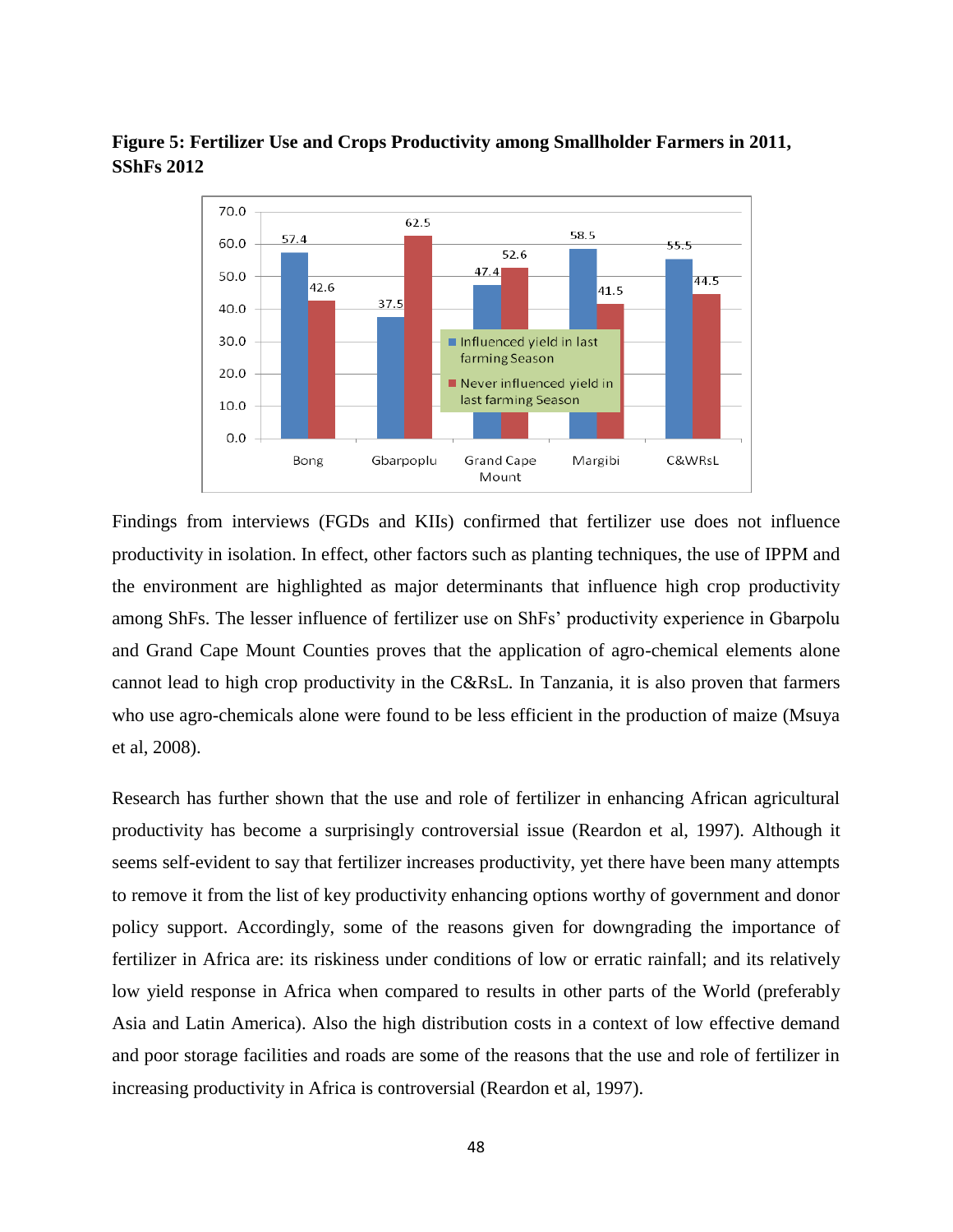## <span id="page-48-0"></span>**3.13 Some Climate Change Issues**

One of the key issues that the study is investigating is the perceived impact of environmental issues on the progress of smallholder farmers' productivity and entrepreneurship in the C&WRsL. The key environmental considered under the study therefore, are how the irregularity of the dry and wet seasons, draught, increased level of rodents, birds, armyworms, etc., affect farmers' livelihood, particularly sustainable food security and commerce in the two regions. The research is to determine as to whether climate change situation reduces the opportunity for adequate production of the three key food crops to the extent that their produce partially meets household consumption needs.

From key informant interviews and focus group discussion that involved ShFs themselves, the impact of excess rain, rodents, insects, sunshine and armyworms on the productivity and entrepreneurship of smallholder farmers is grave. Interviews with key policy makers in the agriculture sector (at central and county levels) further revealed that the introduction of weather monitoring instrument and integrated plant and pest management technology are required if the effect of the environment is to be reduced to ensure high productivity and entrepreneurship of ShFs in Liberia. From the survey of smallholder farmers, climate change has a tremendous impact on the production level of smallholder farmers so much that it leads to subsistent output that tends to compromise any commercialization of their produce.

# <span id="page-48-1"></span>**3.14 Access to Draught Resistant Varieties of Crops**

<span id="page-48-2"></span>The survey of smallholder farmers from the two regions, only 2% of the 864 farmers had draught resistant varieties of crops. At the county level, only Grand Cape Mount County had the highest rate of draught resistant varieties of crops (3%). With the gradual movement of desertification along the western, southwest, central and southeastern parts of Liberia (Atlantic Ocean side), the lack of draught resistant varieties of crops in the C&WRsL is a serious climate challenge that may hinder progress of smallholder farmers (by reducing their productivity and affecting their ability to trade) and compromise the sustainability of crop production and entrepreneurship (Table 3.18).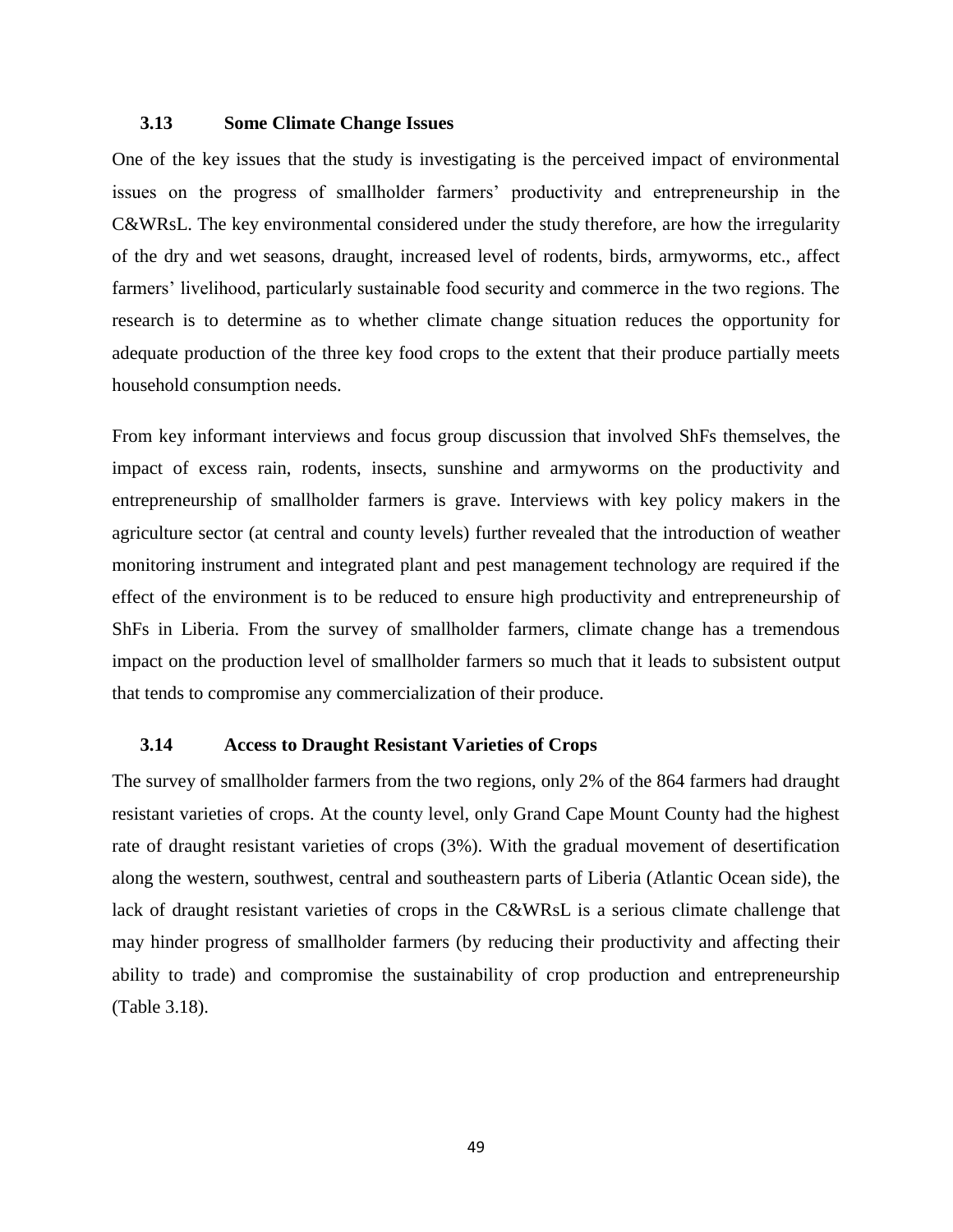|                         |    | <b>Had Drought Resistant Varieties</b> | Had No Drought Resistant Varieties | Total |     |      |
|-------------------------|----|----------------------------------------|------------------------------------|-------|-----|------|
|                         |    | $\%$                                   |                                    | $\%$  |     | $\%$ |
| Bong                    |    |                                        | 317                                | 98    | 322 | 100  |
| Gbarpoplu               |    |                                        | 126                                | 98    | 129 | 100  |
| <b>Grand Cape Mount</b> |    |                                        | 185                                |       | 190 | 100  |
| Margibi                 |    |                                        | 218                                | 98    | 223 | 100  |
| <b>C&amp;WRsL</b>       | ιŏ |                                        | 846                                | 98    | 864 | 100  |

**Table 3- 18: ShFs by Access to Draught Resistant Varieties of Crops in 2011, SShFs 2012**

The research shows that only Bong County had the highest draught resistant varieties for both rice and cassava, which are the first and second staple food crops for Liberia respectively. The rest of the three counties (Gbarpolu, Grand Cape Mount and Margibi) had draught resistant crop varieties for cassava only. Moreover, only Bong County had draught resistant crop varieties for vegetable.

The research shows that Margibi, which produced the highest vegetables crops in Liberia in 2011 did not have draught resistant vegetable crops (pepper, bitter and egg plant) in the 2011 farming season. The study shows that 15 out of the 18 smallholder farmers had draught resistant crops for Cassava, while 2 out of 18 farmers had draught resistant crops for rice while 1 out of 18 farmers had draught resistant varieties for vegetables (bitter balls) as shown in Table 3.19. With the fluctuation of Liberia's cropping calendar, and the lack of adequate instruments to determine the trends of rainfall and sunshine, the lack of draught resistant crops has serious implications for increased crop productivity and entrepreneurship of smallholder farmers.

<span id="page-49-0"></span>**Table 3- 19: Types of Draught Resistant Crops and average area of farmland covered in 2011, SShFs 2012**

| County/ Crops    |   | Rice |   | Bitter ball<br>Cassava |   |      | Total | Average covered by<br>Draught Resistant crops |                  |
|------------------|---|------|---|------------------------|---|------|-------|-----------------------------------------------|------------------|
|                  | # | $\%$ | # | $\%$                   | # | $\%$ | #     | $\%$                                          | Area in hectares |
| $1 = B$ ong      |   | 40   |   | 40                     |   | 20   |       | 100                                           |                  |
| $2 = Gbar$ poplu | 0 | 0    | ⌒ | 100                    |   |      | ⌒     | 100                                           | 6.5              |
| $3=$ Cape Mount  | 0 | 0    |   | 100                    | 0 | 0    |       | 100                                           | 3.1              |
| $4 =$ Margibi    | 0 | 0    |   | 100                    |   | 0    |       | 100                                           | 2.9              |
| C&WRsL           |   |      |   | 83                     |   | O    | 18    | 100                                           | 3.2              |

In order to ensure higher productivity, the number of hectares covered by draught resistant crop varieties is important in Liberia, where desertification is fast approaching, particularly in the C&WRsL. The survey of smallholder farmers in the two regions indicates that draught resistant varieties of crops covered an average of 3.2 hectares. Further, Gbarpolu, which had draught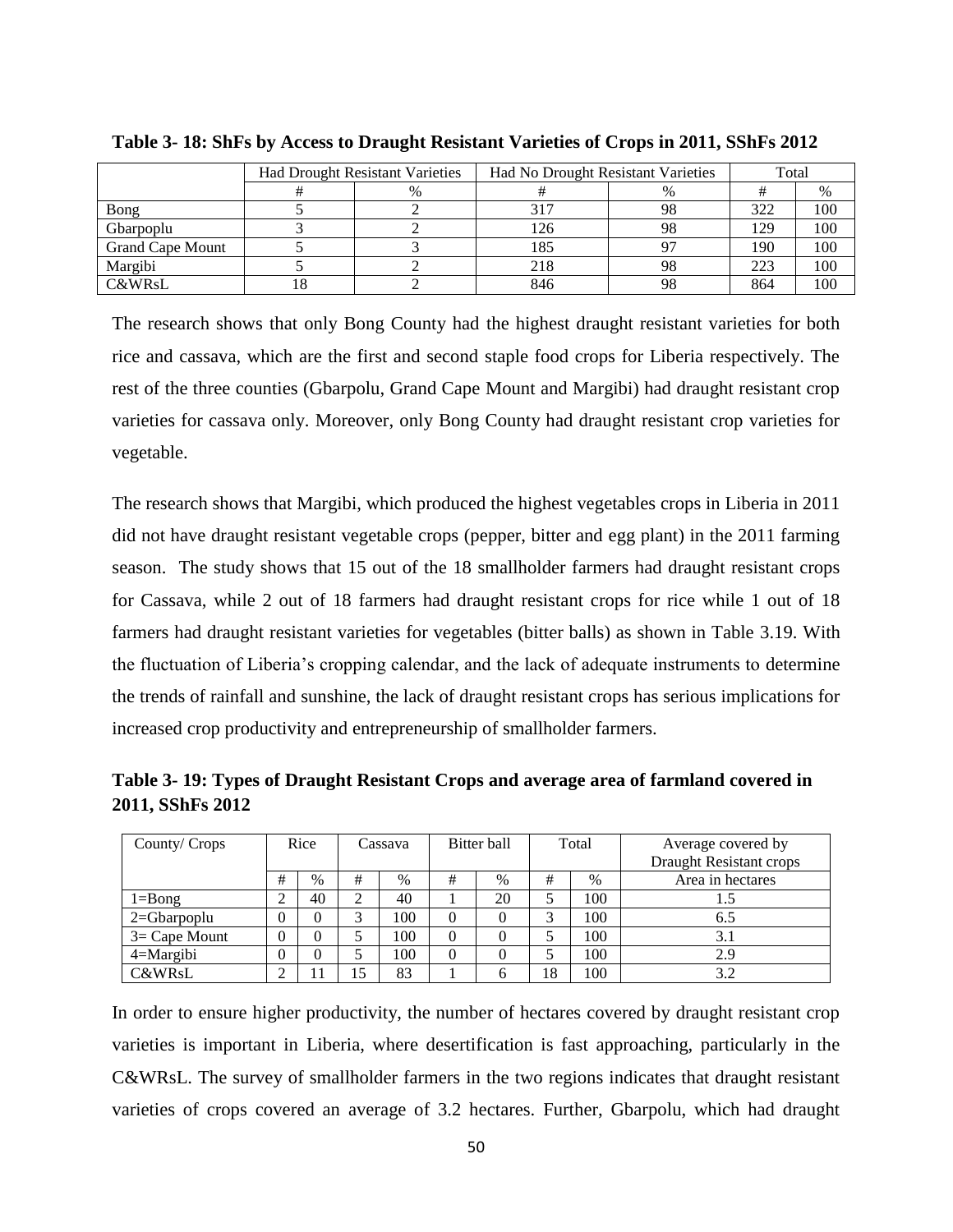resistant varieties for cassava alone covered an average hectares of 6.5, followed by Margibi (3.1 hectares). The low level of hectares covered by draught resistant crops varieties is a clear indication that the efforts of smallholder farmers to increase agricultural productivity and reduce the impact of climate change is futile, and will not ensure sustainable livelihood and entrepreneurship.

#### <span id="page-50-0"></span>**3.15 Relation of Rainfall and Sunshine with Smallholder Farmers' Productivity**

Liberia is blessed with abundant rainfall and sunshine. Nearly half of the West African Country's seasons are equally divided between rainfall and sunshine, with each lasting for six (6) months. However, the absence of an effective early warning system (i.e., a system of meteorological stations) that could allow farmers and other stakeholders to make informed decisions on production strategies (Tarway-Twalla, 2008) is enormously impacting on the progress of smallholder farmers. Further, the degradation of the agricultural lands and the lost of biodiversity, put the production and entrepreneurship of smallholder households farmers at risk.

According to the data from the 2012 survey of smallholder farmers from the C&WRsL, 30% of the 864 farmers' crop production level was affected by undue rainfall. The high level of effects on the farms of these predominantly rural people has serious implications for food security and the achievement of the end hunger development [programme of the Ministry of Agriculture in Liberia.

Similarly, the rainfall pattern in Liberia affected the C&WRsL in 2011. The 2011 smallholder farmers interviewed revealed that of the 864 farmers, 45% were affected by climate change through sunshine. Gbarpolu and Grand Cape Mount Counties were worst of, with 60% and 56% respectively. The lack of instrument to detector the weather (sunshine and rainfall) is seriously impacting on agricultural productivities in the short run and entrepreneurship of farmers in the intermediate and long run (Fig4).

## <span id="page-50-1"></span>**3.16 Average Area of Farmland Covered by Rainfall and Sunshine**

The research has shown that 21.6% of smallholder farms were affected by flooding due to unchecked rainfall system in Liberia. At the county, the 2011 farms of smallholder farmers in Bong and Grand Cape Mount Counties were most affected by climate change through excessive and unstable rainfall pattern in Liberia. The effect of sunshine on smallholder farmers' farmland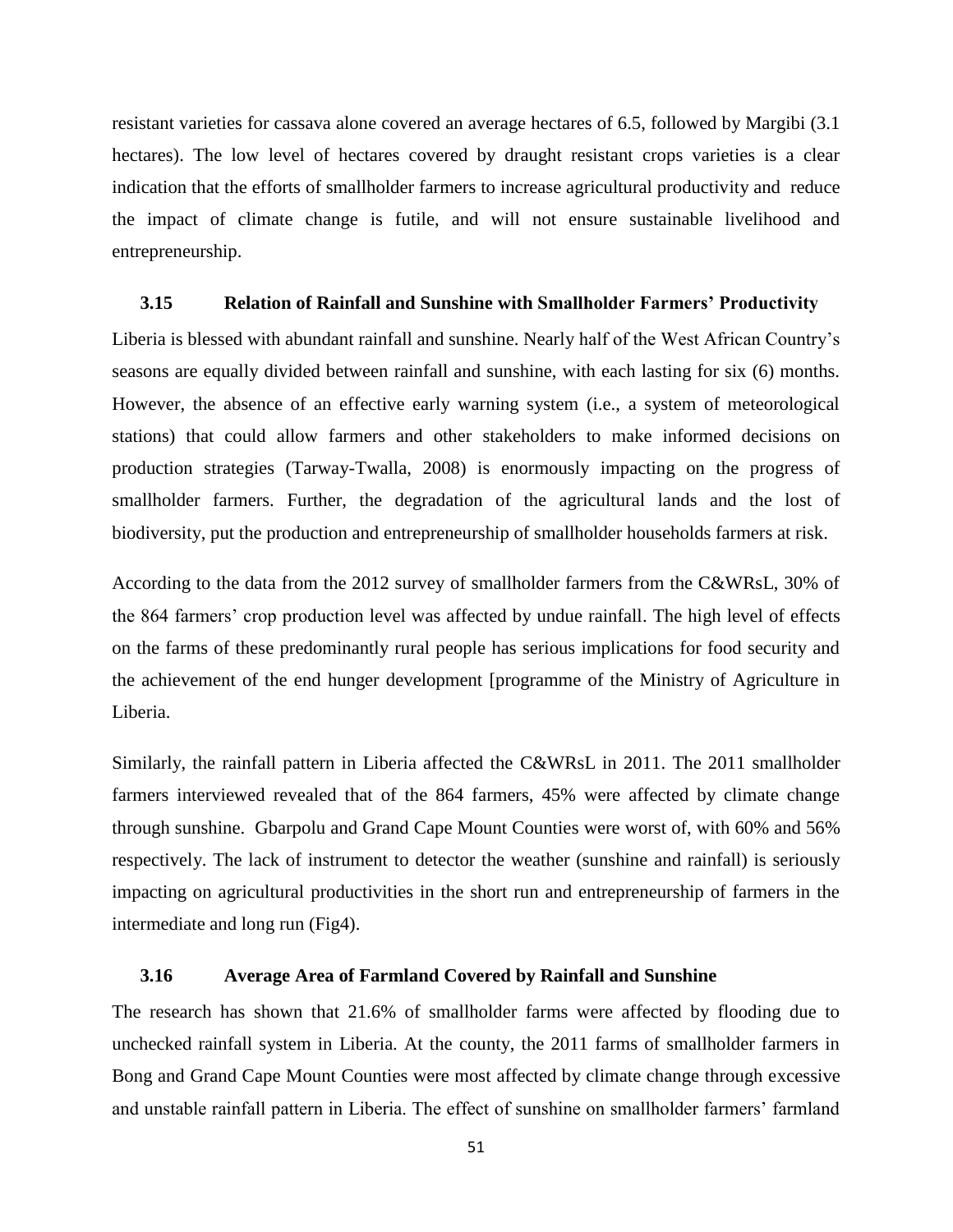and subsequent productivity was also high. The research further revealed that Gbarpolu was most affected (28.3%); followed by Grand Cape Mount (27.2%). The least sun or draught affected counties were found in the central region (Bong and Margibi). A comparative analysis of the study reflects more sunshine impact on average farmland cultivated as compared to rainfall (Table 3.20).

<span id="page-51-1"></span>**Table 3- 20: Average Farm Area (in hectares) Affected by Excessive Rainfall and Sunshine, SShFs 2011**

| County                  | Average Area (in%) affected by | Average Area (in %) Affected by excessive |
|-------------------------|--------------------------------|-------------------------------------------|
|                         | excessive Rainfall             | Sunshine                                  |
| Bong                    | 23.0                           | 23.8                                      |
| Gbarpoplu               | 21.0                           | 28.3                                      |
| <b>Grand Cape Mount</b> | 22.2                           | 27.2                                      |
| Margibi                 | 20.0                           | 23.8                                      |
| C&WRsL                  | 21.6                           | 25.7                                      |

The issue of minimum number of Ha of major food crop under Integrated Plant & Pest Management (IPPM) in most parts of Liberia comes true when it comes to the 2012 study in the C&WRsL. A research conducted by Agriculture Sector Rehabilitation Project at the Ministry of Agriculture under the support of the AfDB shows that 0.2% in 2010 and 0.1% in 2009 of 1600 smallholder farmers' farms had partial IPPM system covering up to1-3 hectares of farmland (MoA, 2011). The lack of IPPM is demonstrated by the profuse destruction of farming products by rodents, birds and insects in accordance with the 2012 research on smallholder farmers in the C&WRsL.

## <span id="page-51-0"></span>**3.17 Relation of Insects and Rodents with Smallholder Farmers' Productivity**

<span id="page-51-2"></span>The study indicates that 66% of the 864 smallholder farmers interviewed admitted that their crops were destroyed in 2011 by insects. The destruction of crops by insects affected 81% of farmers in Gbarpolu and 56% in Bong. Similarly, the report revealed that 85% of the 864 farmers' food crops were destroyed by rodents in the two regions in 2011. The destruction inflated by rodents affected 95% of the major food crops produced in Gbarpolu and Grand Cape Mount Counties. Moreover, the destruction of smallholder farmers' crops in Bong was 78% while that of Margibi was 82%. The overall effects of rodents on food crop (rice, cassava and vegetables) were higher than that of insects with 85% and 34% respectively (Fig6).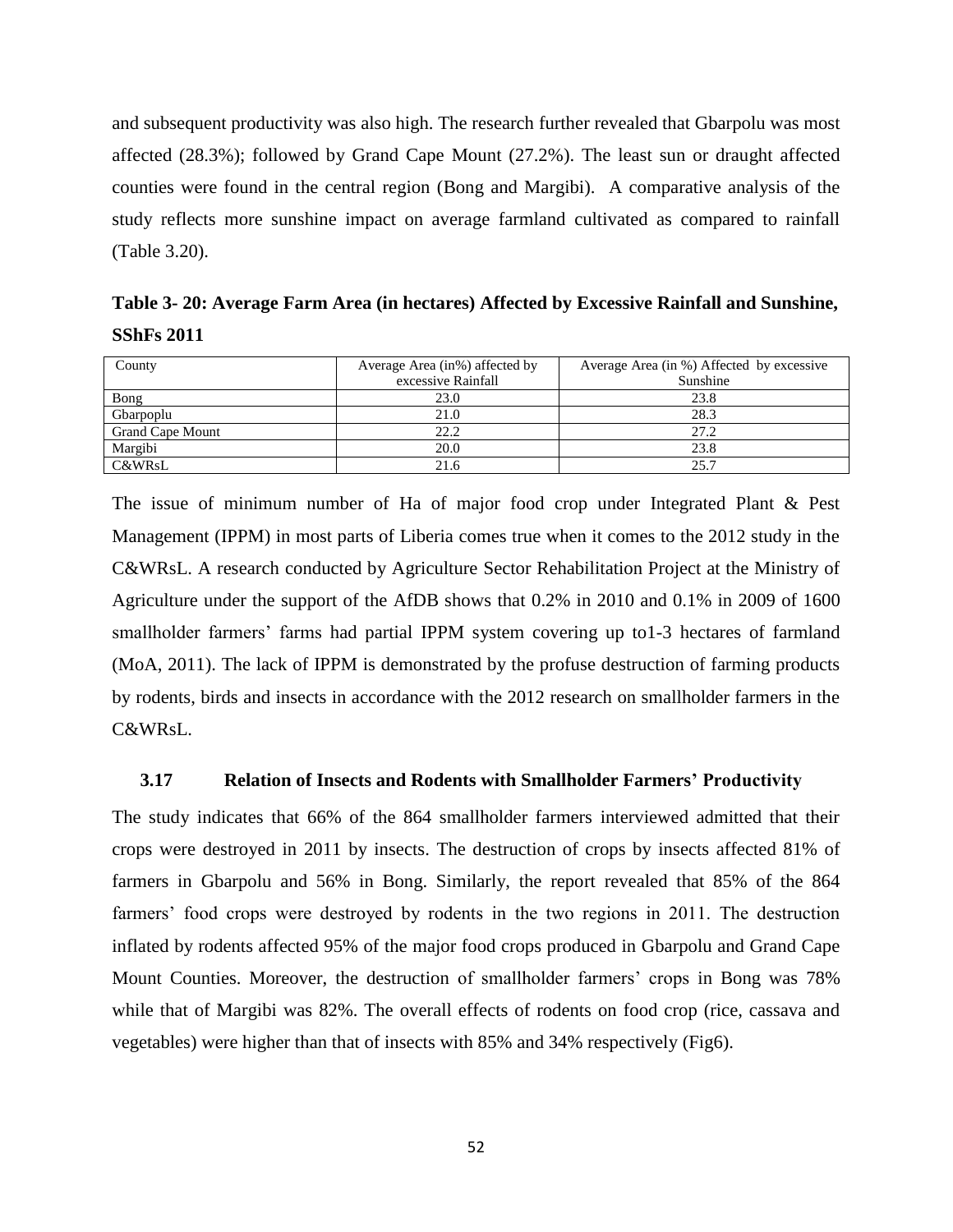

**Figure 6: Status of the Effect of Rainfall, Sunshine and Insects on Smallholder Farmers' Farm in 2011, SShFs , 2012**

Due to the lack of IPPM, including spray to destroy insects and the absence of fence around farms, a significant proportion of the smallholder farms were affected by insects and rodents in most parts of Liberia. This has been confirmed by studies conduct by government international partners in Liberia. Such studies covered the southeast, northern, northern and central parts of the country. The 2011 survey conducted on smallholder farmers further in the C&WRsL shows similar results as previous studies.

# <span id="page-52-0"></span>**3.18 Average Area of Farmland Covered by Insects and Rodents**

The survey report also shows rodents that insects destroyed an average farm area of 27.3% while affected 26.0%. These high averages of farm areas invested by insects are clear indications that hunger cannot easily end in Liberia if the protection of crops using IPPM and other methods to alleviate the destruction of insect are not achieved. The insect destruction of crops was severe in Gbarpolu (29.9%), followed Grand Cape Mount (28.9%). The minimum impact of insects was experienced in Bong County which hosts CARI - the nation's highest agricultural research center. Furthermore, Gbarpolu and Grand Cape Mount were also most affected by rodents in C&WRsL. The trend of the destruction of insects was not significantly different from those of rodents. Like the insects, the least effect of rodent was found in Bong County (Table 3.21).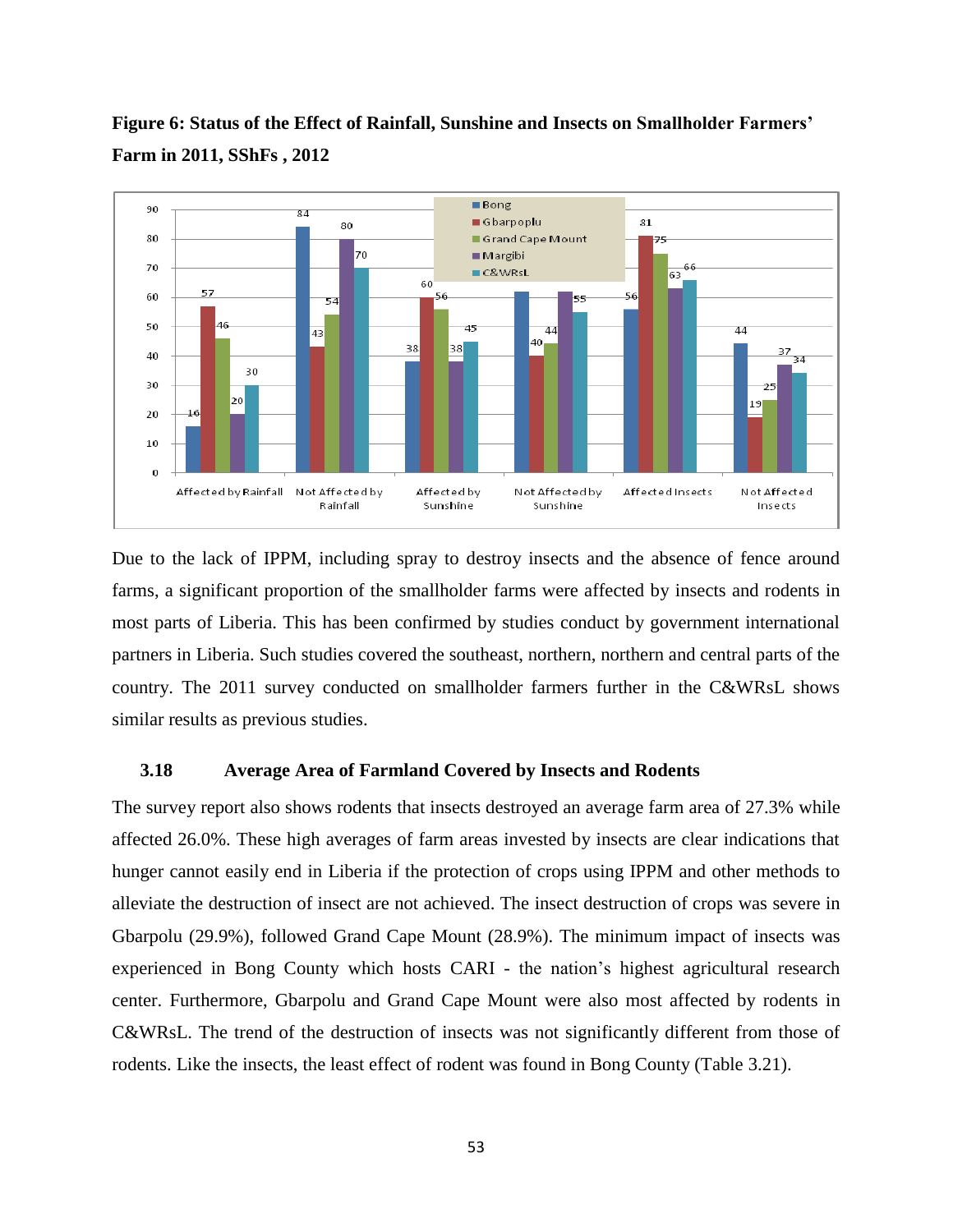| County                  | Average Areas (in%) affected by insects | Area (in%) affected by Rodents |
|-------------------------|-----------------------------------------|--------------------------------|
| <b>Bong</b>             | 24.5                                    | 23.8                           |
| Gbarpoplu               | 29.9                                    | 28.2                           |
| <b>Grand Cape Mount</b> | 28.9                                    | 26.0                           |
| Margibi                 | 27.1                                    | 27.8                           |
| <b>C&amp;WRsL</b>       | 27 3                                    | 26.0                           |

<span id="page-53-1"></span>**Table 3- 21: Average Number of Farms Area (in %) Affected by Insects and Rodents, SShFs 2011**

# <span id="page-53-0"></span>**3.19 Relation of Birds and Armyworms with Smallholder Farmers' Productivity**

Birds and armyworms are some of the major climate change issues that retard the progress of smallholder farmers in Liberia. In the past three years, armyworms have made headlines for the destruction of farm produce, as well as the pollution of drinking water in many villages. The research on smallholder farmers has shown that birds affected 71% of the 864 respondents interviewed while that of armywarms was 31%.

<span id="page-53-2"></span>The county level analysis shows that the birds were responsible for the destruction of 81% of the crops produced in Gbarpolu while that of Grand Cape Mount County was 78%. The destruction of farm crops by armyworms is major symptom of variation in the climatic conditions. The impact of armyworms was severe in Bong (57%) followed by Grand cape Mount 27%. The overall impact of armyworms on smallholder farmers was less than that of birds. The increased in the armyworm and birds, was minimize prior to the 14 year war. During and after the civil conflict in 2003, there have been tremendous efforts by government to support smallholder farmers to meet their livelihood needs. However, the post-war support to smallholder farmers during and after the war focused on relief type of farming, which made little efforts in introducing IPPM to reduce the high level of crops destruction (Fig4).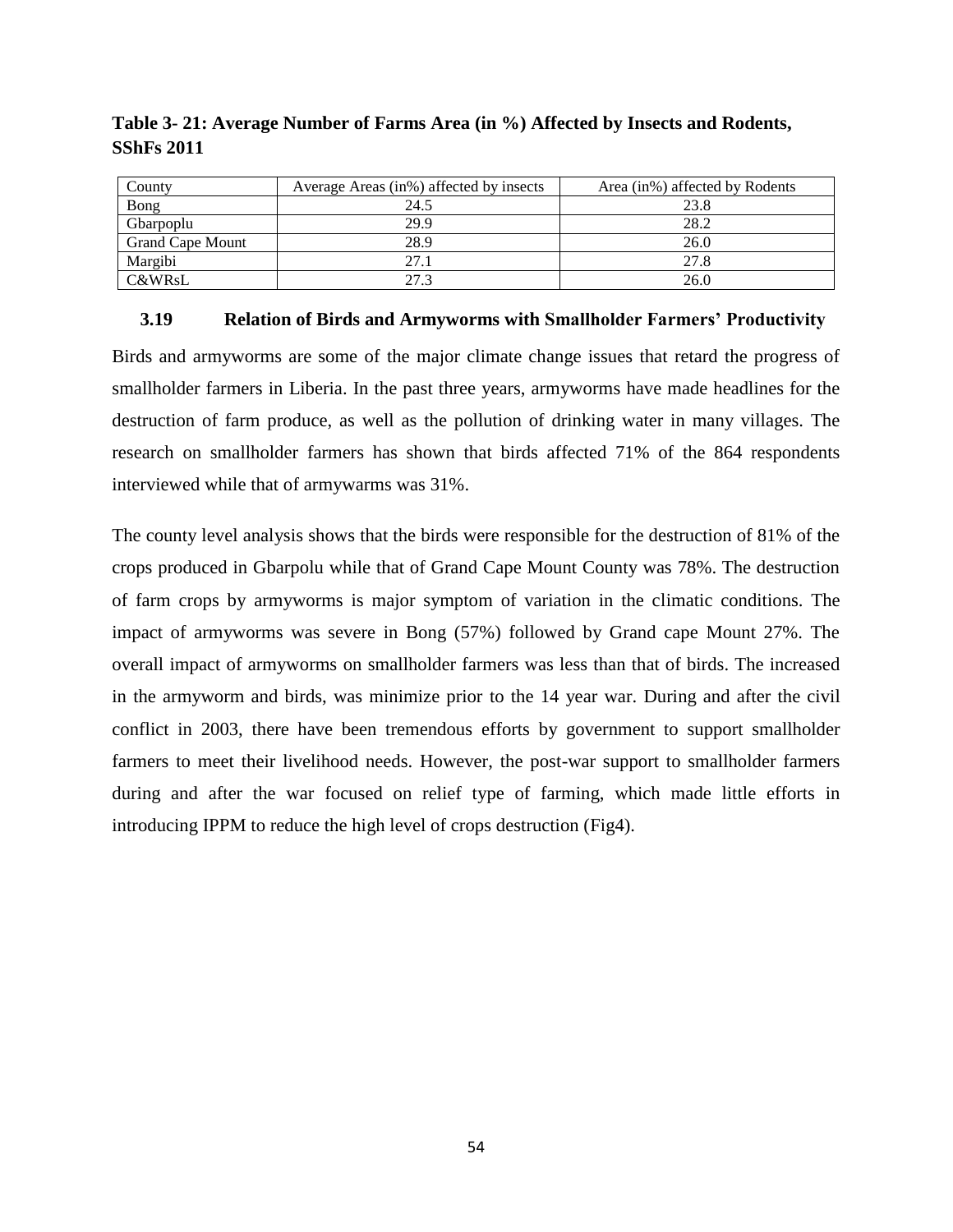

**Figure 7: Effect of Rodents, Birds and Armyworms on Smallholder Farmers' Farm in 2011, SShFs 2012**

In a report titled "LIBERIA: Reclaiming rice from rats and rot" it was reported that every year Liberian farmers lose 60 percent of their harvest to birds and vermin or poor storage conditions, contributing to country-wide food insecurity (UNHCR, 2012). As a result of this situation, government and its partners need to put more funding into pest-management and storage facilities. The Ministry of Agriculture estimates 52,000 tons of rice out of 144,000 produced in 2007 was lost, while 44,027 tons of a 155,293 ton harvest was lost in 2008 (UNHCR, 2012). The ministry beliefs that interaction with farmers has shown the lack of basic knowledge on pest control. It was estimated that eight out of 10 rural Liberians are moderately or highly vulnerable to food insecurity.

# <span id="page-54-0"></span>**3.20 Average Area of Farmland Covered by Birds and Armyworms**

During the country's 14 years of conflict, which ended in 2003, production plummeted, and Liberians went from importing 30 percent to 60 percent of their rice needs, an FAO adviser mentioned. It is also believed that production has not recovered since, leading the Agriculture Ministry to try to reverse the trend by encouraging Liberians to return to their farms. But the high level of harvest lost is reversing efforts by farmers to intensify to production boom food crop (MPEA, 2006). The argument has been further strengthened by results of the survey of smallholder farmers in C&WRsL in Liberia. The survey indicates that birds destroyed an average of 32.4% of the farmland of smallholder farmers. The most affected counties were Gbarpolu and Grand Cape Mount with 39% and39.8% respectively. Also, Bong County and Margibi were most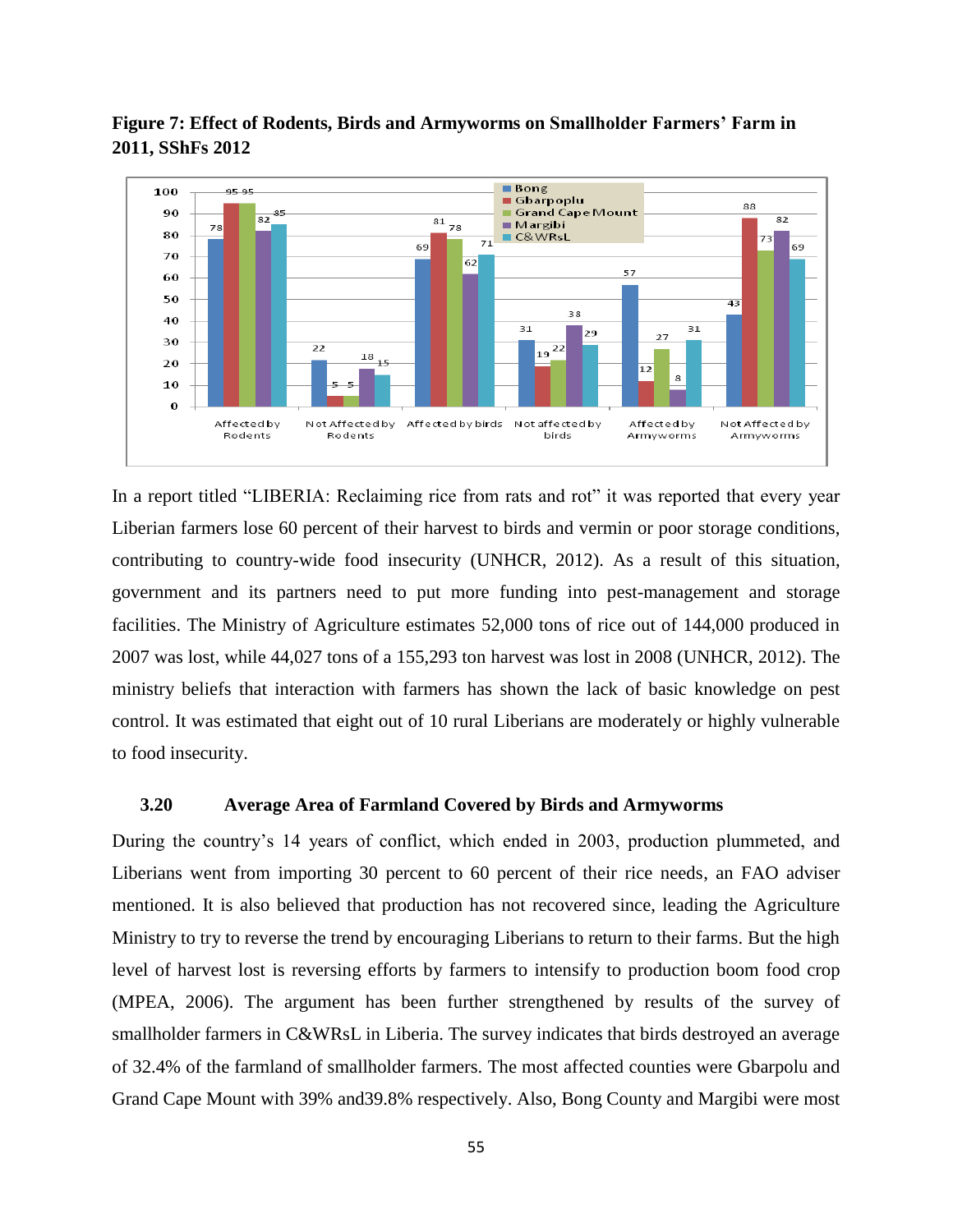affected by armyworms. The average land area covered by armyworms in the two regions was 36.8% (Table 3.22).

| County                  | Area (in %) Affected by Birds | Area (in %) Affected by Armyworms |
|-------------------------|-------------------------------|-----------------------------------|
| Bong                    | 26.6                          | 41.6                              |
| Gbarpoplu               | 39.0                          | 21.1                              |
| <b>Grand Cape Mount</b> | 39.8                          | 24.4                              |
| Margibi                 | 28.9                          | 36.7                              |
| C&WRsL                  | 32.4                          | 36.8                              |

<span id="page-55-1"></span>**Table 3- 22: Average Farms Area (in %) Affected by Birds and Armyworms, SShFs 2011**

The impact of all forms of climate change activities mentioned in the study affect productivity and entrepreneurship of smallholder farmer. Accordingly, 96% of the 864 farmers experienced the impact of climate change on agricultural productivity and entrepreneurship in the two regions. They indicated that climate change activities affected their productivity and the length of entrepreneurship. Although there is differential of the impact of climate change on productivity and entrepreneurship of ShFs, it is heavily felt in the Western Region (Gbarpolu and Grand Cape Mount Counties) than in the Central Regional counties of Bong and Margibi Counties (Table 3.23). Similarly, respondents from FGDs and KIIs confirm the impact of climate change on ShFs' productivity and entrepreneurship.

<span id="page-55-2"></span>**Table 3- 23: Famers by Whether Climate Change Impact Affect Productivity and Entrepreneurship, SShFs 2012**

|                         | <b>Climate Change Impact Affects</b><br>Productivity & Entrepreneurship |      | Climate Change Impact Does Not<br>Affect Productivity & Entrepreneurship | Total |     |      |
|-------------------------|-------------------------------------------------------------------------|------|--------------------------------------------------------------------------|-------|-----|------|
| County                  |                                                                         | $\%$ |                                                                          | %     | #   | $\%$ |
| Bong                    | 305                                                                     | 95   |                                                                          |       | 322 | 100  |
| Gbarpolu                | 125                                                                     | 97   |                                                                          |       | 129 | 100  |
| <b>Grand Cape Mount</b> | 186                                                                     | 98   |                                                                          |       | 190 | 100  |
| Margibi                 | 214                                                                     | 96   |                                                                          |       | 223 | 100  |
| Total                   |                                                                         | 96   |                                                                          |       | 864 | 100  |

## <span id="page-55-0"></span>**3.21 Entrepreneurship of Smallholder Farmers**

The sale of food crops included rice, cassava and vegetables. Although food insecurity is high in the Central and Western Regions of Liberia, food crops are sold during and after harvest to meet other basic needs of smallholder families' households. The sale of rice affected both upland and lowland production of the commodity in the two regions. Of the 864 smallholder farmers, 61% made upland farmer. Moreover, of the 609 farmers who made upland rice farm, 55 percent never sold rice. Similarly, more upland smallholder rice farmers sold rice as compared to those who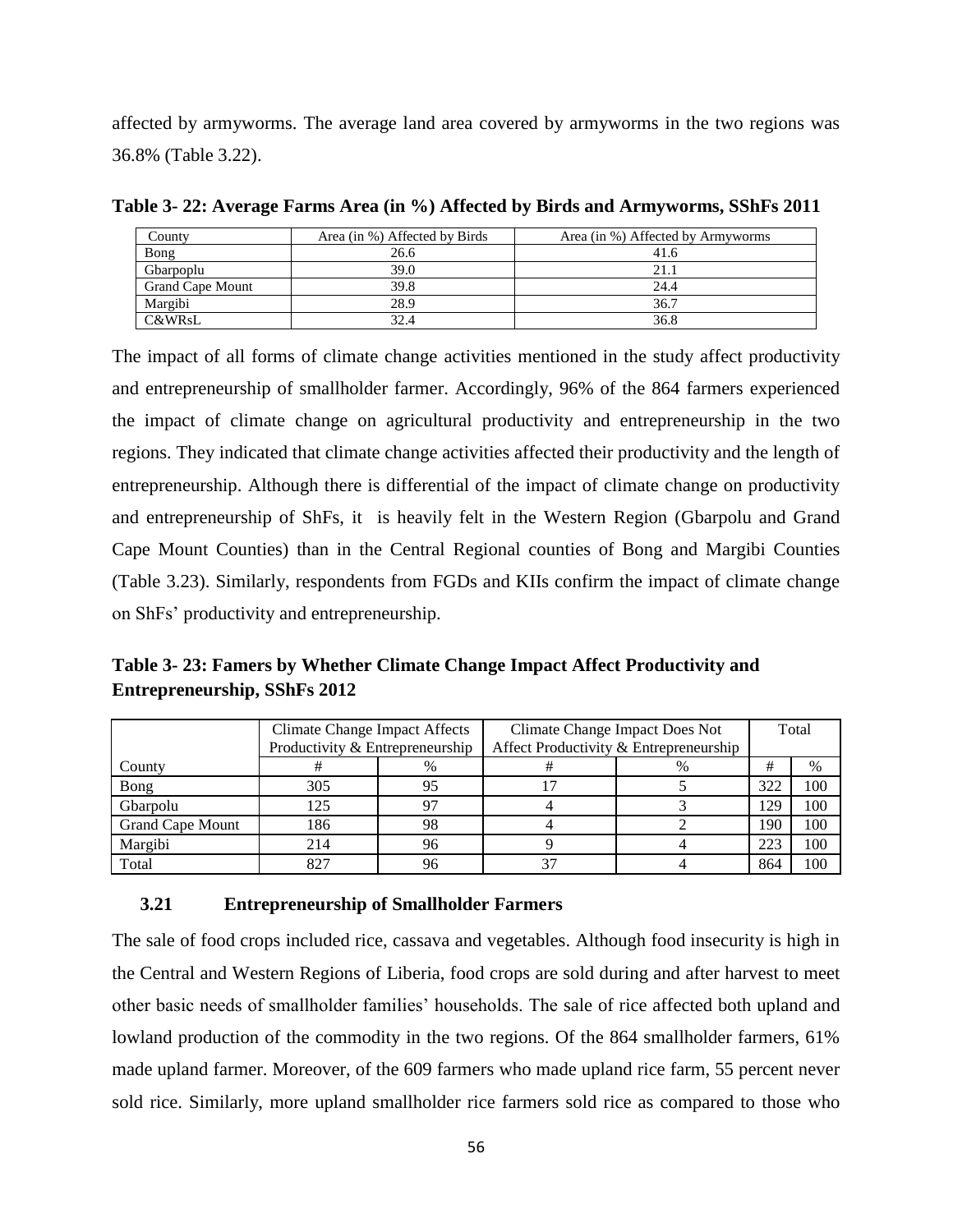made undeveloped lowland rice farms in 2011. The research also shows that of the 333 undeveloped lowland rice farmers, 50% sold rice. Gbarpolu County farmers sold the highest amount of kg upland and undeveloped bags of rice, followed by Grand Cape Mount County (Table 3.24).

|                         | Upland rice per kg bag |      |                 |      |       |      |           | undeveloped Lowland Rice per kg bag |                 |      |       |     |  |  |
|-------------------------|------------------------|------|-----------------|------|-------|------|-----------|-------------------------------------|-----------------|------|-------|-----|--|--|
| County                  | Sold Rice              |      | Never Sold Rice |      | Total |      | Sold Rice |                                     | Never Sold Rice |      | Total |     |  |  |
|                         |                        | $\%$ |                 | $\%$ | #     | $\%$ |           | $\%$                                | #               | $\%$ | #     | %   |  |  |
| Bong                    | 79                     | 30   | 183             | 70   | 262   | 100  | 58        | 41                                  | 85              | 59   | 143   | 100 |  |  |
| Gbarpoplu               | 76                     | 73   | 28              | 27   | 104   | 100  | 40        | 66                                  | 21              | 34   | 61    | 100 |  |  |
| <b>Grand Cape Mount</b> | 73                     | 60   | 49              | 40   | 122   | 100  | 44        | 65                                  | 24              | 35   | 68    | 100 |  |  |
| Margibi                 | 48                     | 40   | 73              | 60   | 121   | 100  | 25        | 38                                  | 41              | 62   | 66    | 100 |  |  |
| <b>C&amp;WRL</b>        | 276                    | 45   | 333             | 55   | 609   | 100  | 167       | 49                                  | $17^{1}$        | 51   | 338   | 100 |  |  |

<span id="page-56-1"></span>**Table 3- 24: Rice Selling Status for Upland and Undeveloped Lowland in 2011, SShFs 2012**

## <span id="page-56-0"></span>**3.22 Sale of Seed and Clean Rice**

The sale of seed and clean kg bag of rice or both indicated that smallholder farmers sold more clean upland rice than undeveloped land rice or both. There was more sale of upland seed kg bags of rice in Bong and Gbarpolu as compared the rest of the counties. Similarly, there were clean kg bags of rice sold in Bong and Margibi Counties while Gbarpolu and Grand Cape mount counties sold the highest amount of both clean and seed rice upland kg bags of rice. There sale of undeveloped lowland rice per kg was higher for clean kg bags of rice than for seed rice. Of the total kg bags of rice sold, upland rice was more than undeveloped lowland kg bags of rice (Table 3.25).

| County           | Type of Upland Rice |      |    |             |    |       |     | Type of undeveloped Lowland<br>Rice per kg bag Sold |    |      |               |      |    |      |       |      |
|------------------|---------------------|------|----|-------------|----|-------|-----|-----------------------------------------------------|----|------|---------------|------|----|------|-------|------|
|                  | Per kg Bag Sold     |      |    |             |    |       |     |                                                     |    |      |               |      |    |      |       |      |
|                  | Seed<br>Clean       |      |    | <b>Both</b> |    | Total |     | Seed                                                |    |      | Clean         | Both |    |      | Total |      |
|                  | #                   | $\%$ | #  | $\%$        | #  | $\%$  | #   | %                                                   | #  | $\%$ | #             | $\%$ | #  | $\%$ | #     | $\%$ |
| Bong             | 12                  | 15   | 58 | 73          | Q  |       | 79  | 100                                                 | 12 | 21   | 43            | 74   | 3  |      | 58    | 100  |
| Gbarpolu         | 12                  | 16   | 39 | 51          | 25 | 33    | 76  | 100                                                 | 12 | 30   | 16            | 40   | 12 | 30   | 40    | 100  |
| Grand Cape       | 10                  | 14   | 41 | 56          | 22 | 30    | 73  | 100                                                 | 12 | 27   | 21            | 48   | 11 | 25   | 44    | 100  |
| Mount            |                     |      |    |             |    |       |     |                                                     |    |      |               |      |    |      |       |      |
| Margibi          | 5                   | 10   | 37 | 77          | 6  | 13    | 48  | 100                                                 | 4  | 16   | $\mathcal{L}$ | 68   | 4  | 16   | 25    | 100  |
| <b>C&amp;WRL</b> | 39                  | 14   | 75 | 63          | 62 | 22    | 276 | 100                                                 | 40 | 24   | 97            | 58   | 30 | 18   | 167   | 100  |

<span id="page-56-2"></span>**Table 3- 25: Sale of Clean and Seed Rice by Upland and undeveloped lowland Rice in 2011**

The average cost of kg bag of rice sold per county shows that upland seed rice was more expensive than clean rice. In addition, upland seed rice was more expensive in Bong and Grand Cape Mount with US\$90.09 and US\$81.08 respectively. Like upland rice, the cost of undeveloped lowland seed rice was expensive than clean rice while the cost of seed rice in Bong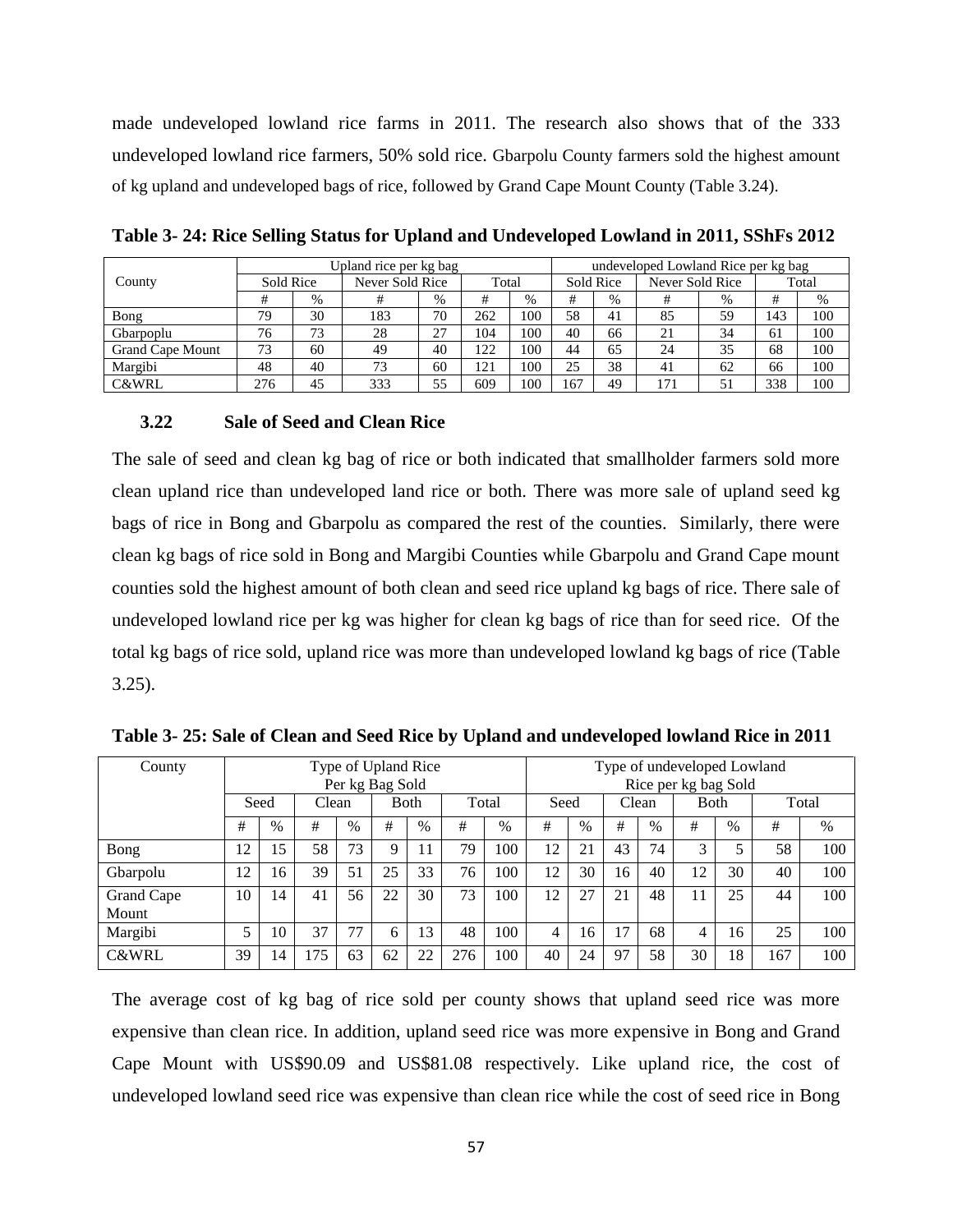and Grand Cape Mount Counties was higher than the rest of the counties in the two regions. The overall cost of undeveloped lowland kg bag of seed rice was US\$89.53 as shown in Table 3.26.

| County/Price            |      |       | Upland Rice Per kg Bag |       | Undeveloped Lowland Rice Per kg Bag |             |       |       |  |
|-------------------------|------|-------|------------------------|-------|-------------------------------------|-------------|-------|-------|--|
|                         | Seed |       | Clean                  |       | Seed                                |             | Clean |       |  |
|                         | LS   | US\$  | LS                     | US\$  | L\$                                 | <u>US\$</u> | LS    | US\$  |  |
| Bong                    | 6666 | 90.09 | 3966                   | 53.59 | 7083                                | 95.72       | 3547  | 47.93 |  |
| Gbarpoplu               | 5000 | 67.56 | 4167                   | 56.31 | 5833                                | 78.83       | 4375  | 59.12 |  |
| <b>Grand Cape Mount</b> | 6000 | 81.08 | 3841                   | 51.91 | 7500                                | 101.4       | 2976  | 40.22 |  |
| Margibi                 | 4500 | 60.81 | 3176                   | 42.91 | 5000                                | 67.57       | 3676  | 49.68 |  |
| <b>C&amp;WRL</b>        | 5705 | 77.09 | 3814                   | 51.54 | 6625                                | 89.53       | 3582  | 48.41 |  |

<span id="page-57-2"></span>**Table 3- 26: Average Cost of Seed and Clean Rice Sold by Types of Farmland in 2011, SShFs 2012**

# <span id="page-57-0"></span>**3.23 Rice Sale During and After Harvest**

During harvest, lesser number of farmers sold rice than after harvest. Also, ShFs in Gbarpolu and Grand Cape Mount Counties sold more rice during harvest as compared with after harvest. On the sale of rice after harvest, both Gbarpolu and Grand Cape Mount were the highest, with 51% and 41% respectively. Similarly, 33% of farmers sold rice after harvest than during harvest in the C&WRsL in 2011. The sale of rice during harvest was lesser than after harvest. The lesser sale of rice can be attributed to the availability of more rice in each household to the extent that no one wants to sell. The number of persons selling rice after harvest increased because those who had lesser harvest are forced to buy rice in order to survive. The period during which many smallholder farmers sell rice is described as hunger season in Liberia, which varies from one region to another (Table 3.27).

<span id="page-57-3"></span>

|              | Table 3-27: Sale of Rice per Salmon Cup During and After Harvest, SShFs 2011 |                       |
|--------------|------------------------------------------------------------------------------|-----------------------|
| $C_{\rm QU}$ | During Harvest                                                               | $\Delta$ fter Harvest |

| County                  |           | During Harvest |     |                          |     |      |           |      | <b>After Harvest</b> |                |       |      |  |  |
|-------------------------|-----------|----------------|-----|--------------------------|-----|------|-----------|------|----------------------|----------------|-------|------|--|--|
|                         | Sold rice |                |     | Never Sold Rice<br>Total |     |      | Sold Rice |      | Never Sold rice      |                | Total |      |  |  |
|                         |           | $\%$           |     | $\%$                     | #   | $\%$ | #         | $\%$ | #                    | %              | #     | $\%$ |  |  |
| Bong                    | 54        | 18             | 240 | 82                       | 294 | 100  | 74        | 25   | 221                  | 75             | 295   | 100  |  |  |
| Gbarpolu                | 46        | 40             | 68  | 60                       | 114 | 100  | 58        | 51   | 56                   | 49             | 114   | 100  |  |  |
| <b>Grand Cape Mount</b> | 57        | 39             | 90  | 61                       | 147 | 100  | 58        | 40   | 88                   | 60             | 146   | 100  |  |  |
| Margibi                 | 25        | 17             | 118 | 83                       | 143 | 100  | 42        | 29   | 101                  | 7 <sup>1</sup> | 143   | 100  |  |  |
| <b>C&amp;WRL</b>        | 182       | 26             | 516 | 74                       | 698 | 100  | 232       | 33   | 466                  | 67             | 698   | 100  |  |  |

# <span id="page-57-1"></span>**3.24 Level of Cassava and Vegetable Sale**

Of the 747 farmers that made cassava farms, 67% sold the product, with Bong and Margibi Counties leading the sale in the C&WRsL in 2011. The study further shows that the Central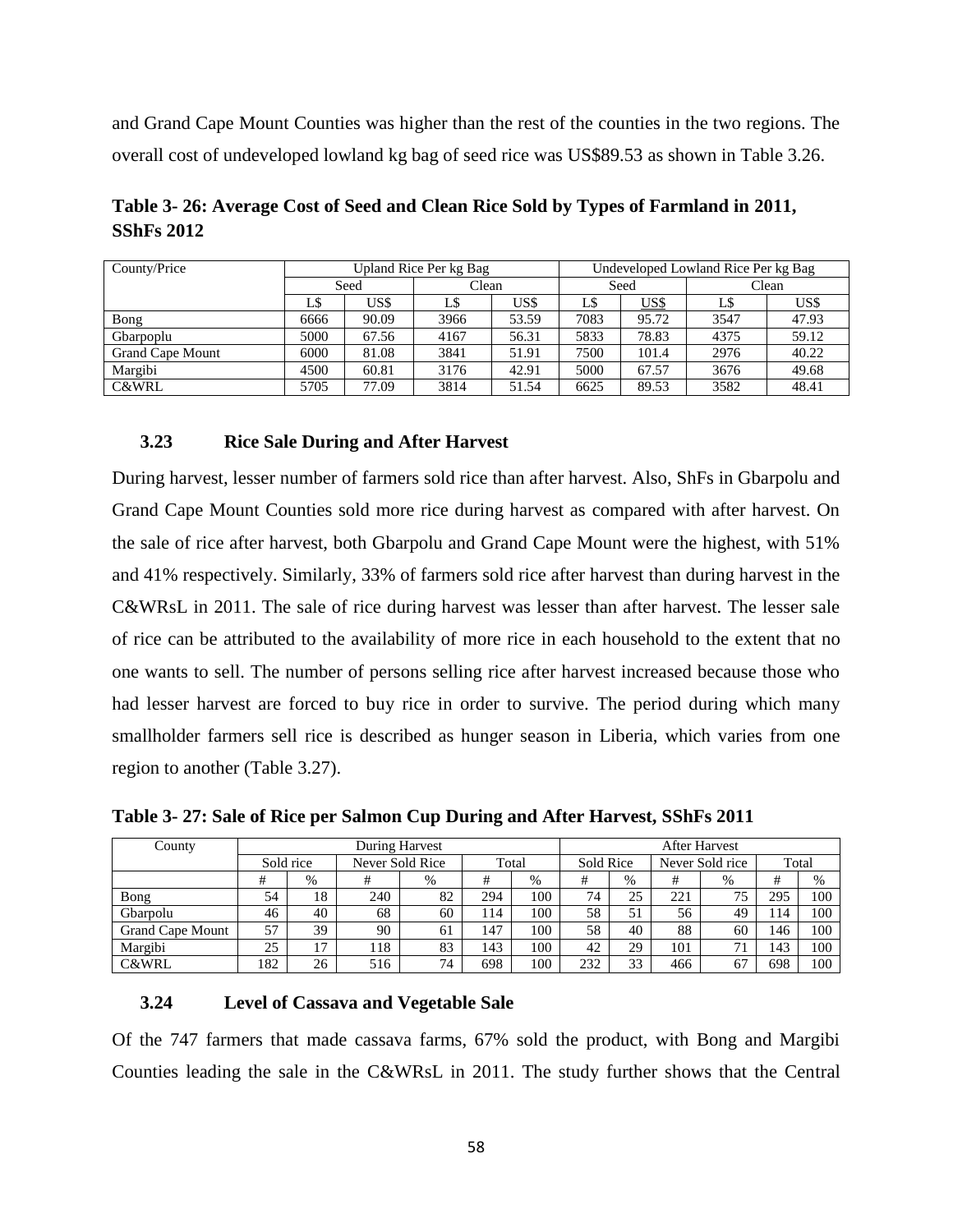Region sold more cassava than the western regions of Liberia, which includes Gbarpolu and Grand Cape Mount Counties (Table 3.28).

| County           | Sold Cassava |      |     | Never Sold Cassava | Total |     |  |
|------------------|--------------|------|-----|--------------------|-------|-----|--|
|                  |              | $\%$ |     | %                  |       | %   |  |
| Bong             | 218          | 82   | 48  | 18                 | 266   | 100 |  |
| Gbarpoplu        | 63           | 58   | 46  | 42                 | 109   | 100 |  |
| Grand Cape Mount | 84           | 52   | 79  | 48                 | 163   | 100 |  |
| Margibi          | 138          | 66   |     | 34                 | 209   | 100 |  |
| <b>C&amp;WRL</b> | 503          | 67   | 244 | 33                 | 747   | 100 |  |

<span id="page-58-0"></span>**Table 3- 28: Cassava selling Status of Smallholder Farmers in 2011, SShFs 2012**

Of the 244 farmers who never sold cassava 41% produced fufu; 54% produce farina or gari while 5% used their cassava produce for other things. Like the sale of cassava, farmers from the Central Region of Liberia produced more fufu while those from the Western region produced more farina or gari in the two regions in 2011 (Table3.29).

<span id="page-58-1"></span>**Table 3- 29: Distribution of Farmers Who Never Sold Cassava by Other use of the Product, SShFs 2012**

|                  |     | Produce Fufu |     | Produce Farina |  | Produce other things | Total |     |  |
|------------------|-----|--------------|-----|----------------|--|----------------------|-------|-----|--|
| County           |     | $\%$         |     | %              |  | %                    |       | 70  |  |
| Bong             | 34  |              |     |                |  |                      | 48    | 100 |  |
| Gbarpoplu        |     | 24           | 34  | 74             |  |                      | 46    | 100 |  |
| Cape Mount       | 16  | 20           | 61  | 77             |  |                      | 79    | 100 |  |
| Margibi          | 39  | 55           | 29  | 41             |  |                      |       | 100 |  |
| <b>C&amp;WRL</b> | 100 |              | 131 | 54             |  |                      | 244   | 100 |  |

<span id="page-58-2"></span>Smallholder vegetable farmers had the highest percentage of entrepreneurship in the C&WRsL. Of the 547 vegetable farmers, 93% sold vegetables in 2012. The majority of the vegetable farmers indicated that the perishable nature of the crops and the lack of post-harvest storage facility to preserve them led to the high level sale of the vegetable as compared with cassava and rice. According to interviews from key informants (KIIs and FGDs), in addition to such for money to meet the needs of ShFs, the level of crop sale is dependent on the perishable of the product. Smallholder farmers from Gbarpolu and Grand Cape Mount Counties in the Western region had the highest entrepreneurs as compared with Bong and Margibi Counties (Table 3.30).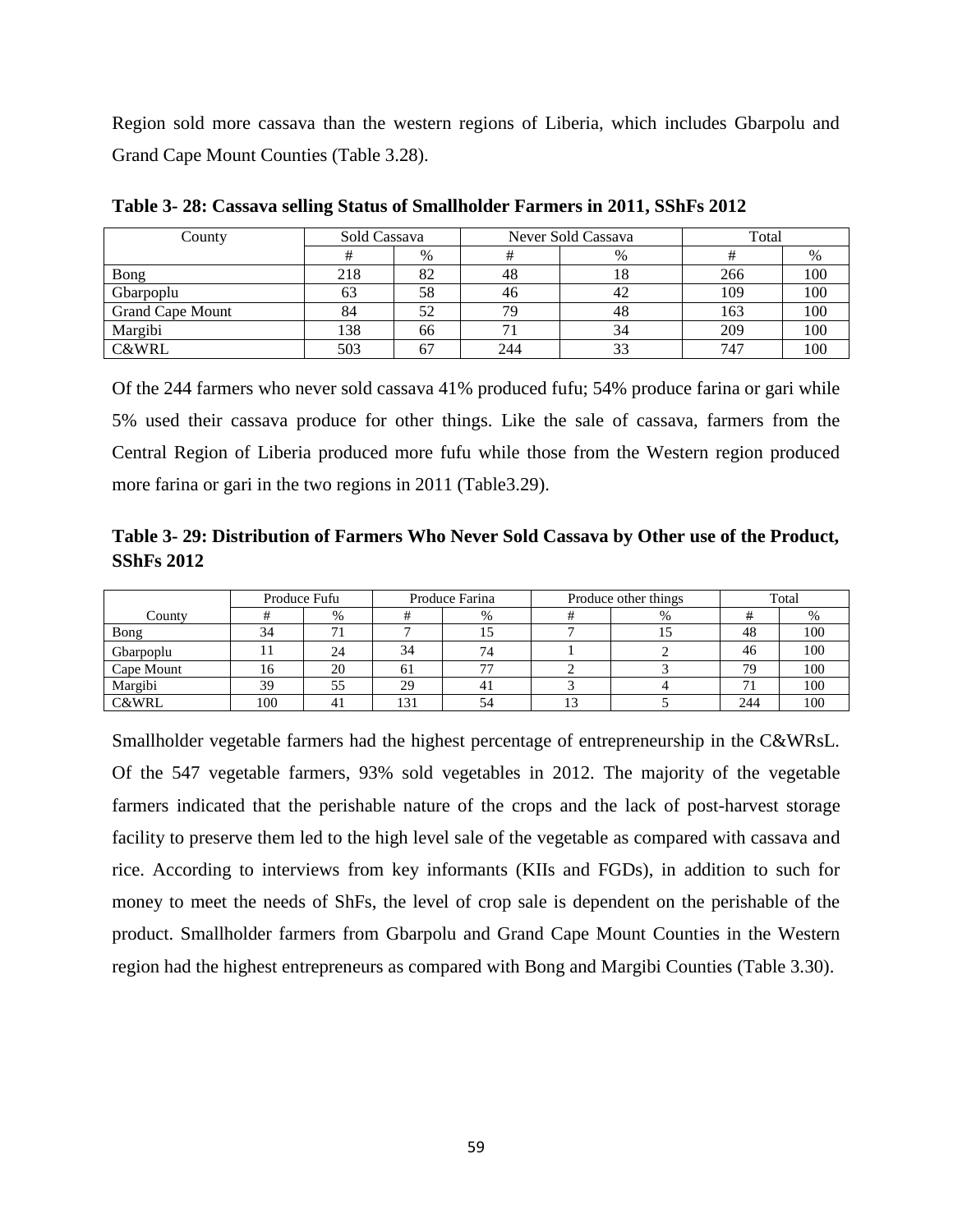| County/Price     | Sold Vegetables<br>Never Sold Vegetables |                |    | Total |     |     |
|------------------|------------------------------------------|----------------|----|-------|-----|-----|
|                  |                                          | $\%$           |    | $\%$  |     | %   |
| Bong             | 187                                      | 90             | 20 | 10    | 207 | 100 |
| Gbarpoplu        | 100                                      | 98             |    |       | 102 | 100 |
| Grand Cape Mount | 112                                      | Q <sub>7</sub> |    |       |     | 100 |
| Margibi          | 12                                       | 91             |    |       | 123 | 100 |
| C&WRsL           |                                          | 93             | 36 |       | 547 | 100 |

**Table 3- 30: Entrepreneurship Among Vegetable Farmers in 2011, SShFs 2012**

The average amount of money received from the sale of vegetable is higher than those of rice and cassava. The overall average amount received from all of the three crops is US\$68.97 (L\$5,104). This amount is higher than the average start-up capital and income of farmers in the Central region of Liberia (CRL). In his article, Tarway-Twalla found that the mean amount start-up capital informal business owners was US\$60.25 while mean profit level was US\$30.97 (Tarway-Twalla, 2011). Accordingly, the average money received by ShFs for vegetable was US\$83.30; that of rice was US\$66.64 and US\$56.96 for cassava (Table 3.31).

<span id="page-59-0"></span>**Table 3- 31: Average amount money received from Cassava, Vegetable and Rice Sold by ShFs in 2011, SShFs 2012**

|                         |      | Average Cost of Cassava Sold | Average Cost of Vegetable Sold |       | Average Cost of Rice Sold |       |  |
|-------------------------|------|------------------------------|--------------------------------|-------|---------------------------|-------|--|
| County/Cost             | L\$  | US\$                         |                                | US\$  | LS                        | US    |  |
| Bong                    | 4083 | 55.17                        | 5628                           | 76.06 | 5316                      | 71.83 |  |
| Gbarpoplu               | 4722 | 63.81                        | 7300                           | 98.65 | 4844                      | 65.46 |  |
| <b>Grand Cape Mount</b> | 4345 | 58.72                        | 6473                           | 87.48 | 5079                      | 68.64 |  |
| Margibi                 | 4275 | 57.78                        | 6585                           | 88.98 | 4088                      | 55.24 |  |
| C&WRsL                  | 4215 | 56.96                        | 6164                           | 83.30 | 4932                      | 66.64 |  |

<span id="page-59-1"></span>Of the three major food crops produced in Liberia, vegetable has the highest entrepreneurship. This information was proven by the data from the 2012 survey of smallholder farmers, where 93% of the 547 vegetable farmers engaged in entrepreneur activities. The second highest crop that attracted sale of agricultural product among ShFs was cassava, with 67% of the 747 farmers who produced cassava engaging in entrepreneurship in 2011. However, the level of entrepreneurship was limited to few months during and after harvest, which is not sustainable. Interview with smallholder farmers confirmed that the short duration of entrepreneurship was due to the low productivity for rice and lack of post-harvest storage cassava and vegetables. Results from FGDs and KIIs further confirmed that the entrepreneurship of ShFs was highly affected by low productivity and the lack of modern storage facilities. The participants from the interviews (KIIs and FGDs) believe that factors such as the technology for farming and the impact of the environment had adverse effect on productivity while the low level of harvest also had greater influence over the entrepreneurship of farmers.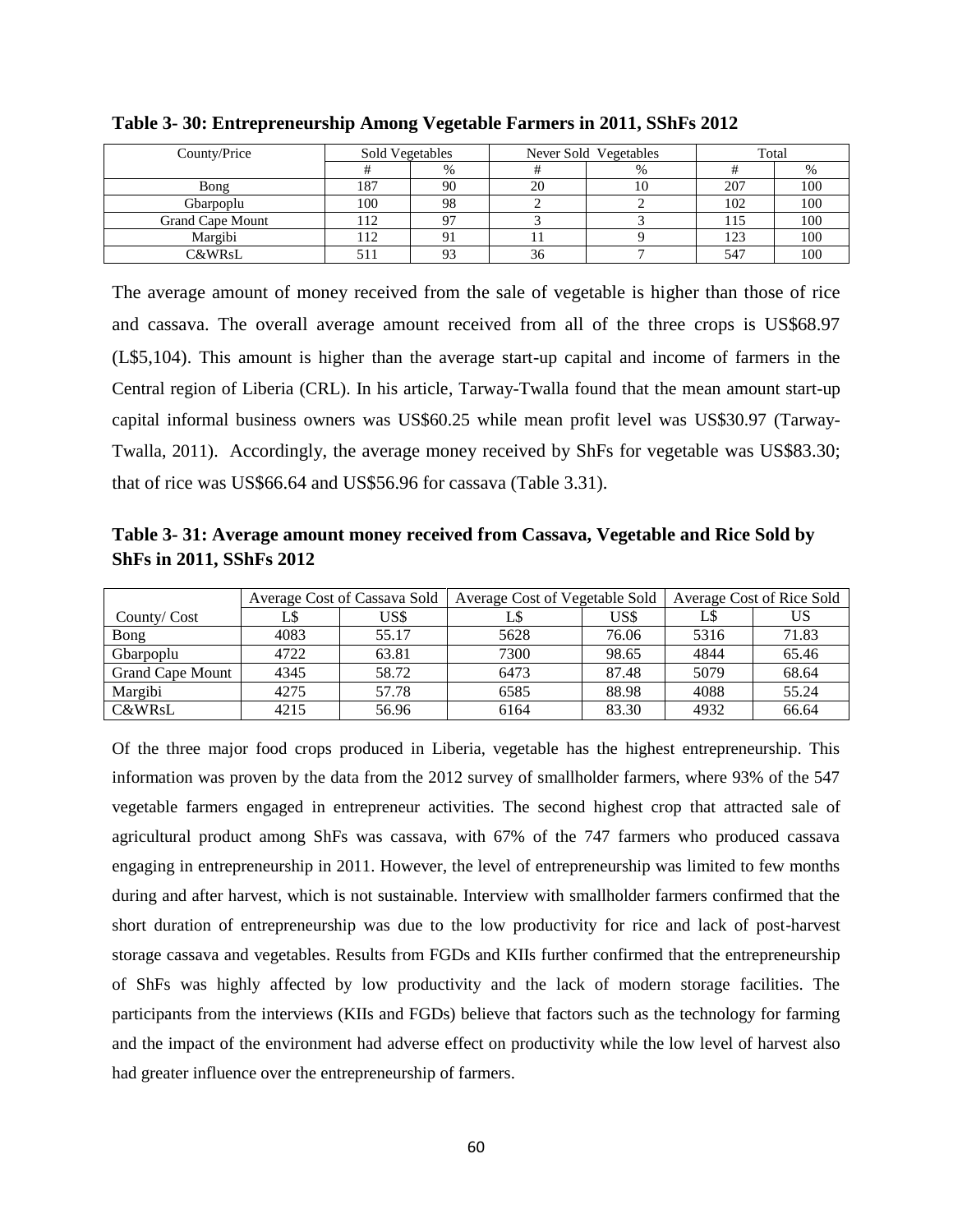

**Figure 8: Percentage of ShFs who engaged in entrepreneurship in 2011, SShFs 2012**

#### <span id="page-60-0"></span>**4. Findings and Recommendation**

#### <span id="page-60-1"></span>**4.1 Results and Conclusion**

The mean age 41 years suggests that a smallholder farmer in the C&WRsL is a middle age adult. The mean age suggest that most youths are not engaged in farming. Male heads of households was 72% of the 864 ShFs while 37% of the farmers were illiterate. The research shows that although 81% of the 864 farmers were engaged in rice farming, counties along the Atlantic Ocean (Margibi and Cape Mount) made inadequate rice farms due to the lack of fertile soil as compared to Bong and Gbarpolu that are located in the hinterlands. Ninety-eight (98) percent of the 24 key informants and 96% of focus groups discussants confirm most parts of the land of counties along the Atlantic Ocean are not suitable for rice farming because of the sandy nature of the farming land. As a consequence, most of the counties along the Ocean are engaged in cassava farming.

It was found that 97% of women owned farmland while 98% each independently made household decision and participate in community development decision makings. This is an indication that women in the region have the freedom to participate in decision makings that affect their future. It is also clear that women's farmland ownership for farming purposes have improved since the end of the 14-year war, particularly with the election of Liberia's Female President. The increased level of farmland ownership and independent decision making has the propensity of enhancing women's entrepreneurship.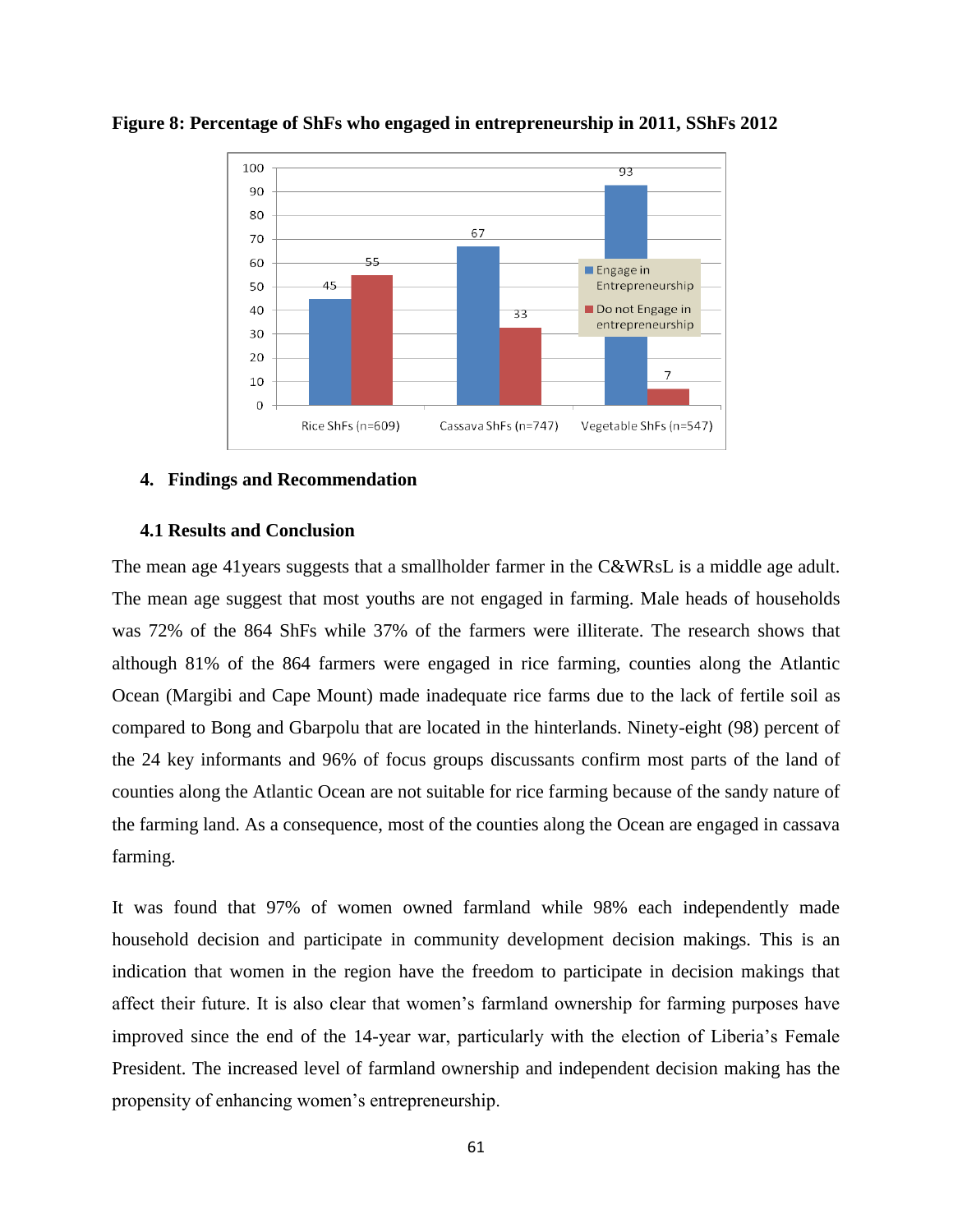The role of youth in smallholder farming activities is pivotal given the manual labor intensity of the agricultural sector in the regions of study. However, the research revealed that most youths do not participate in the smallholder agricultural activities in Liberia. Hence, 44% of youths in the regions under study did not participate in farming activities. But, instead, most of them were mainly engaged in gold/diamond mining. In addition, it was observed that the second highest activities for non-farming youths in the C&WRL was motor cycle transport services commonly known in Liberia as "pehnpehn".

All of the 864 ShFs used traditional tools such as cutlasses and axes for land clearing to plant rice, cassava and vegetables. The predominant use of traditional tools verifies the fact that most ShFs in Africa are so poor that, even with government support, it is difficult to make them to engage in mechanize farming (Takeshima and Salau, 2006**)**. The dominant use of traditional tools for clearing that does not add value to the farming process. The planting methods for rice and cassava were 93% and 82% traditional respectively. Even the rice harvesting method which is 85% knife (instead of sickle) is also traditional and does not add value to farmers' productivity. The traditional nature of the methods and tools for clearing of land and planting seem to undermine productivity and entrepreneurship as compared with improved technology that could increase yield of ShFs.

The study revealed that the average crops produced for rice and cassava was 276 kg and 535 kg bags respectively. In addition, it was further shown that an average of 344 kg bag of vegetables was also produced in 2011. The study indicated that the entrepreneurship was limited to few months during and after the harvest seasons. The research data on food crops entrepreneurship of ShFs was limited to few months during and after the harvest seasons. Hence, it was not sustained for a longer period to ensure the continuity of business. The upland rice sale records in 2011 revealed that 45% of ShFs' sold rice while 49% of the farmers sold undeveloped lowland rice. The low productivity from three food crops could lead to the short duration of entrepreneurship.

The cost of upland rice per kg bag of seed rice was US\$77.09 while that of upland clean rice was US\$51.54. Moreover, it was realized also that undeveloped lowland kg bag of seed rice was sold for US\$89.53 while clean rice was sold for US\$48.41. Hence, it was evident from the survey of smallholder farmers that seed rice was more expensive than clean rice in all of the four counties. The higher price for seed rice could be due to its use for planting purposes. The expensive nature of seed rice could have serious implications for low productivity and entrepreneurship of ShFs.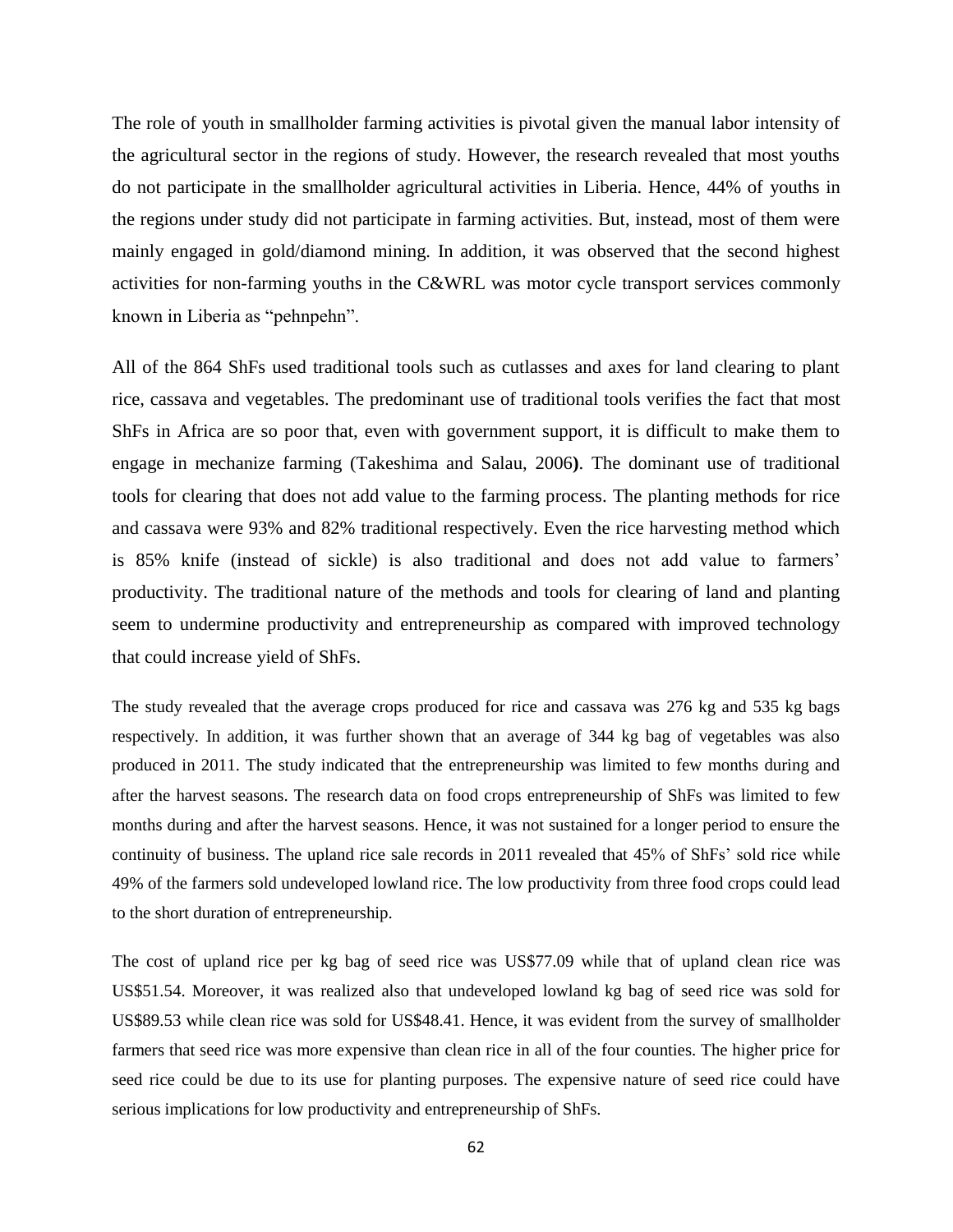The study also shows that post-harvest technology in the C&WRL was weak and purely traditional. This was further evident by the fact that 48% the 698 smallholder farmers dried rice on the mat and on the ground while all rice farmers de-husk rice using traditional methods and tools (without rice milling machines). It was discovered that the post-harvest storage facilities were also traditional as 98% of rice farmers used bush-tank (rice kitchen) and attic as principal storage facilities. As a consequence of the lack of improved post-harvest facilities such as rice threshers, farmers used traditional methods and materials such as feet and beating/pounding as a means of threshing rice. The use of predominantly traditional method of post-harvest technology has implications for huge post-harvest losses. Therefore, there is a need to introduce and support the use of improved post-harvest technology among smallholder farmers in the two regions.

The research shows that the lack of motor roads and transport facilities (i.e., vehicles) affect access to value chain processes. It was further shown that the lack of adequate enabling environment to promote value chain processes affect the amount of agricultural produce sold in local markets in the C&WRL. For example, 97.9% of the 864 farming households interviewed carried harvested rice to town physically on their heads or in wheel barrows. The research indicated further that 77% of farmers carried produce to the market without car due to lack of access to motor roads or motorized transport system. Hence, there is a need to for government to extend its farm-to-market roads development in the C&WRsL in order to reduce the incidences of non-motorized mode of transporting produce to the market, which is not productive and effective in promoting entrepreneurship among farmers.

The research revealed that the absence of modern equipment to process rice and cassava further affected access to post-harvest facilities and value chain processes in the C&WRL. This is so because, for example, it was found that due to the lack of mailing machines, 85% of farmers processed cassava into farina and fufu using traditional methods, which did not add much value that could sustain the marketability of their produce and increase the overall entrepreneurship of ShFs in Liberia. In light of the above, government and its development partners should improve value chain processes in the agriculture sector by introducing and supporting the use of modern agro-processing equipment, particularly for rice and cassava in the regions under study.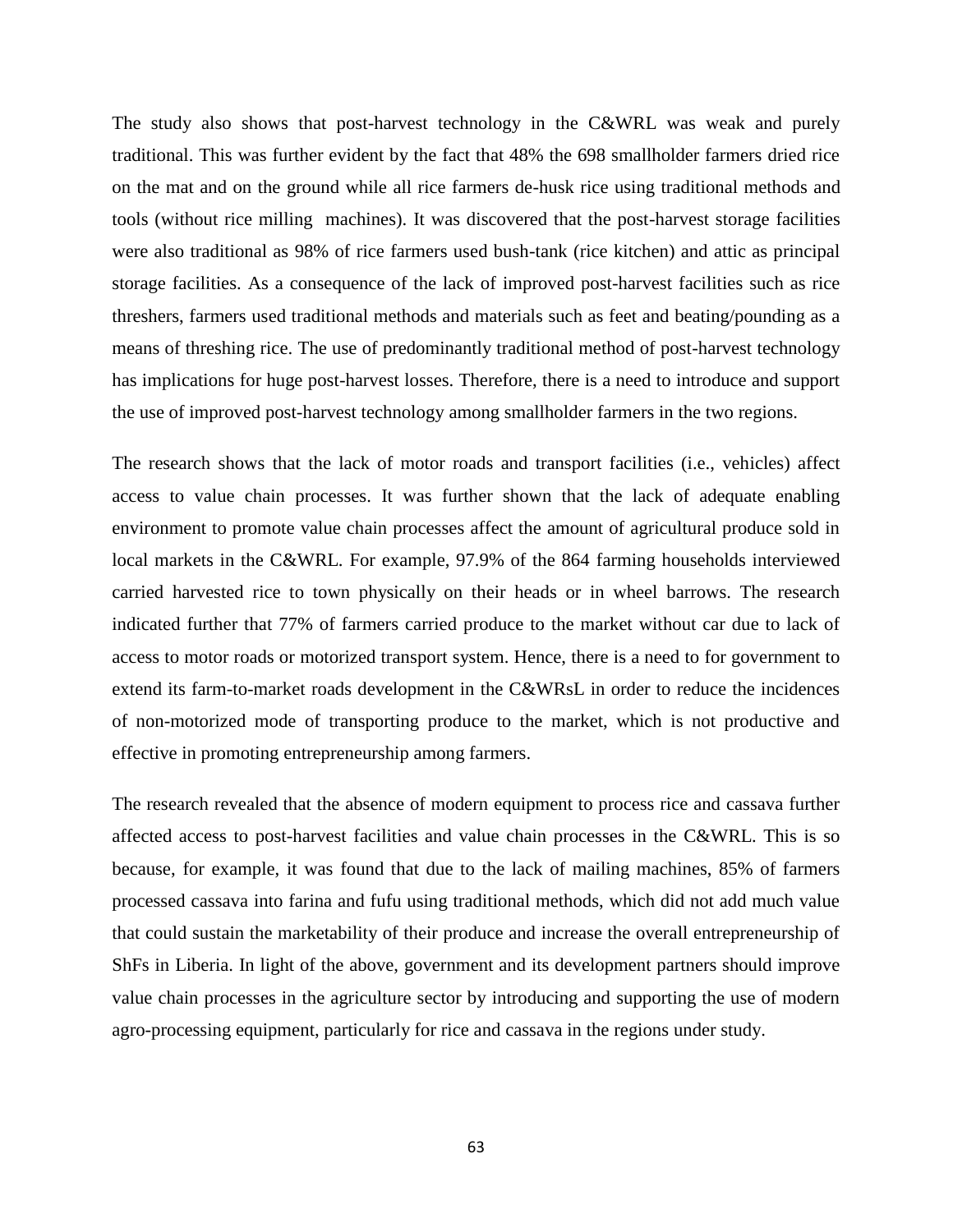The lack of inputs and access to credit to increase productivity was one of the key issues that affected smallholder farmers' progress in ensuring food security and sustained entrepreneurship in Liberia. According to data from the research, 76% of the 864 ShFs did not use fertilizers (for rice, cassava and vegetable production) in the 2011 farming year. In addition, it was observed that 78% of the 864 farmers never received loan for agricultural purposes. In order to increase productivity of framers, there is a need for government increase access to agricultural loans in order to stimulate productivity and the entrepreneurship of farmers. For example, it was found in Tanzania that smallholder farmers using hand-hoe and farmers with cash incomes outside their farm holdings (petty business) were more efficient (Msuya et al, 2008).

There is a need also to increase the supply of fertilizer, although the use of fertilizer alone does not lead to high productivity. Studies in Tanzania also prove that farmers who use agrochemicals were found to be less efficient (Msuya et al, 2008). Reardon believes also that the use and role of fertilizer in enhancing African agricultural productivity has become a surprisingly controversial issue (Reardon et al, 1997). Some of the reasons given for downgrading the importance of fertilizer in Africa are: its riskiness under conditions of low or erratic rainfall; its relatively low yield response in Africa when compared to results in Asia and Latin America (Reardon et al, 1997). In spite of the above, fertilizer use if properly carried out could influence the level of productivity among smallholder farmers in Liberia.

The research indicated that climate change affects the productivity of farmers; hence, it hinders their entrepreneurship as well. The research data revealed that 98% of farmers had no draught resistant varieties of crops. Further, 30% of farmers reported the destruction of their farms by undue rainfall. In addition, 45% of farmers revealed the impact of sunshine on their farms. It was found that climate change impact also influenced the destruction of 66% farmers' produce by insects; 85% by rodents; 71% by birds and 69% by armyworms. The destruction of crops due to environmental impact have implications for the level of productivity and entrepreneurship in the two regions.

Of the three major food crops produced in Liberia, vegetable had the highest entrepreneurship. In reality, 93% of the 547 vegetable farmers engaged in entrepreneur activities. The second highest crop that attracted sale of agricultural product among ShFs was cassava, with 67% of the 747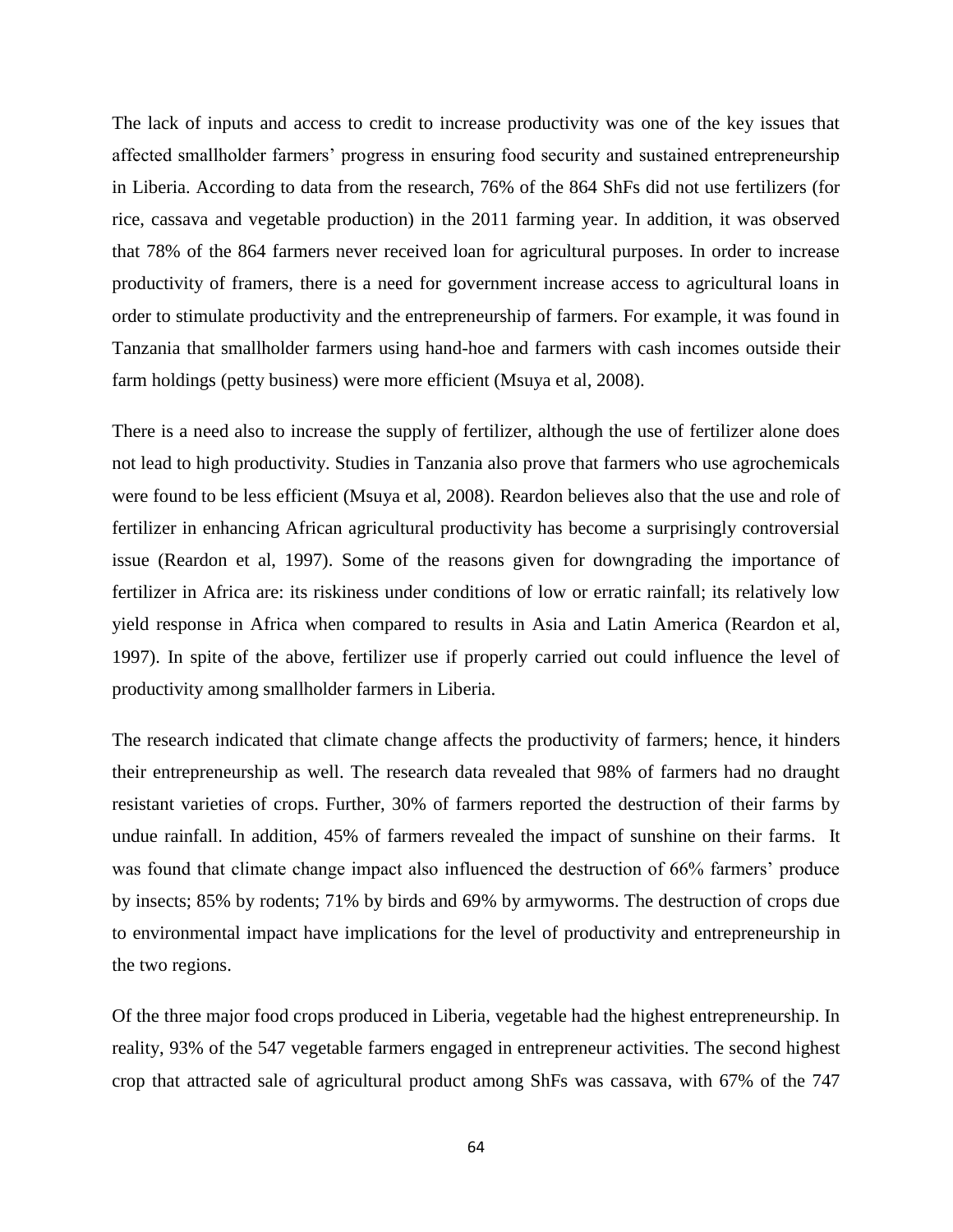farmers who produced cassava engaging in entrepreneurship in 2011. The number of persons selling rice after harvest increased because those who had lesser harvest are forced to buy rice in order to survive. The period during which many smallholder farmers sell rice is described as hunger season in Liberia, which varies from one region to another. The average amount of money received from the sale of vegetable is higher than those of rice and cassava. The overall average amount received from all of the three crops was US\$68.97 (L\$5,104). Moreover, the average money received from the sale of vegetable, rice and cassava in the region in 2011 were US\$83.30, US\$66.64 and US\$56.96 respectively. In addition, the level of entrepreneurship was limited to few months during and after harvest, which is not sustainable.

### <span id="page-64-0"></span>**4.2 Policy Implications and Recommendation**

*Discussion and Policy Implications:* Given the lack of existing research on how productivity and climate change influence smallholder farmers' entrepreneurship in post-conflict agricultural development in Liberia and the important role in rebuilding the social and economic fabric of society, the findings of this research have a number of important policy implications and recommendations.

Factors influencing agricultural technology, climate change, productivity and entrepreneurship of smallholder farmers are directly associated with human capacity development. The research in the C&WRsL identified similar capacity issues of ShFs. In addition to quantitative analysis, interviews (KIIs and FGDs) of 48 participants revealed that traditional method of planting and harvesting negatively affect the productivity of smallholder farmers in the four counties covered by the study. Therefore, increased capacity development has implications for enhancing productivity and entrepreneurship of ShFs. As a consequence, the government of Liberia should focus on and invest in capacity building of ShFs in order to ensure high productivity and the entrepreneurship in the two regions.

Further, 95% of the 864 ShFs interviewed see the introduction of new techniques through extension officers, using farmers' field school (FFS) or other procedures as a way of addressing the problems of low productivity and pre and post harvest losses. Eexpanding and strengthening extension services, including FFSs; providing training, life skills and education, start-up and sustainability loans for smallholder farmers is relevant in enhancing the growth of the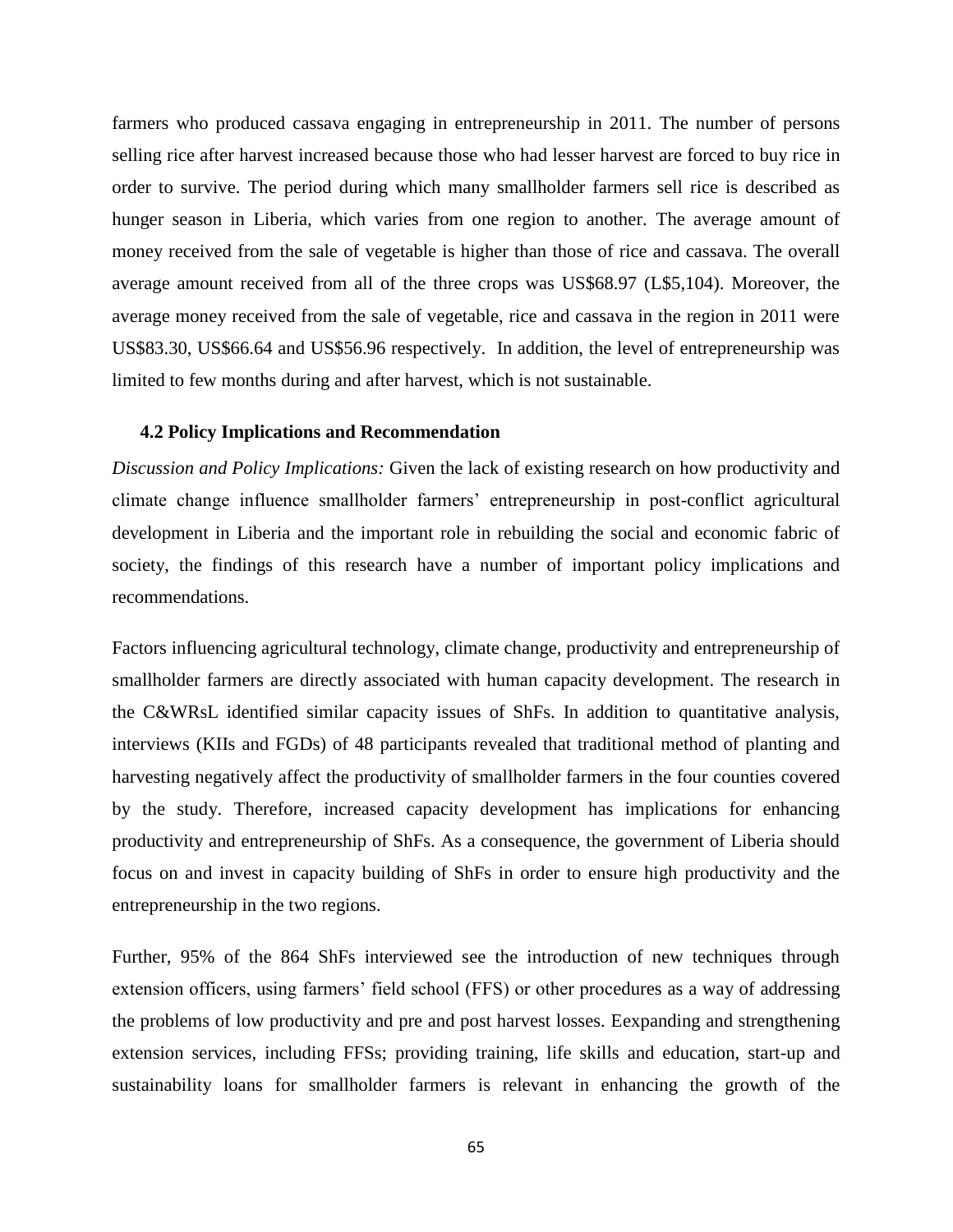productivity and entrepreneurship of smallholder farmers. The capacity building of smallholder will create an enabling environment for a viable entrepreneurship of smallholder farmers. Therefore, there is a need for the Ministry of Agriculture to provide tools and improve on-farm technology through extension services.

The capacity development of ShFs will improve the output of smallholder farmers above the 2011 level of 276 kg, 535 kg and 344 kg bag for rice, cassava and vegetables respectively. In addition, it will ensure high productivity and ensure the sustainability of farmers' productivity in the regions of study. The study indicated that the entrepreneurship was limited to few months during and after the harvest seasons. But the implementation of the recommendation to improve tools and technology will sustain the entrepreneurship of farmers that will go beyond the seasonal trade and commerce among smallholder farmers in the regions. Other studies conducted in the western (IFAD-MOA, 2011) and southeastern (AfDB-MOA, 2011) parts of Liberia identified traditional tools and the lack of improved transport and agricultural inputs as major causes of low productivity and entrepreneurship of ShFs.

Evidences from the study shows that seed rice was more expensive than clean rice in all of the four counties. Hence, government should strengthen supply of inputs including seed rice as the average price of US\$77.09 for upland seed rice and US\$89.53 per kg bags of lowland seed rice was high and could influence the low productivity of farmers. Moreover, 76% of the 864 ShFs did not use fertilizers (for rice, cassava and vegetable production) in 2011 farming year. In addition, it was observed that 78% of the 864 farmers never received loan for agricultural purposes. Also 44% of farmers reported the non-participation of youth in agricultural activities. But instead most of them were mainly engaged in gold/diamond mining and motor cycle transport services. Hence, there is a need to encourage the involvement of youth in agriculture activities.

The study also shows that post-harvest technology in the C&WRL was weak and purely traditional. This was further evident by the fact that 53% of 102 smallholder farmers dried rice on the bear ground while all rice farmers de-husk rice using traditional methods and tools. It was discovered that the post-harvest storage facilities were also traditional as 98% of rice farmers used bush-tank (rice kitchen) and attic as principal storage facilities. As a consequence of the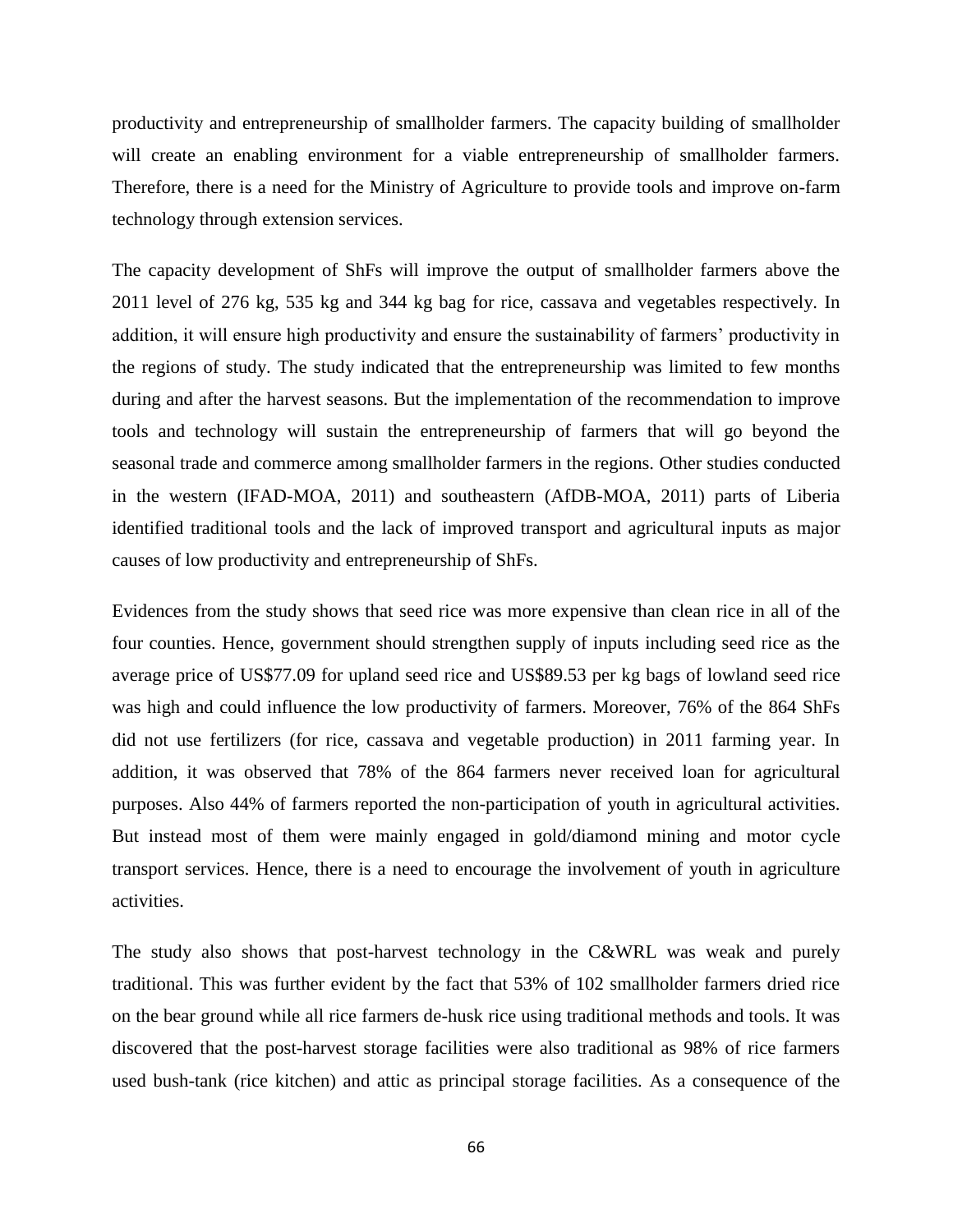lack of improved post-harvest facilities such as rice threshers, farmers used traditional methods and materials such as feet and beating/pounding as a means of threshing rice. All of the above traditional post-harvest technologies have implications for high level of post-harvest losses. Hence, there is a need for government to help in improving harvest and post-harvest management of crops in other to enhance productivity and entrepreneurship.

The research shows that the lack of motor roads and transport facilities (i.e., vehicles) affect access to value chain processes. It was further shown that the lack of adequate enabling environment to promote value chain processes affect the amount of agricultural produce sold in local markets in the C&WRL. For example, 97.9% of the 864 farming households interviewed carried harvested rice to town physically on their heads or in wheel barrows. The research indicated further that 77% of farmers carried produce to the market without car due to lack of access to motor roads. The research revealed that the absence of modern equipment to process rice and cassava further affected access to post-harvest facilities and value chain processes in the C&WRL. This is so because 85% of farmers processed cassava into farina and fufu using traditional methods. In light of the above, it is important for government to improve the development of farm-to-market roads and provide food crops processing equipment in rural parts if the country is to promote high productivity and the entrepreneurship among smallholder farmers.

The research indicated that climate change affects the productivity of farmers; hence, it hinders their entrepreneurship as well. The research data revealed that 98% of farmers had no draught resistant varieties of crops; 30% of farmers reported the destruction of their farms by undue rainfall; 45% of by sunshine; 66% reported destruction of insects; 85% by rodents; 71% by birds and 69% by armyworms. This means that climate change interventions have implication for enhanced productivity of smallholder farmers. Hence, in order to limit the impact of climate change activities on the productivity of ShFs, integrated pest and plant management technology should be provided to smallholder farmers in the region. In addition, weather monitoring information should be made available in the regions in order to reduce the effect of excess sunshine and rainfall on the productivity of ShFs.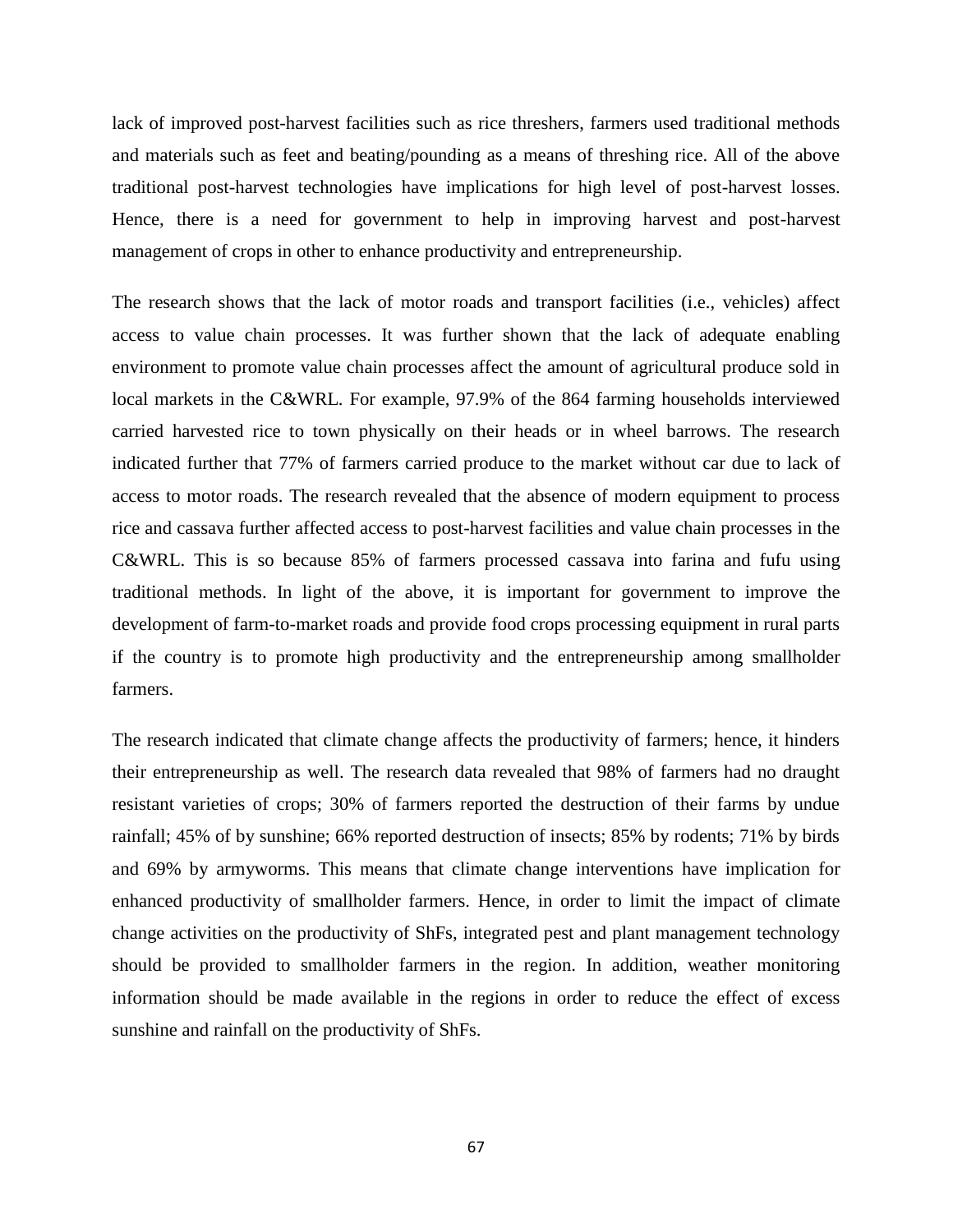## <span id="page-67-0"></span>**References**

- AfDB/MOA (2011) Baseline Survey Report of Agricultural Sector Rehabilitation Project, Ministry of Agriculture, Somalia Drive, Monrovia, Liberia
- Bentley, JW et al (2007) Impact of IPM Extension for Smallholder Farmers in the Tropics, website: agriskmanagementforum.org/…/impact%20of%20lPM%20extenssion
- Clower, R. W., et al. (1966), *Growth Without Development*, Evanston, Northwestern University Press.
- Carpenter (2003) Impact of IPM Extension for Smallholder Farmers in the Tropics, website: agriskmanagementforum.org/…/impact%20of%20lPM%20extenssion
- FAO Food and nutrition security: why food production matters, FAO: [http://www.fao.org/docrep/ x4400e/x4400e11.htm](http://www.fao.org/docrep/%20x4400e/x4400e11.htm) (obtained August 10 2012)
- IFAD/MOA (2010) Baseline Survey Report, IFAD Supported Projected Agricultural Sector Rehabilitation Project, Ministry of Agriculture, Somalia Drive, Monrovia, Liberia
- GOL / UNDP (2008), *Poverty Reduction Strategy*, Available at: http://planipolis. iiep.unesco.org/ upload/Liberia/Liberia\_PRSP.pdf(accessed June 22, 2012).
- GOL (2008), *Small and Medium Enterprise (SME) Investment Loan Data*, National Investment Commission (NIC), Sinkor Monrovia, Liberia.
- Grant, S (2001) Impacts of Rodents on Rice Production in Asia [http://books.irri.org/971220183X\\_content.pdf](http://books.irri.org/971220183X_content.pdf)
- Harshbarger, R (2010) Status of Female Farmers Rises During Food Crisis, [http://womensenews.org/story/environment/100810/status-female-farmers-rises-during-food](http://womensenews.org/story/environment/100810/status-female-farmers-rises-during-food-crisis?page=0,1#.UKznplFmSJ0)[crisis?page=0,1#.UKznplFmSJ0](http://womensenews.org/story/environment/100810/status-female-farmers-rises-during-food-crisis?page=0,1#.UKznplFmSJ0)
- Liberia: 'The Role of Agriculture in Post-Conflict Recovery The Africa: http:// allafrica.com/ stories/201005240880.html (July 30, 2012)
- LISGIS (2008), Population and Housing Census of Liberia, Liberia Institute for Statistics and Geo-Information (LISGIS), Available at: *[www.lisgis.org/nada/ddibrowser/?section=other\\_mat&id=8](http://www.lisgis.org/nada/ddibrowser/?section=other_mat&id=8)* (accessed June 22, 2012).
- Livingstone, G (2011) Sub-Saharan Africa: The state of smallholders in agriculture: Paper presented at the IFAD Conference on New Directions for Smallholder Agriculture 24-25 January, 2011
- LBDI (2008), Investment Loans Records, Liberia Bank for Development and Investment, Liberia, Randall Street, Monrovia, Liberia.
- MPEA/LISGIS (2004), Annual Report of 2004, Liberia Institute for Statistics and Geo-Information Services (LISGIS), Ministry of Planning & Economic Affairs, Monrovia, Liberia
- MPEA/ LISGIS (2005), Annual Report of 2005, Liberia Institute for Statistics and Geo-Information Services (LISGIS), Ministry of Planning & Economic Affairs, Monrovia, Liberia
- MPEA/ GOL (2006), Annual Report of 2006, Ministry of Planning & Economic Affairs (MPEA), Monrovia, Liberia
- Msuya, E, et al (2008). Explaining Productivity Variation among Smallholder Maize Farmers in Tanzia Graduate School of Economics, Faculty of Economics Kyoto University, Japan
- MPEA/GoL (1988), Annual Report, Ministry of Planning and Economic Affairs: Lofa and Bong Counties Agriculture Development Projects (BCADP and LCADP)
- MPEA/GOL (1975-1986) Economic Survey of Liberia, Ministry of Planning and Economic Affairs, Monrovia, Liberia
- MPEA/GOL (1989) Economic Survey of Liberia 1980-86; and Annual Report of MPEA 1989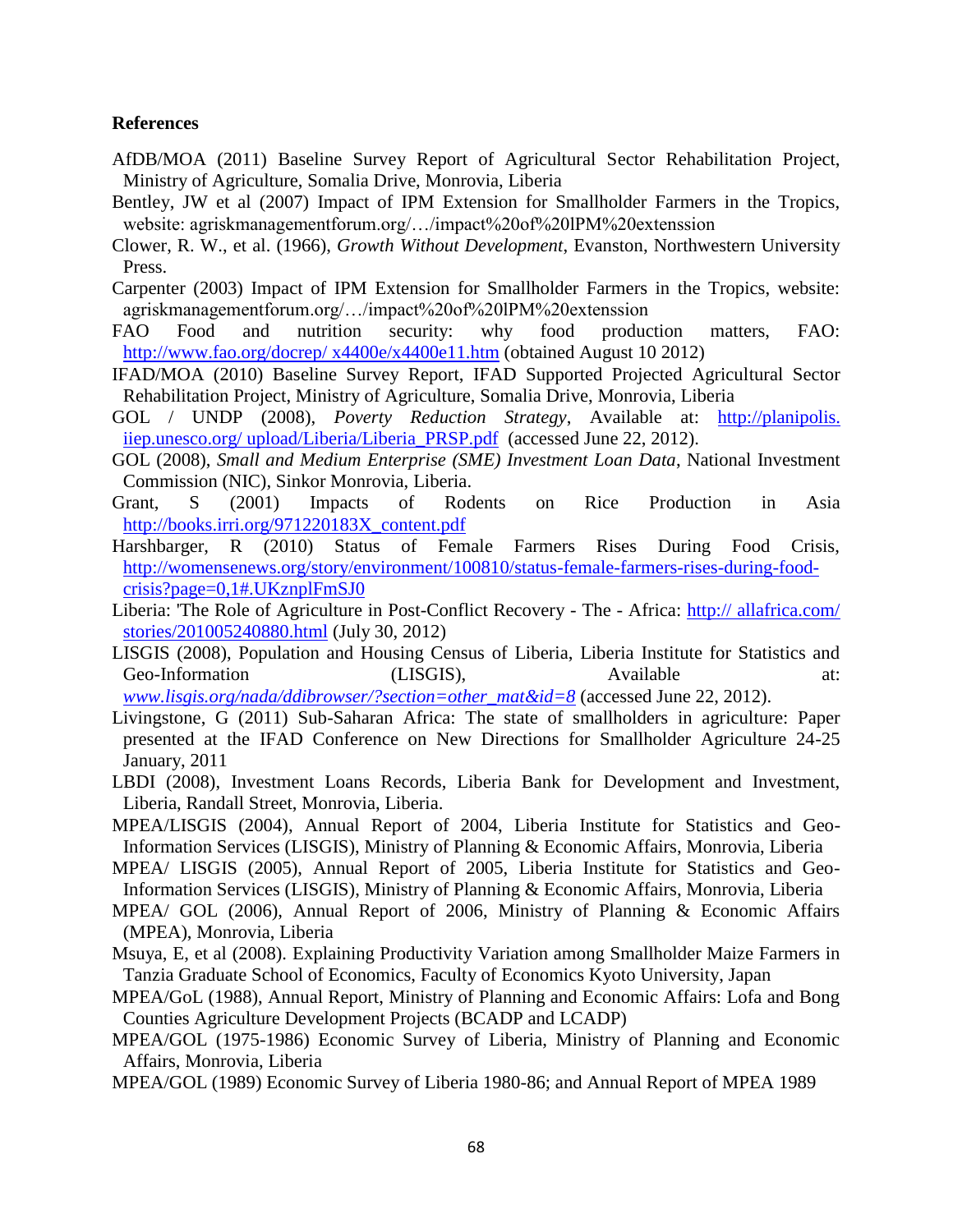MPEA/LISGIS (2004), LISGIS Annual Report, Ministry of Planning & Economic Affairs, Monrovia, Liberia

- MPEA/ GOL (2006) Interim Poverty Reduction Strategy, Ministry of Planning, Monrovia, Liberia
- MPEA (2006): [http://www.irinnews.org/Report/87730/LIBERIA-Reclaiming-rice-from-rats-and](http://www.irinnews.org/Report/87730/LIBERIA-Reclaiming-rice-from-rats-and-rodents)[rodents](http://www.irinnews.org/Report/87730/LIBERIA-Reclaiming-rice-from-rats-and-rodents) (obtained 30 July 2012)
- MPEA/ GOL (2008) Poverty Reduction Strategy, Ministry of Planning, Monrovia, Liberia [http://www.mandingonations.com/September\\_2011/LiberiaPovertyReduction.pdf](http://www.mandingonations.com/September_2011/LiberiaPovertyReduction.pdf) obtained 30 Sept 2012
- MoA (2012)Liberia Agricultural Sector Investment Programme (LASIP): [http://www.3adi.org/tl\\_files/music\\_academy/campus/Nigeria/3adi/LASIP%20Final%20Sept%2](http://www.3adi.org/tl_files/music_academy/campus/Nigeria/3adi/LASIP%20Final%20Sept%202010%20Liberia.pdf) [02010%20Liberia.pdf](http://www.3adi.org/tl_files/music_academy/campus/Nigeria/3adi/LASIP%20Final%20Sept%202010%20Liberia.pdf) (obtained August 5 2012)
- MoA (2006) Projects : West Africa Agricultural Productivity Program APL (WAAPP): [http://web.worldbank.org/external/projects/main%3FpagePK%3D64283627%26piPK%3D732](http://web.worldbank.org/external/projects/main%3FpagePK%3D64283627%26piPK%3D73230%26theSiteD40) [30%26theSiteD40](http://web.worldbank.org/external/projects/main%3FpagePK%3D64283627%26piPK%3D73230%26theSiteD40) (obtained July 30 2012).
- MOH/UNDP (2006) Liberia Comprehensive Food Security and Nutrition Survey (CFSNS), Monrovia, Liberia, March–April 2006
- MOA (2009) Ministry of Agriculture Production Estimates of Major Crops and Animals, Monrovia, Liberia
- MOA (2010) Ministry of Agriculture Production Estimates of Major Crops and Animals, Monrovia, Liberia
- MOA/GOL (2009) Comprehensive African Agriculture Development Program (CAADP): http:// reliefweb.int/report/liberia/liberia-ministry-agriculture-initiates-caadp-investment-dialoguesstakeholders (obtained August 9 2012)
- Macerinskiene, I, and Vaiksnoraite, B (2006), *The Role of Higher Education to Economic Development*, VADYBA / MANAGEMENT 2006 m. Nr. 2(11). Available at: http://www.leidykla.eu/fileadmin/ Vadyba/11/Irena Macerinskiene Birute Vaiksnoraite.pdf (accessed January 22, 2010).
- Pfeffermann, G, (2001), "Poverty Reduction in Developing Countries: The Role of Private Enterprise," *Finance and Development,* International Finance Corporation, Vol. 38, No 2, Available at: [www.imf.org/external/pubs/ft/fandd/2001/06/pfefferm.htm](http://www.imf.org/external/pubs/ft/fandd/2001/06/pfefferm.htm) (accessed June 20, 2012).
- Reardon, T, et al (1997) Determinants of Farm Productivity in Africa: *A Synthesis of Four Case Studies.* <http://ideas.repec.org/p/ags/mididp/54049.html>
- Takeshima, H and Salau, S (2006) [Agricultural Mechanization and the Smallholder Farmers in](http://www.ifpri.org/sites/default/files/publications/nssppn22_0.pdf)  [Nigeria: http://www.ifpri.org/sites/default/files/publications/nssppn22\\_0.pdf](http://www.ifpri.org/sites/default/files/publications/nssppn22_0.pdf)
- Tarwa-Twalla, AK (2008), National Consultant for the development of Liberia's First National Adaptation Programme of Action (NAPA), Environmental Protection Agency of Liberia, Monrovia, Liberia
- Tarway-Twalla, AK (2011) The contribution of grassroots businesses to post-conflict development in Liberia, Journal of Enterprising Communities: People and Places in the Global Economy, Vol.  $5$  Iss:  $1,$  pp.58 –  $67,$ *<http://www.emeraldinsight.com/journals.htm?articleid=1917042&show=html>*
- Viatte, G, et al (1999), Responding to the food crisis: synthesis of medium-term measures proposed in inter-agency assessments, Food and Agriculture Organization Of The United Nations, Rome, 2009